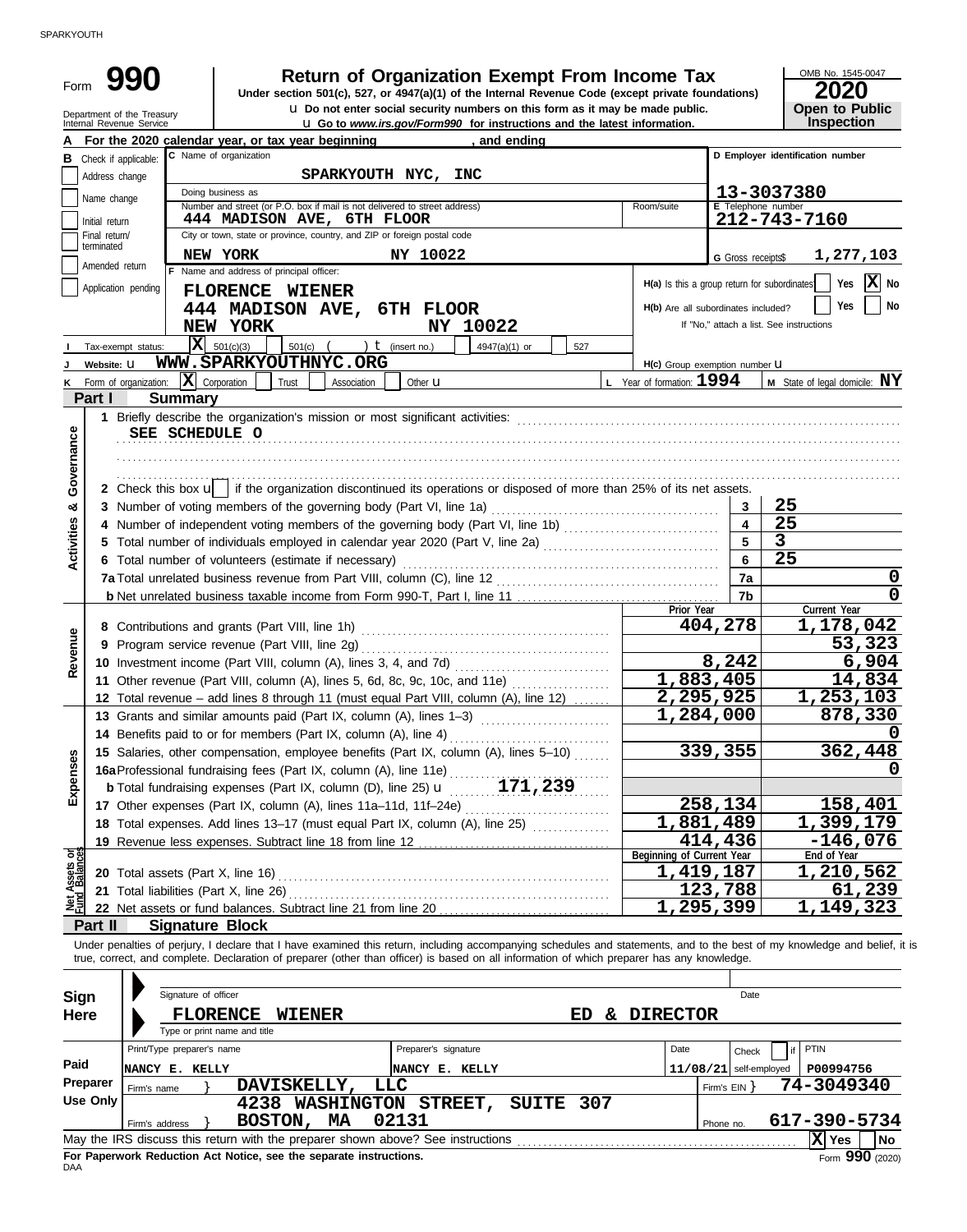| Form 990 (2020) SPARKYOUTH $NYC$ , INC                                                                                                                                                                                                                                                                    | 13-3037380              | Page 2                |
|-----------------------------------------------------------------------------------------------------------------------------------------------------------------------------------------------------------------------------------------------------------------------------------------------------------|-------------------------|-----------------------|
| <b>Statement of Program Service Accomplishments</b><br>Part III                                                                                                                                                                                                                                           |                         | 図                     |
| 1 Briefly describe the organization's mission:                                                                                                                                                                                                                                                            |                         |                       |
| SEE SCHEDULE O                                                                                                                                                                                                                                                                                            |                         |                       |
|                                                                                                                                                                                                                                                                                                           |                         |                       |
|                                                                                                                                                                                                                                                                                                           |                         |                       |
| 2 Did the organization undertake any significant program services during the year which were not listed on the                                                                                                                                                                                            |                         |                       |
| prior Form 990 or 990-EZ?                                                                                                                                                                                                                                                                                 |                         | Yes $ X $ No          |
| If "Yes," describe these new services on Schedule O.                                                                                                                                                                                                                                                      |                         |                       |
| Did the organization cease conducting, or make significant changes in how it conducts, any program                                                                                                                                                                                                        |                         | Yes $\overline{X}$ No |
| services?<br>If "Yes," describe these changes on Schedule O.                                                                                                                                                                                                                                              |                         |                       |
| Describe the organization's program service accomplishments for each of its three largest program services, as measured by                                                                                                                                                                                |                         |                       |
| expenses. Section 501(c)(3) and 501(c)(4) organizations are required to report the amount of grants and allocations to others,                                                                                                                                                                            |                         |                       |
| the total expenses, and revenue, if any, for each program service reported.                                                                                                                                                                                                                               |                         |                       |
| $1,162,144$ including grants of \$<br>4a (Code:<br>) (Expenses \$<br>THROUGH A VARIETY OF FUNDRAISING EFFORTS, SPARKYOUTH NYC, INC. MADE GRANT<br>DISTRIBUTIONS TO THE MEMBER ORGANIZATIONS COMPRISING THE SPARKYOUTH NYC,<br>INC.'S 8TH EDITION.                                                         | $878,330$ ) (Revenue \$ |                       |
| IN ADDITION, SPARKYOUTH NYC, INC. ASSISTED OUR MEMBER ORGANIZATIONS BY<br>RUNNING A SERIES OF PROFESSIONAL DEVELOPMENT WORKSHOPS, CONSULTING ON<br>ISSUES RELATED TO PROGRAM EXPANSION AND DEVELOPMENT, AND INTRODUCING PARTNER<br>ORGANIZATIONS TO OTHER MAJOR FUNDERS OF NYC YOUTH DEVELOPMENT PROGRAMS |                         |                       |
|                                                                                                                                                                                                                                                                                                           |                         |                       |
|                                                                                                                                                                                                                                                                                                           |                         |                       |
|                                                                                                                                                                                                                                                                                                           |                         |                       |
|                                                                                                                                                                                                                                                                                                           |                         |                       |
|                                                                                                                                                                                                                                                                                                           |                         |                       |
|                                                                                                                                                                                                                                                                                                           |                         |                       |
|                                                                                                                                                                                                                                                                                                           |                         |                       |
|                                                                                                                                                                                                                                                                                                           |                         |                       |
|                                                                                                                                                                                                                                                                                                           |                         |                       |
|                                                                                                                                                                                                                                                                                                           |                         |                       |
|                                                                                                                                                                                                                                                                                                           |                         |                       |
|                                                                                                                                                                                                                                                                                                           |                         |                       |
|                                                                                                                                                                                                                                                                                                           |                         |                       |
| ) (Expenses \$                                                                                                                                                                                                                                                                                            | including grants of\$   | ) (Revenue \$         |
|                                                                                                                                                                                                                                                                                                           |                         |                       |
|                                                                                                                                                                                                                                                                                                           |                         |                       |
|                                                                                                                                                                                                                                                                                                           |                         |                       |
|                                                                                                                                                                                                                                                                                                           |                         |                       |
|                                                                                                                                                                                                                                                                                                           |                         |                       |
|                                                                                                                                                                                                                                                                                                           |                         |                       |
|                                                                                                                                                                                                                                                                                                           |                         |                       |
|                                                                                                                                                                                                                                                                                                           |                         |                       |
|                                                                                                                                                                                                                                                                                                           |                         |                       |
|                                                                                                                                                                                                                                                                                                           |                         |                       |
| N/A<br>4c (Code:<br>N/A<br>4d Other program services (Describe on Schedule O.)<br>(Expenses \$<br>including grants of\$                                                                                                                                                                                   | (Revenue \$             |                       |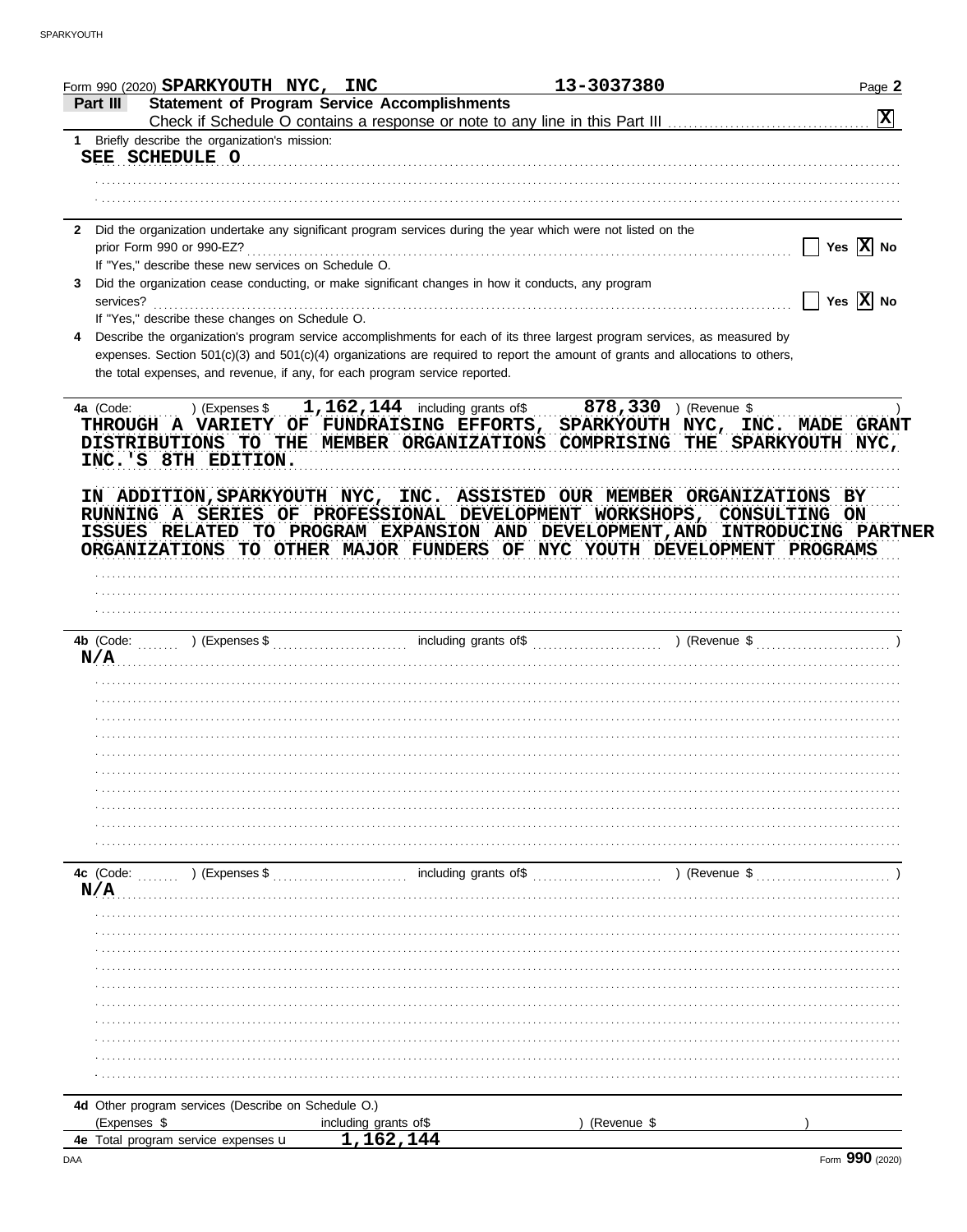|     | 13-3037380<br>Form 990 (2020) SPARKYOUTH NYC, INC                                                                       |                 |             | Page 3        |
|-----|-------------------------------------------------------------------------------------------------------------------------|-----------------|-------------|---------------|
|     | Part IV<br><b>Checklist of Required Schedules</b>                                                                       |                 |             |               |
|     |                                                                                                                         |                 |             | $Yes \mid No$ |
| 1.  | Is the organization described in section $501(c)(3)$ or $4947(a)(1)$ (other than a private foundation)? If "Yes,"       |                 |             |               |
|     | complete Schedule A                                                                                                     | 1               | X           |               |
| 2   | Is the organization required to complete Schedule B, Schedule of Contributors (see instructions)?                       | $\mathbf{2}$    | $\mathbf X$ |               |
| 3   | Did the organization engage in direct or indirect political campaign activities on behalf of or in opposition to        |                 |             |               |
|     | candidates for public office? If "Yes," complete Schedule C, Part I                                                     | 3               |             | X             |
| 4   | Section 501(c)(3) organizations. Did the organization engage in lobbying activities, or have a section 501(h)           |                 |             |               |
|     | election in effect during the tax year? If "Yes," complete Schedule C, Part II                                          | 4               |             | X             |
| 5   | Is the organization a section $501(c)(4)$ , $501(c)(5)$ , or $501(c)(6)$ organization that receives membership dues,    |                 |             |               |
|     | assessments, or similar amounts as defined in Revenue Procedure 98-19? If "Yes," complete Schedule C, Part III          | 5               |             | X             |
| 6   | Did the organization maintain any donor advised funds or any similar funds or accounts for which donors                 |                 |             |               |
|     | have the right to provide advice on the distribution or investment of amounts in such funds or accounts? If             |                 |             |               |
|     | "Yes," complete Schedule D, Part I                                                                                      | 6               |             | X             |
|     | Did the organization receive or hold a conservation easement, including easements to preserve open space,               |                 |             |               |
| 7   |                                                                                                                         | $\overline{7}$  |             | X             |
|     | the environment, historic land areas, or historic structures? If "Yes," complete Schedule D, Part II                    |                 |             |               |
| 8   | Did the organization maintain collections of works of art, historical treasures, or other similar assets? If "Yes,"     |                 |             |               |
|     | complete Schedule D, Part III                                                                                           | 8               |             | X             |
| 9   | Did the organization report an amount in Part X, line 21, for escrow or custodial account liability, serve as a         |                 |             |               |
|     | custodian for amounts not listed in Part X; or provide credit counseling, debt management, credit repair, or            |                 |             |               |
|     | debt negotiation services? If "Yes," complete Schedule D, Part IV                                                       | 9               |             | X             |
| 10  | Did the organization, directly or through a related organization, hold assets in donor-restricted endowments            |                 |             |               |
|     | or in quasi endowments? If "Yes," complete Schedule D, Part V                                                           | 10              |             | X             |
| 11  | If the organization's answer to any of the following questions is "Yes," then complete Schedule D, Parts VI,            |                 |             |               |
|     | VII, VIII, IX, or X as applicable.                                                                                      |                 |             |               |
| a   | Did the organization report an amount for land, buildings, and equipment in Part X, line 10? If "Yes,"                  |                 |             |               |
|     | complete Schedule D, Part VI                                                                                            | 11a             | X           |               |
|     | Did the organization report an amount for investments—other securities in Part X, line 12, that is 5% or more           |                 |             |               |
|     | of its total assets reported in Part X, line 16? If "Yes," complete Schedule D, Part VII                                | 11 <sub>b</sub> |             | X             |
| c   | Did the organization report an amount for investments—program related in Part X, line 13, that is 5% or more            |                 |             |               |
|     | of its total assets reported in Part X, line 16? If "Yes," complete Schedule D, Part VIII                               | 11 <sub>c</sub> |             | X             |
| d   | Did the organization report an amount for other assets in Part X, line 15, that is 5% or more of its total assets       |                 |             |               |
|     | reported in Part X, line 16? If "Yes," complete Schedule D, Part IX                                                     | 11d             |             | $\mathbf{X}$  |
| е   | Did the organization report an amount for other liabilities in Part X, line 25? If "Yes," complete Schedule D, Part X   | 11e             |             | $\mathbf x$   |
| f   | Did the organization's separate or consolidated financial statements for the tax year include a footnote that addresses |                 |             |               |
|     | the organization's liability for uncertain tax positions under FIN 48 (ASC 740)? If "Yes," complete Schedule D, Part X  | 11f             |             | X             |
|     | 12a Did the organization obtain separate, independent audited financial statements for the tax year? If "Yes," complete |                 |             |               |
|     | Schedule D, Parts XI and XII                                                                                            | 12a             | X           |               |
| b   | Was the organization included in consolidated, independent audited financial statements for the tax year? If            |                 |             |               |
|     | "Yes," and if the organization answered "No" to line 12a, then completing Schedule D, Parts XI and XII is optional      | 12b             |             | X             |
| 13  |                                                                                                                         | 13              |             | X             |
| 14a | Did the organization maintain an office, employees, or agents outside of the United States?                             | 14a             |             | X             |
|     | Did the organization have aggregate revenues or expenses of more than \$10,000 from grantmaking,                        |                 |             |               |
| b   |                                                                                                                         |                 |             |               |
|     | fundraising, business, investment, and program service activities outside the United States, or aggregate               |                 |             |               |
|     |                                                                                                                         | 14b             |             | X             |
| 15  | Did the organization report on Part IX, column (A), line 3, more than \$5,000 of grants or other assistance to or       |                 |             |               |
|     | for any foreign organization? If "Yes," complete Schedule F, Parts II and IV                                            | 15              |             | X             |
| 16  | Did the organization report on Part IX, column (A), line 3, more than \$5,000 of aggregate grants or other              |                 |             |               |
|     |                                                                                                                         | 16              |             | X             |
| 17  | Did the organization report a total of more than \$15,000 of expenses for professional fundraising services on          |                 |             |               |
|     |                                                                                                                         | 17              |             | X             |
| 18  | Did the organization report more than \$15,000 total of fundraising event gross income and contributions on             |                 |             |               |
|     | Part VIII, lines 1c and 8a? If "Yes," complete Schedule G, Part II                                                      | 18              | $\mathbf x$ |               |
| 19  | Did the organization report more than \$15,000 of gross income from gaming activities on Part VIII, line 9a?            |                 |             |               |
|     |                                                                                                                         | 19              |             | <u>x</u>      |
| 20a | Did the organization operate one or more hospital facilities? If "Yes," complete Schedule H                             | 20a             |             | $\mathbf X$   |
| b   |                                                                                                                         | 20 <sub>b</sub> |             |               |
| 21  | Did the organization report more than \$5,000 of grants or other assistance to any domestic organization or             |                 |             |               |
|     |                                                                                                                         | 21              | X           |               |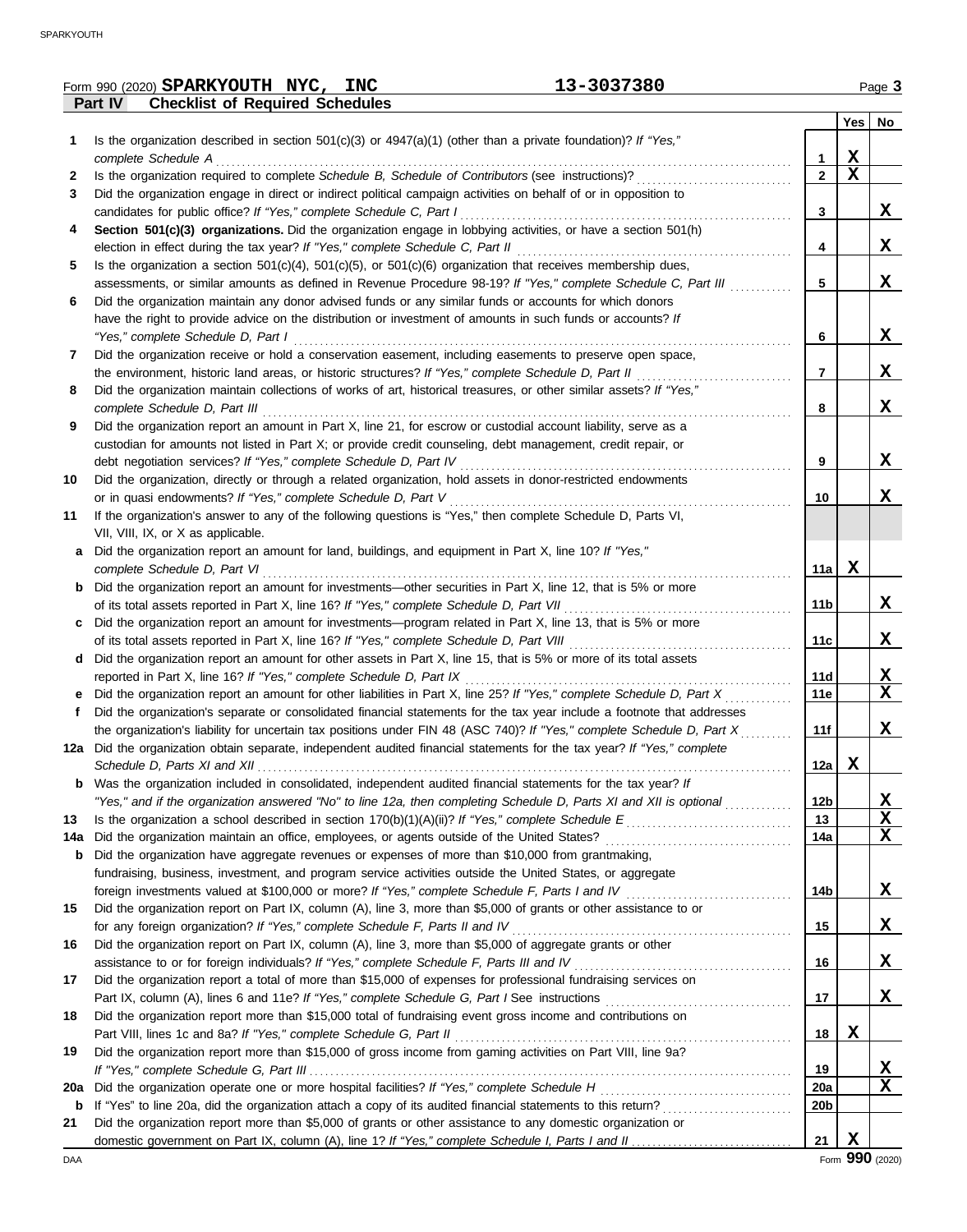|     | 13-3037380<br>Form 990 (2020) SPARKYOUTH NYC, INC                                                                                                                                                                 |                 |             | Page 4                  |
|-----|-------------------------------------------------------------------------------------------------------------------------------------------------------------------------------------------------------------------|-----------------|-------------|-------------------------|
|     | <b>Checklist of Required Schedules (continued)</b><br>Part IV                                                                                                                                                     |                 |             |                         |
|     |                                                                                                                                                                                                                   |                 | Yes $ $     | No                      |
| 22  | Did the organization report more than \$5,000 of grants or other assistance to or for domestic individuals on                                                                                                     |                 |             |                         |
|     | Part IX, column (A), line 2? If "Yes," complete Schedule I, Parts I and III                                                                                                                                       | 22              |             | X                       |
| 23  | Did the organization answer "Yes" to Part VII, Section A, line 3, 4, or 5 about compensation of the                                                                                                               |                 |             |                         |
|     | organization's current and former officers, directors, trustees, key employees, and highest compensated                                                                                                           |                 |             |                         |
|     | employees? If "Yes," complete Schedule J                                                                                                                                                                          | 23              | X           |                         |
|     | 24a Did the organization have a tax-exempt bond issue with an outstanding principal amount of more than                                                                                                           |                 |             |                         |
|     | \$100,000 as of the last day of the year, that was issued after December 31, 2002? If "Yes," answer lines 24b                                                                                                     |                 |             |                         |
|     | through 24d and complete Schedule K. If "No," go to line 25a                                                                                                                                                      | 24a             |             | X                       |
|     | Did the organization invest any proceeds of tax-exempt bonds beyond a temporary period exception?                                                                                                                 | 24b             |             |                         |
|     | Did the organization maintain an escrow account other than a refunding escrow at any time during the year                                                                                                         |                 |             |                         |
|     | to defease any tax-exempt bonds?                                                                                                                                                                                  | 24c             |             |                         |
|     | d Did the organization act as an "on behalf of" issuer for bonds outstanding at any time during the year?                                                                                                         | 24d             |             |                         |
|     | 25a Section 501(c)(3), 501(c)(4), and 501(c)(29) organizations. Did the organization engage in an excess benefit                                                                                                  |                 |             | X                       |
|     | transaction with a disqualified person during the year? If "Yes," complete Schedule L, Part I<br>Is the organization aware that it engaged in an excess benefit transaction with a disqualified person in a prior | 25a             |             |                         |
| b   | year, and that the transaction has not been reported on any of the organization's prior Forms 990 or 990-EZ?                                                                                                      |                 |             |                         |
|     | If "Yes," complete Schedule L, Part I                                                                                                                                                                             | 25b             |             | X                       |
| 26  | Did the organization report any amount on Part X, line 5 or 22, for receivables from or payables to any current                                                                                                   |                 |             |                         |
|     | or former officer, director, trustee, key employee, creator or founder, substantial contributor, or 35%                                                                                                           |                 |             |                         |
|     | controlled entity or family member of any of these persons? If "Yes," complete Schedule L, Part II                                                                                                                | 26              |             | X                       |
| 27  | Did the organization provide a grant or other assistance to any current or former officer, director, trustee, key                                                                                                 |                 |             |                         |
|     | employee, creator or founder, substantial contributor or employee thereof, a grant selection committee                                                                                                            |                 |             |                         |
|     | member, or to a 35% controlled entity (including an employee thereof) or family member of any of these                                                                                                            |                 |             |                         |
|     | persons? If "Yes," complete Schedule L, Part III                                                                                                                                                                  | 27              |             | X                       |
| 28  | Was the organization a party to a business transaction with one of the following parties (see Schedule L, Part                                                                                                    |                 |             |                         |
|     | IV instructions, for applicable filing thresholds, conditions, and exceptions):                                                                                                                                   |                 |             |                         |
| a   | A current or former officer, director, trustee, key employee, creator or founder, or substantial contributor? If                                                                                                  |                 |             |                         |
|     | "Yes," complete Schedule L, Part IV                                                                                                                                                                               | 28a             |             | X                       |
| b   | A family member of any individual described in line 28a? If "Yes," complete Schedule L, Part IV                                                                                                                   | 28 <sub>b</sub> |             | X                       |
| c   | A 35% controlled entity of one or more individuals and/or organizations described in lines 28a or 28b? If                                                                                                         |                 |             |                         |
|     | "Yes," complete Schedule L, Part IV                                                                                                                                                                               | 28c             |             | X                       |
| 29  | Did the organization receive more than \$25,000 in non-cash contributions? If "Yes," complete Schedule M                                                                                                          | 29              |             | X                       |
| 30  | Did the organization receive contributions of art, historical treasures, or other similar assets, or qualified                                                                                                    |                 |             |                         |
|     | conservation contributions? If "Yes," complete Schedule M                                                                                                                                                         | 30              |             | X                       |
| 31  | Did the organization liquidate, terminate, or dissolve and cease operations? If "Yes," complete Schedule N, Part I                                                                                                | 31              |             | $\overline{\mathbf{X}}$ |
| 32  | Did the organization sell, exchange, dispose of, or transfer more than 25% of its net assets? If "Yes,"                                                                                                           |                 |             |                         |
|     | complete Schedule N, Part II                                                                                                                                                                                      | 32              |             | X                       |
| 33  | Did the organization own 100% of an entity disregarded as separate from the organization under Regulations                                                                                                        |                 |             |                         |
|     | sections 301.7701-2 and 301.7701-3? If "Yes," complete Schedule R, Part I                                                                                                                                         | 33              |             | X                       |
| 34  | Was the organization related to any tax-exempt or taxable entity? If "Yes," complete Schedule R, Part II, III,<br>or IV, and Part V, line 1                                                                       | 34              |             | <u>x</u>                |
| 35a | Did the organization have a controlled entity within the meaning of section 512(b)(13)?                                                                                                                           | <b>35a</b>      |             | X                       |
| b   | If "Yes" to line 35a, did the organization receive any payment from or engage in any transaction with a                                                                                                           |                 |             |                         |
|     | controlled entity within the meaning of section 512(b)(13)? If "Yes," complete Schedule R, Part V, line 2                                                                                                         | 35b             |             |                         |
| 36  | Section 501(c)(3) organizations. Did the organization make any transfers to an exempt non-charitable                                                                                                              |                 |             |                         |
|     | related organization? If "Yes," complete Schedule R, Part V, line 2                                                                                                                                               | 36              |             | X                       |
| 37  | Did the organization conduct more than 5% of its activities through an entity that is not a related organization                                                                                                  |                 |             |                         |
|     | and that is treated as a partnership for federal income tax purposes? If "Yes," complete Schedule R, Part VI                                                                                                      | 37              |             | X                       |
| 38  | Did the organization complete Schedule O and provide explanations in Schedule O for Part VI, lines 11b and                                                                                                        |                 |             |                         |
|     | 19? Note: All Form 990 filers are required to complete Schedule O.                                                                                                                                                | 38              | X           |                         |
|     | Statements Regarding Other IRS Filings and Tax Compliance<br>Part V                                                                                                                                               |                 |             |                         |
|     |                                                                                                                                                                                                                   |                 |             |                         |
|     |                                                                                                                                                                                                                   |                 | Yes   No    |                         |
| 1a  | $\overline{\mathbf{4}}$<br>Enter the number reported in Box 3 of Form 1096. Enter -0- if not applicable<br>1a                                                                                                     |                 |             |                         |
| b   | $\mathbf 0$<br>1 <sub>b</sub><br>Enter the number of Forms W-2G included in line 1a. Enter -0- if not applicable                                                                                                  |                 |             |                         |
| c   | Did the organization comply with backup withholding rules for reportable payments to vendors and                                                                                                                  |                 |             |                         |
|     |                                                                                                                                                                                                                   | 1 <sub>c</sub>  | $\mathbf X$ |                         |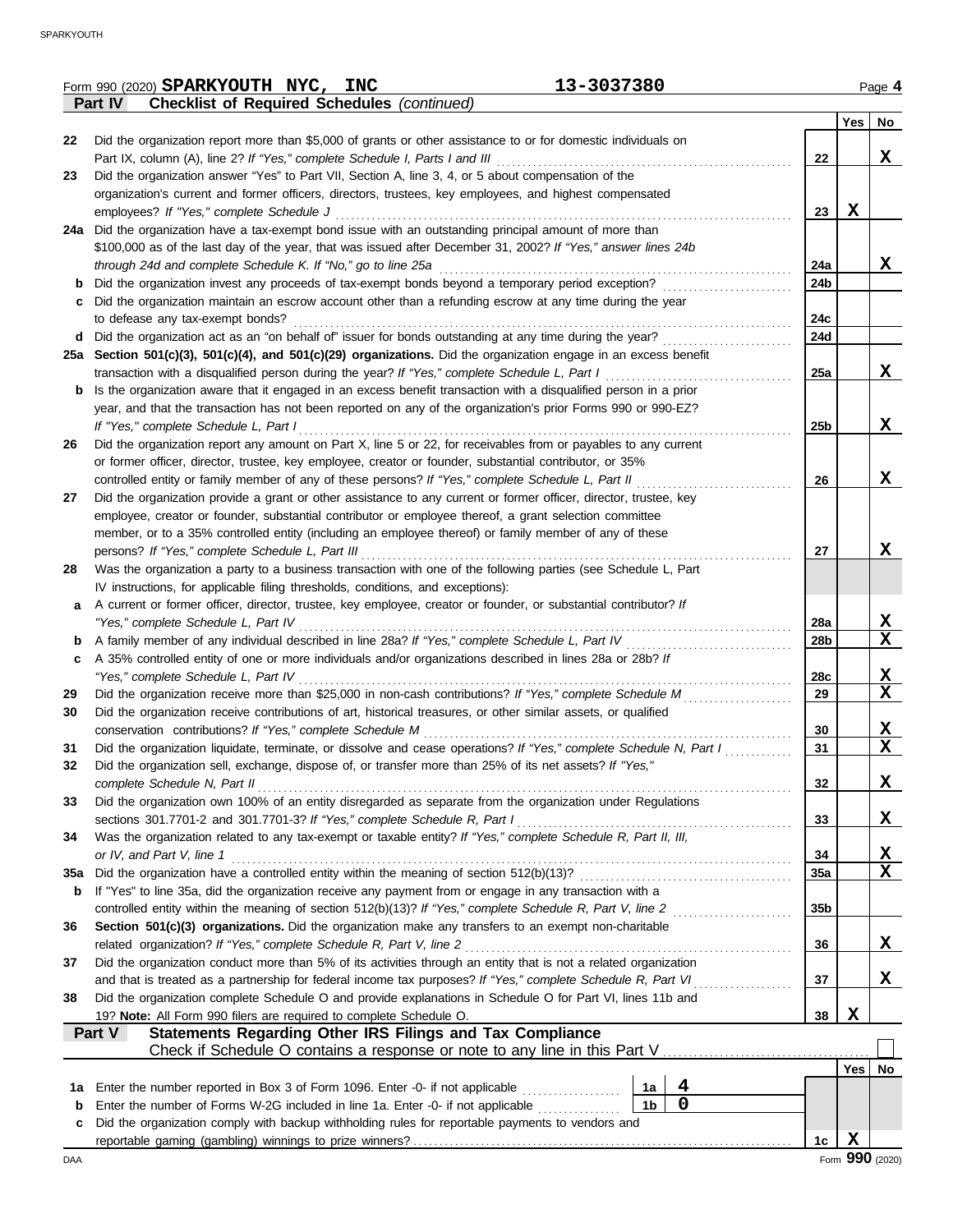|     | Form 990 (2020) SPARKYOUTH NYC, INC                                                                                                | 13-3037380         |                |             | Page 5 |
|-----|------------------------------------------------------------------------------------------------------------------------------------|--------------------|----------------|-------------|--------|
|     | Statements Regarding Other IRS Filings and Tax Compliance (continued)<br><b>Part V</b>                                             |                    |                |             |        |
|     |                                                                                                                                    |                    |                |             | Yes No |
|     | 2a Enter the number of employees reported on Form W-3, Transmittal of Wage and Tax                                                 |                    |                |             |        |
|     | Statements, filed for the calendar year ending with or within the year covered by this return                                      | $\mathbf{3}$<br>2a |                |             |        |
| b   | If at least one is reported on line 2a, did the organization file all required federal employment tax returns?                     |                    | 2 <sub>b</sub> | $\mathbf x$ |        |
|     | Note: If the sum of lines 1a and 2a is greater than 250, you may be required to e-file (see instructions)                          |                    |                |             |        |
| За  | Did the organization have unrelated business gross income of \$1,000 or more during the year?                                      |                    | За             |             | X      |
| b   |                                                                                                                                    |                    | 3 <sub>b</sub> |             |        |
| 4a  | At any time during the calendar year, did the organization have an interest in, or a signature or other authority over,            |                    |                |             |        |
|     | a financial account in a foreign country (such as a bank account, securities account, or other financial account)?                 |                    | 4a             |             | X      |
| b   | If "Yes," enter the name of the foreign country <b>u</b>                                                                           |                    |                |             |        |
|     | See instructions for filing requirements for FinCEN Form 114, Report of Foreign Bank and Financial Accounts (FBAR).                |                    |                |             |        |
| 5а  |                                                                                                                                    |                    | 5a             |             | X      |
| b   |                                                                                                                                    |                    | 5 <sub>b</sub> |             | X      |
| с   | If "Yes" to line 5a or 5b, did the organization file Form 8886-T?                                                                  |                    | 5c             |             |        |
| 6a  | Does the organization have annual gross receipts that are normally greater than \$100,000, and did the                             |                    |                |             |        |
|     | organization solicit any contributions that were not tax deductible as charitable contributions?                                   |                    | 6a             |             | x      |
| b   | If "Yes," did the organization include with every solicitation an express statement that such contributions or                     |                    |                |             |        |
|     | gifts were not tax deductible?                                                                                                     |                    | 6b             |             |        |
| 7   | Organizations that may receive deductible contributions under section 170(c).                                                      |                    |                |             |        |
| а   | Did the organization receive a payment in excess of \$75 made partly as a contribution and partly for goods                        |                    |                |             |        |
|     | and services provided to the payor?                                                                                                |                    | 7a             |             |        |
| b   |                                                                                                                                    |                    | 7b             |             |        |
| с   | Did the organization sell, exchange, or otherwise dispose of tangible personal property for which it was                           |                    |                |             |        |
|     | required to file Form 8282?                                                                                                        |                    | 7c             |             |        |
| d   | If "Yes," indicate the number of Forms 8282 filed during the year<br>[[[[[[[[[[[[[]]]]]]                                           | 7d                 |                |             |        |
| е   |                                                                                                                                    |                    | 7е             |             |        |
|     | Did the organization, during the year, pay premiums, directly or indirectly, on a personal benefit contract?                       |                    | 7f             |             |        |
| g   | If the organization received a contribution of qualified intellectual property, did the organization file Form 8899 as required?   |                    | 7g             |             |        |
| h   | If the organization received a contribution of cars, boats, airplanes, or other vehicles, did the organization file a Form 1098-C? |                    | 7h             |             |        |
| 8   | Sponsoring organizations maintaining donor advised funds. Did a donor advised fund maintained by the                               |                    |                |             |        |
|     |                                                                                                                                    |                    | 8              |             |        |
| 9   | Sponsoring organizations maintaining donor advised funds.                                                                          |                    |                |             |        |
| а   | Did the sponsoring organization make any taxable distributions under section 4966?                                                 |                    | 9а             |             |        |
| b   | Did the sponsoring organization make a distribution to a donor, donor advisor, or related person?                                  |                    | 9b             |             |        |
| 10  | Section 501(c)(7) organizations. Enter:                                                                                            |                    |                |             |        |
| а   | Initiation fees and capital contributions included on Part VIII, line 12                                                           | 10a                |                |             |        |
| b   | Gross receipts, included on Form 990, Part VIII, line 12, for public use of club facilities                                        | 10b                |                |             |        |
| 11  | Section 501(c)(12) organizations. Enter:                                                                                           |                    |                |             |        |
| а   | Gross income from members or shareholders                                                                                          | 11a                |                |             |        |
| b   | Gross income from other sources (Do not net amounts due or paid to other sources                                                   |                    |                |             |        |
|     | against amounts due or received from them.)                                                                                        | 11 <sub>b</sub>    |                |             |        |
| 12a | Section 4947(a)(1) non-exempt charitable trusts. Is the organization filing Form 990 in lieu of Form 1041?                         |                    | 12a            |             |        |
| b   | If "Yes," enter the amount of tax-exempt interest received or accrued during the year                                              | 12b                |                |             |        |
| 13  | Section 501(c)(29) qualified nonprofit health insurance issuers.                                                                   |                    |                |             |        |
| а   | Is the organization licensed to issue qualified health plans in more than one state?                                               |                    | 13a            |             |        |
|     | Note: See the instructions for additional information the organization must report on Schedule O.                                  |                    |                |             |        |
| b   | Enter the amount of reserves the organization is required to maintain by the states in which                                       |                    |                |             |        |
|     |                                                                                                                                    | 13 <sub>b</sub>    |                |             |        |
| c   | Enter the amount of reserves on hand                                                                                               | 13 <sub>c</sub>    |                |             |        |
| 14a | Did the organization receive any payments for indoor tanning services during the tax year?                                         |                    | 14a            |             | x      |
| b   | If "Yes," has it filed a Form 720 to report these payments? If "No," provide an explanation on Schedule O                          |                    | 14b            |             |        |
| 15  | Is the organization subject to the section 4960 tax on payment(s) of more than \$1,000,000 in remuneration or                      |                    |                |             |        |
|     | excess parachute payment(s) during the year?                                                                                       |                    | 15             |             | X      |
|     | If "Yes," see instructions and file Form 4720, Schedule N.                                                                         |                    |                |             |        |
| 16  | Is the organization an educational institution subject to the section 4968 excise tax on net investment income?                    |                    | 16             |             | X      |
|     | If "Yes," complete Form 4720, Schedule O.                                                                                          |                    |                |             |        |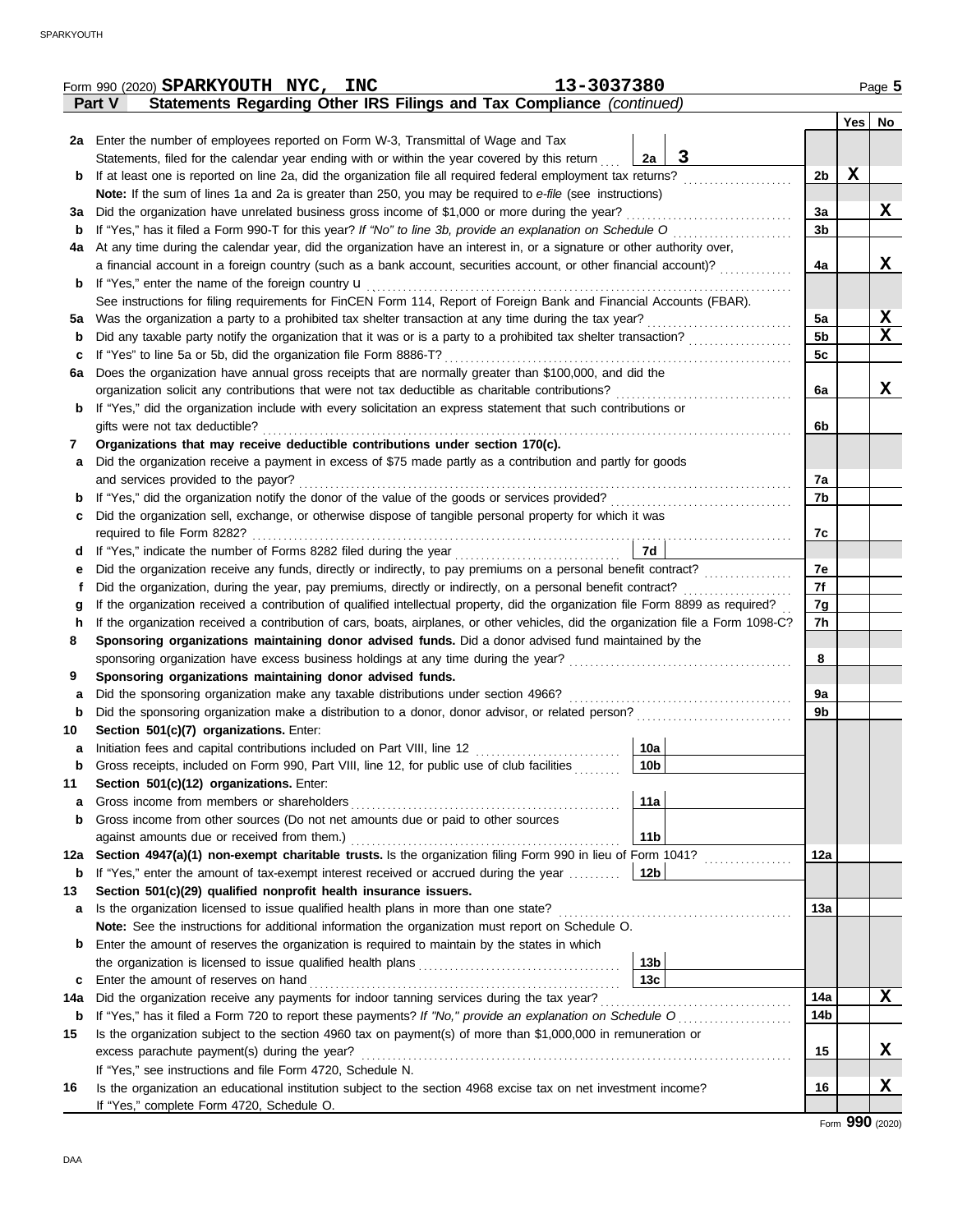|     | Check if Schedule O contains a response or note to any line in this Part VI                                                                                   |    |              |                 |                 | x           |
|-----|---------------------------------------------------------------------------------------------------------------------------------------------------------------|----|--------------|-----------------|-----------------|-------------|
|     | Section A. Governing Body and Management                                                                                                                      |    |              |                 |                 |             |
|     |                                                                                                                                                               |    |              |                 | Yes             | No          |
|     | 1a Enter the number of voting members of the governing body at the end of the tax year                                                                        | 1a | 25           |                 |                 |             |
|     | If there are material differences in voting rights among members of the governing body, or                                                                    |    |              |                 |                 |             |
|     | if the governing body delegated broad authority to an executive committee or similar                                                                          |    |              |                 |                 |             |
|     | committee, explain on Schedule O.                                                                                                                             |    |              |                 |                 |             |
| b   | Enter the number of voting members included on line 1a, above, who are independent                                                                            | 1b | 25           |                 |                 |             |
| 2   | Did any officer, director, trustee, or key employee have a family relationship or a business relationship with                                                |    |              |                 |                 |             |
|     | any other officer, director, trustee, or key employee?                                                                                                        |    |              | $\mathbf{2}$    |                 | X           |
| 3   | Did the organization delegate control over management duties customarily performed by or under the direct                                                     |    |              |                 |                 |             |
|     | supervision of officers, directors, trustees, or key employees to a management company or other person?                                                       |    |              | 3               |                 | X           |
| 4   | Did the organization make any significant changes to its governing documents since the prior Form 990 was filed?                                              |    |              | 4               |                 | $\mathbf X$ |
| 5   | Did the organization become aware during the year of a significant diversion of the organization's assets?                                                    |    |              | 5               |                 | X<br>X      |
| 6   | Did the organization have members or stockholders?<br>Did the organization have members, stockholders, or other persons who had the power to elect or appoint |    |              | 6               |                 |             |
| 7a  | one or more members of the governing body?                                                                                                                    |    |              | 7a              |                 | X           |
| b   | Are any governance decisions of the organization reserved to (or subject to approval by) members,                                                             |    |              |                 |                 |             |
|     | stockholders, or persons other than the governing body?                                                                                                       |    |              | 7b              |                 | X           |
| 8   | Did the organization contemporaneously document the meetings held or written actions undertaken during the year by the following:                             |    |              |                 |                 |             |
| a   | The governing body?                                                                                                                                           |    |              | 8а              | X               |             |
| b   | Each committee with authority to act on behalf of the governing body?                                                                                         |    |              | 8b              |                 | X           |
| 9   | Is there any officer, director, trustee, or key employee listed in Part VII, Section A, who cannot be reached at                                              |    |              |                 |                 |             |
|     |                                                                                                                                                               |    |              | 9               |                 | X           |
|     | Section B. Policies (This Section B requests information about policies not required by the Internal Revenue Code.)                                           |    |              |                 |                 |             |
|     |                                                                                                                                                               |    |              |                 | Yes             | No          |
|     | 10a Did the organization have local chapters, branches, or affiliates?                                                                                        |    |              | 10a             |                 | X           |
| b   | If "Yes," did the organization have written policies and procedures governing the activities of such chapters,                                                |    |              |                 |                 |             |
|     | affiliates, and branches to ensure their operations are consistent with the organization's exempt purposes?                                                   |    |              | 10b             |                 |             |
| 11a | Has the organization provided a complete copy of this Form 990 to all members of its governing body before filing the form?                                   |    |              | 11a             | X               |             |
| b   | Describe in Schedule O the process, if any, used by the organization to review this Form 990.                                                                 |    |              |                 |                 |             |
| 12a | Did the organization have a written conflict of interest policy? If "No," go to line 13                                                                       |    |              | 12a             | X               |             |
| b   | Were officers, directors, or trustees, and key employees required to disclose annually interests that could give rise to conflicts?                           |    |              | 12b             | X               |             |
| c   | Did the organization regularly and consistently monitor and enforce compliance with the policy? If "Yes,"                                                     |    |              |                 |                 |             |
|     | describe in Schedule O how this was done                                                                                                                      |    |              | 12c             | X               |             |
| 13  | Did the organization have a written whistleblower policy?                                                                                                     |    |              | 13              | $\mathbf x$     |             |
| 14  | Did the organization have a written document retention and destruction policy?                                                                                |    |              | 14              | $\mathbf x$     |             |
|     | Did the process for determining compensation of the following persons include a review and approval by                                                        |    |              |                 |                 |             |
|     | independent persons, comparability data, and contemporaneous substantiation of the deliberation and decision?                                                 |    |              |                 |                 |             |
| a   |                                                                                                                                                               |    |              | 15a             | X               |             |
| b   | Other officers or key employees of the organization                                                                                                           |    |              | 15 <sub>b</sub> | X               |             |
|     | If "Yes" to line 15a or 15b, describe the process in Schedule O (see instructions).                                                                           |    |              |                 |                 |             |
| 16a | Did the organization invest in, contribute assets to, or participate in a joint venture or similar arrangement<br>with a taxable entity during the year?      |    |              | 16a             |                 | X           |
| b   | If "Yes," did the organization follow a written policy or procedure requiring the organization to evaluate its                                                |    |              |                 |                 |             |
|     | participation in joint venture arrangements under applicable federal tax law, and take steps to safeguard the                                                 |    |              |                 |                 |             |
|     |                                                                                                                                                               |    |              | 16b             |                 |             |
|     | <b>Section C. Disclosure</b>                                                                                                                                  |    |              |                 |                 |             |
| 17  | List the states with which a copy of this Form 990 is required to be filed $\mathbf{u}$ NY                                                                    |    |              |                 |                 |             |
| 18  | Section 6104 requires an organization to make its Forms 1023 (1024 or 1024-A, if applicable), 990, and 990-T (Section 501(c)                                  |    | .            |                 |                 |             |
|     | (3)s only) available for public inspection. Indicate how you made these available. Check all that apply.                                                      |    |              |                 |                 |             |
|     | Own website $ \mathbf{X} $ Another's website $ \mathbf{X} $ Upon request<br>Other (explain on Schedule O)<br>$\blacksquare$                                   |    |              |                 |                 |             |
| 19  | Describe on Schedule O whether (and if so, how) the organization made its governing documents, conflict of interest policy, and                               |    |              |                 |                 |             |
|     | financial statements available to the public during the tax year.                                                                                             |    |              |                 |                 |             |
| 20  | State the name, address, and telephone number of the person who possesses the organization's books and records u                                              |    |              |                 |                 |             |
|     | 444 MADISON AVE, 6TH FLOOR<br>KELLEY CUNNINGHAM                                                                                                               |    |              |                 |                 |             |
|     | NY 10022<br>NEW YORK                                                                                                                                          |    | 212-743-7160 |                 |                 |             |
| DAA |                                                                                                                                                               |    |              |                 | Form 990 (2020) |             |

**Part VI Governance, Management, and Disclosure** *For each "Yes" response to lines 2 through 7b below, and for a "No"*

*response to line 8a, 8b, or 10b below, describe the circumstances, processes, or changes on Schedule O. See instructions.*

## Form 990 (2020) Page **6 SPARKYOUTH NYC, INC 13-3037380**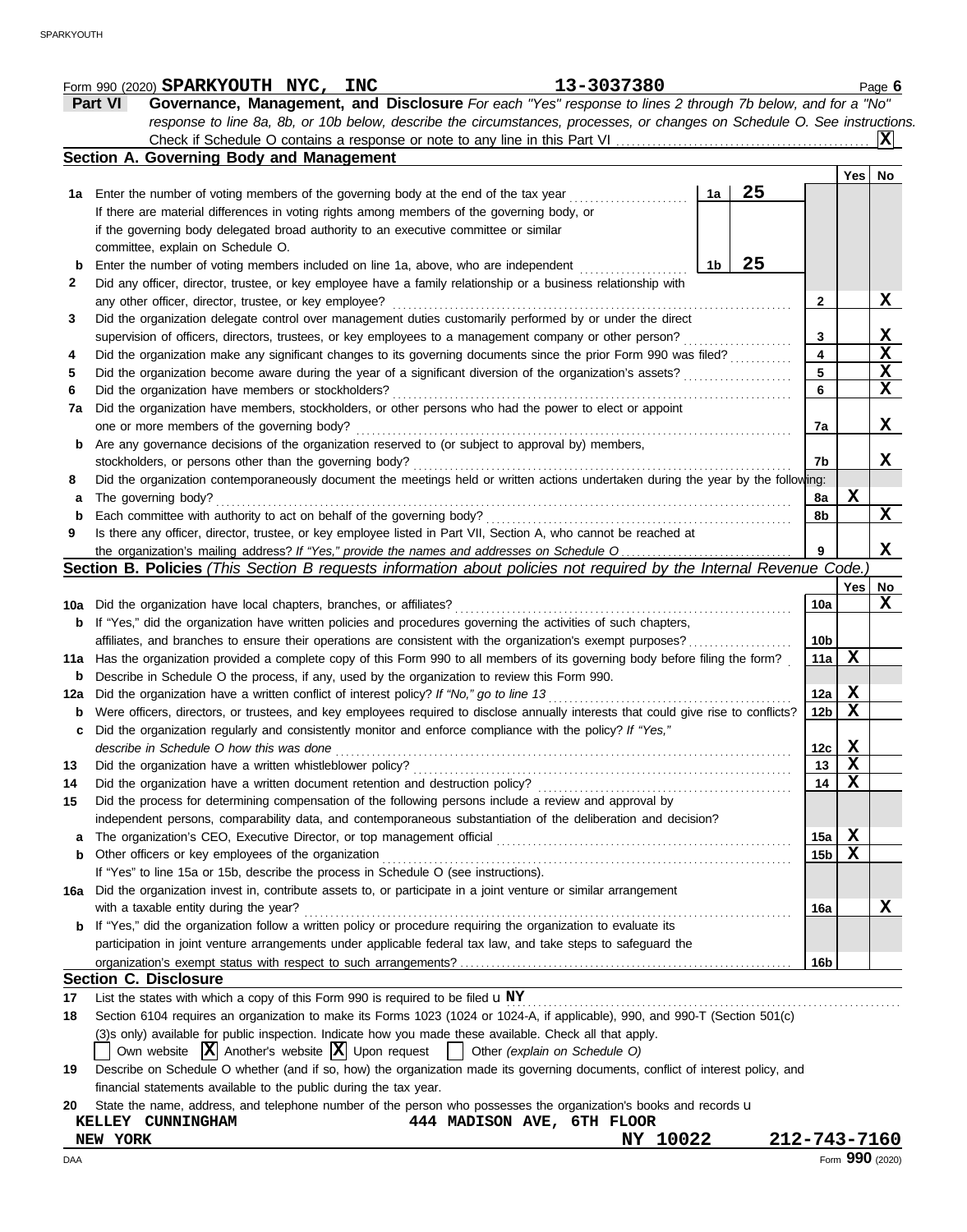## **Section A. Independent Contractors Part VII Compensation of Officers, Directors, Trustees, Key Employees, Highest Compensated Employees, and** Form 990 (2020) Page **7 SPARKYOUTH NYC, INC 13-3037380 Officers, Directors, Trustees, Key Employees, and Highest Compensated Employees 1a** Complete this table for all persons required to be listed. Report compensation for the calendar year ending with or within the ■ List all of the organization's **current** officers, directors, trustees (whether individuals or organizations), regardless of amount of the organization Enter -0- in columns (D), (E), and (E) if no compensation was paid compensation. Enter -0- in columns (D), (E), and (F) if no compensation was paid. ● List all of the organization's **current** key employees, if any. See instructions for definition of "key employee." who received reportable compensation (Box 5 of Form W-2 and/or Box 7 of Form 1099-MISC) of more than \$100,000 from the organization and any related organizations. ■ List all of the organization's **former** officers, key employees, and highest compensated employees who received more than<br>00,000 of reportable compensation from the organization and any related organizations \$100,000 of reportable compensation from the organization and any related organizations. organization's tax year. ■ List the organization's five **current** highest compensated employees (other than an officer, director, trustee, or key employee)<br>
a received reportable compensation (Box 5 of Form W-2 and/or Box 7 of Form 1099-MISC) of Check if Schedule O contains a response or note to any line in this Part VII.

■ List all of the organization's **former directors or trustees** that received, in the capacity as a former director or trustee of the<br>enization, more than \$10,000 of reportable compensation from the organization and any r organization, more than \$10,000 of reportable compensation from the organization and any related organizations. See instructions for the order in which to list the persons above.

Check this box if neither the organization nor any related organization compensated any current officer, director, or trustee.

| (A)<br>Name and title                            | (B)<br>Average<br>hours<br>per week<br>(list any<br>hours for | (C)<br>Position<br>(do not check more than one<br>box, unless person is both an<br>officer and a director/trustee) |                      |             |              |                                 |        | (D)<br>Reportable<br>compensation<br>from the<br>organization<br>(W-2/1099-MISC) | (E)<br>Reportable<br>compensation<br>from related<br>organizations<br>(W-2/1099-MISC) | (F)<br>Estimated amount<br>of other<br>compensation<br>from the<br>organization and |
|--------------------------------------------------|---------------------------------------------------------------|--------------------------------------------------------------------------------------------------------------------|----------------------|-------------|--------------|---------------------------------|--------|----------------------------------------------------------------------------------|---------------------------------------------------------------------------------------|-------------------------------------------------------------------------------------|
|                                                  | related<br>organizations<br>below<br>dotted line)             | Individual trustee<br>or director                                                                                  | nstitutional trustee | Officer     | Key employee | Highest compensated<br>employee | Former |                                                                                  |                                                                                       | related organizations                                                               |
| (1) FLORENCE WIENER                              |                                                               |                                                                                                                    |                      |             |              |                                 |        |                                                                                  |                                                                                       |                                                                                     |
| ED & DIRECTOR                                    | 40.00<br>0.00                                                 | $\mathbf X$                                                                                                        |                      |             |              |                                 |        | 175,155                                                                          | 0                                                                                     | $\mathbf 0$                                                                         |
| (2) STEVEN KOHN                                  |                                                               |                                                                                                                    |                      |             |              |                                 |        |                                                                                  |                                                                                       |                                                                                     |
|                                                  | 1.00                                                          |                                                                                                                    |                      |             |              |                                 |        |                                                                                  |                                                                                       |                                                                                     |
| <b>PRESIDENT</b><br>(3) KENNETH HORN             | 0.00                                                          | $\mathbf x$                                                                                                        |                      | $\mathbf x$ |              |                                 |        | 0                                                                                | 0                                                                                     | $\mathbf 0$                                                                         |
|                                                  | 1.00                                                          |                                                                                                                    |                      |             |              |                                 |        |                                                                                  |                                                                                       |                                                                                     |
| VICE PRESIDENT                                   | 0.00                                                          | X                                                                                                                  |                      | $\mathbf x$ |              |                                 |        | 0                                                                                | 0                                                                                     | $\pmb{0}$                                                                           |
| (4) ROBERT<br>LAPIDUS                            |                                                               |                                                                                                                    |                      |             |              |                                 |        |                                                                                  |                                                                                       |                                                                                     |
|                                                  | 1.00                                                          | $\mathbf X$                                                                                                        |                      | $\mathbf x$ |              |                                 |        |                                                                                  |                                                                                       | $\mathbf 0$                                                                         |
| VICE PRESIDENT<br>$(5)$ ERIC<br><b>MULKOWSKY</b> | 0.00                                                          |                                                                                                                    |                      |             |              |                                 |        | 0                                                                                | 0                                                                                     |                                                                                     |
|                                                  | 1.00                                                          |                                                                                                                    |                      |             |              |                                 |        |                                                                                  |                                                                                       |                                                                                     |
| <b>TREASURER</b>                                 | 0.00                                                          | $\mathbf x$                                                                                                        |                      | $\mathbf x$ |              |                                 |        | 0                                                                                | 0                                                                                     | $\pmb{0}$                                                                           |
| (6) GRETA GUGGENHEIM                             |                                                               |                                                                                                                    |                      |             |              |                                 |        |                                                                                  |                                                                                       |                                                                                     |
| VICE PRESIDENT                                   | 1.00<br>0.00                                                  | $\mathbf x$                                                                                                        |                      | $\mathbf x$ |              |                                 |        |                                                                                  | 0                                                                                     | $\mathbf 0$                                                                         |
| <b>SCHWARTZ</b><br>(7) JEFFREY                   |                                                               |                                                                                                                    |                      |             |              |                                 |        | 0                                                                                |                                                                                       |                                                                                     |
|                                                  | 1.00                                                          |                                                                                                                    |                      |             |              |                                 |        |                                                                                  |                                                                                       |                                                                                     |
| <b>SECRETARY</b>                                 | 0.00                                                          | X                                                                                                                  |                      | $\mathbf x$ |              |                                 |        | 0                                                                                | 0                                                                                     | $\mathbf 0$                                                                         |
| (8) ED ADLER                                     |                                                               |                                                                                                                    |                      |             |              |                                 |        |                                                                                  |                                                                                       |                                                                                     |
|                                                  | 1.00<br>0.00                                                  | $\mathbf X$                                                                                                        |                      | $\mathbf x$ |              |                                 |        |                                                                                  |                                                                                       | $\pmb{0}$                                                                           |
| VICE PRESIDENT<br>(9) KEVIN FAXON                |                                                               |                                                                                                                    |                      |             |              |                                 |        | 0                                                                                | 0                                                                                     |                                                                                     |
|                                                  | 1.00                                                          |                                                                                                                    |                      |             |              |                                 |        |                                                                                  |                                                                                       |                                                                                     |
| <b>DIRECTOR</b>                                  | 0.00                                                          | $\mathbf x$                                                                                                        |                      |             |              |                                 |        | 0                                                                                | 0                                                                                     | $\mathbf 0$                                                                         |
| (10) MARTY BURGER                                |                                                               |                                                                                                                    |                      |             |              |                                 |        |                                                                                  |                                                                                       |                                                                                     |
|                                                  | 1.00                                                          |                                                                                                                    |                      |             |              |                                 |        |                                                                                  |                                                                                       | $\mathbf 0$                                                                         |
| <b>DIRECTOR</b><br>(11) SONNY KALSI              | 0.00                                                          | $\mathbf x$                                                                                                        |                      |             |              |                                 |        | 0                                                                                | 0                                                                                     |                                                                                     |
|                                                  | 1.00                                                          |                                                                                                                    |                      |             |              |                                 |        |                                                                                  |                                                                                       |                                                                                     |
| <b>DIRECTOR</b>                                  | 0.00                                                          | $\mathbf x$                                                                                                        |                      |             |              |                                 |        | 0                                                                                | 0                                                                                     | $\mathbf 0$                                                                         |

Form **990** (2020)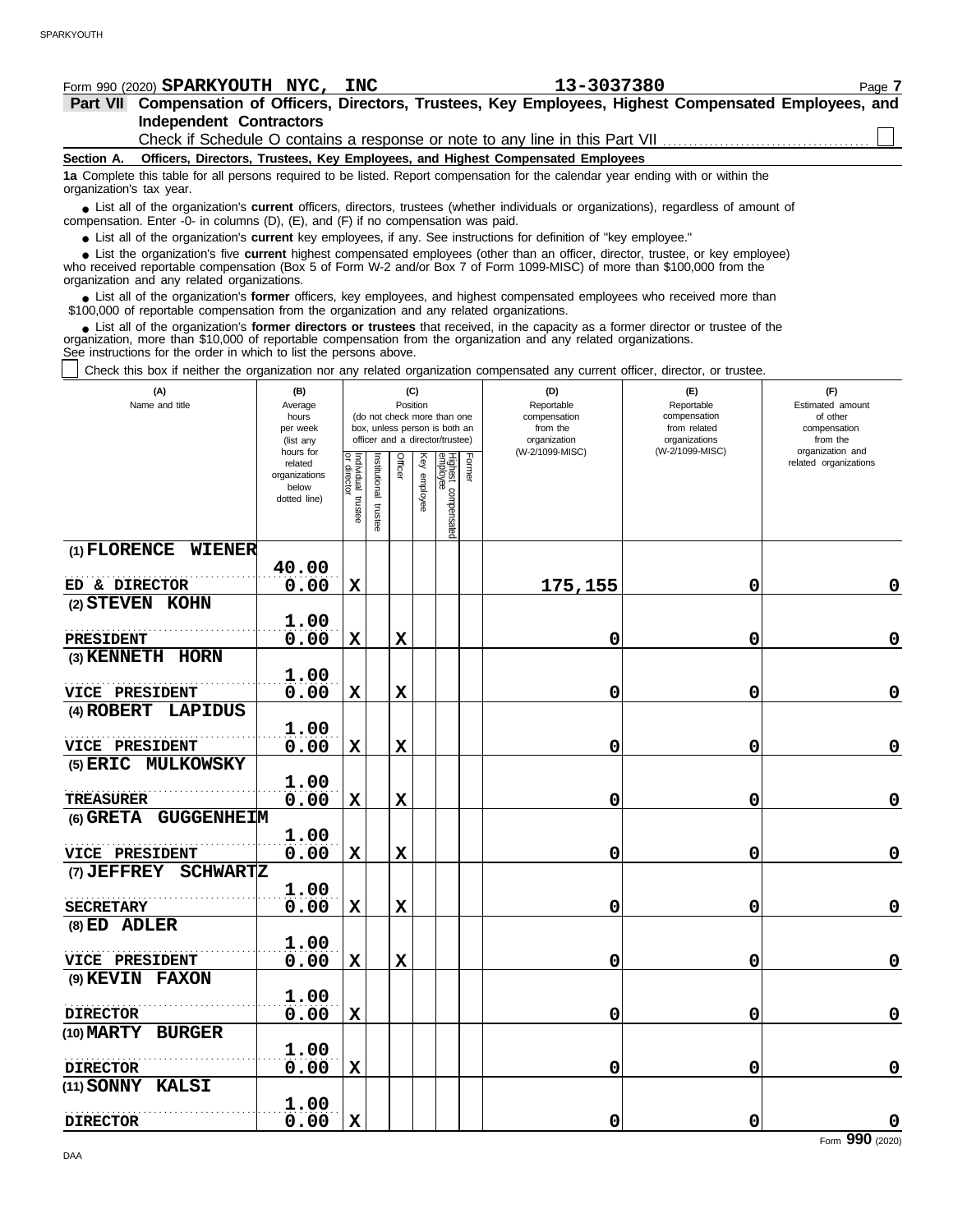| Form 990 (2020) SPARKYOUTH NYC,                                                                                                                                                                                                                                                                     |                                                                | <b>INC</b>                           |                                                                                                                    |         |              |                                 |        | 13-3037380                                                                                                                                                              |                                                                    |                                                                 | Page 8         |
|-----------------------------------------------------------------------------------------------------------------------------------------------------------------------------------------------------------------------------------------------------------------------------------------------------|----------------------------------------------------------------|--------------------------------------|--------------------------------------------------------------------------------------------------------------------|---------|--------------|---------------------------------|--------|-------------------------------------------------------------------------------------------------------------------------------------------------------------------------|--------------------------------------------------------------------|-----------------------------------------------------------------|----------------|
| <b>Part VII</b><br>(A)<br>Name and title                                                                                                                                                                                                                                                            | (B)<br>Average<br>hours<br>per week<br>(list any               |                                      | (C)<br>Position<br>(do not check more than one<br>box, unless person is both an<br>officer and a director/trustee) |         |              |                                 |        | Section A. Officers, Directors, Trustees, Key Employees, and Highest Compensated Employees (continued)<br>(D)<br>Reportable<br>compensation<br>from the<br>organization | (E)<br>Reportable<br>compensation<br>from related<br>organizations | (F)<br>Estimated amount<br>of other<br>compensation<br>from the |                |
|                                                                                                                                                                                                                                                                                                     | hours for<br>related<br>organizations<br>below<br>dotted line) | Individual<br>or director<br>trustee | Institutional trustee                                                                                              | Officer | Key employee | Highest compensated<br>employee | Former | (W-2/1099-MISC)                                                                                                                                                         | (W-2/1099-MISC)                                                    | organization and<br>related organizations                       |                |
| RICHARD KESSLER<br>(12)                                                                                                                                                                                                                                                                             | 1.00                                                           |                                      |                                                                                                                    |         |              |                                 |        |                                                                                                                                                                         |                                                                    |                                                                 |                |
| <b>DIRECTOR</b><br><b>MATT LAZAR</b><br>(13)                                                                                                                                                                                                                                                        | 0.00                                                           | $\mathbf X$                          |                                                                                                                    |         |              |                                 |        | 0                                                                                                                                                                       | 0                                                                  |                                                                 | 0              |
| <b>DIRECTOR</b>                                                                                                                                                                                                                                                                                     | 1.00<br>0.00                                                   | $\mathbf X$                          |                                                                                                                    |         |              |                                 |        | 0                                                                                                                                                                       | 0                                                                  |                                                                 | 0              |
| GISELE CASTRO<br>(14)                                                                                                                                                                                                                                                                               | 1.00                                                           |                                      |                                                                                                                    |         |              |                                 |        |                                                                                                                                                                         |                                                                    |                                                                 |                |
| <b>DIRECTOR</b><br>BETHANY LOGAN<br>(15)                                                                                                                                                                                                                                                            | 0.00<br><b>ROPA</b>                                            | $\mathbf X$                          |                                                                                                                    |         |              |                                 |        | 0                                                                                                                                                                       | 0                                                                  |                                                                 | 0              |
| <b>DIRECTOR</b>                                                                                                                                                                                                                                                                                     | 1.00<br>0.00                                                   | $\mathbf x$                          |                                                                                                                    |         |              |                                 |        | 0                                                                                                                                                                       | 0                                                                  |                                                                 | 0              |
| <b>ANAR CHUDGAR</b><br>(16)                                                                                                                                                                                                                                                                         | 1.00                                                           |                                      |                                                                                                                    |         |              |                                 |        |                                                                                                                                                                         |                                                                    |                                                                 |                |
| <b>DIRECTOR</b><br>STEVEN LICHTENFELD<br>(17)                                                                                                                                                                                                                                                       | 0.00                                                           | $\mathbf X$                          |                                                                                                                    |         |              |                                 |        | 0                                                                                                                                                                       | 0                                                                  |                                                                 | 0              |
| <b>DIRECTOR</b><br><b>JAMES NELSON</b><br>(18)                                                                                                                                                                                                                                                      | 1.00<br>0.00                                                   | $\mathbf x$                          |                                                                                                                    |         |              |                                 |        | 0                                                                                                                                                                       | 0                                                                  |                                                                 | 0              |
| <b>DIRECTOR</b>                                                                                                                                                                                                                                                                                     | 1.00<br>0.00                                                   | $\mathbf X$                          |                                                                                                                    |         |              |                                 |        | 0                                                                                                                                                                       | 0                                                                  |                                                                 | 0              |
| SUZY MYERS-JACKSON<br>(19)                                                                                                                                                                                                                                                                          | 1.00                                                           |                                      |                                                                                                                    |         |              |                                 |        |                                                                                                                                                                         |                                                                    |                                                                 |                |
| <b>DIRECTOR</b><br>1b Subtotal                                                                                                                                                                                                                                                                      | 0.00                                                           | X                                    |                                                                                                                    |         |              |                                 | u      | 175,155                                                                                                                                                                 | 0                                                                  |                                                                 | 0              |
| c Total from continuation sheets to Part VII, Section A                                                                                                                                                                                                                                             |                                                                |                                      |                                                                                                                    |         |              |                                 | u      | 175,155                                                                                                                                                                 |                                                                    |                                                                 |                |
| Total number of individuals (including but not limited to those listed above) who received more than \$100,000 of<br>2<br>reportable compensation from the organization $ul$                                                                                                                        |                                                                |                                      |                                                                                                                    |         |              |                                 |        |                                                                                                                                                                         |                                                                    |                                                                 |                |
| Did the organization list any former officer, director, trustee, key employee, or highest compensated<br>3                                                                                                                                                                                          |                                                                |                                      |                                                                                                                    |         |              |                                 |        |                                                                                                                                                                         |                                                                    | Yes<br>3                                                        | <b>No</b><br>X |
| employee on line 1a? If "Yes," complete Schedule J for such individual<br>For any individual listed on line 1a, is the sum of reportable compensation and other compensation from the<br>4<br>organization and related organizations greater than \$150,000? If "Yes," complete Schedule J for such |                                                                |                                      |                                                                                                                    |         |              |                                 |        |                                                                                                                                                                         |                                                                    |                                                                 |                |
| <i>individual</i><br>Did any person listed on line 1a receive or accrue compensation from any unrelated organization or individual<br>5                                                                                                                                                             |                                                                |                                      |                                                                                                                    |         |              |                                 |        |                                                                                                                                                                         |                                                                    | X<br>4<br>5                                                     | X              |
| Section B. Independent Contractors                                                                                                                                                                                                                                                                  |                                                                |                                      |                                                                                                                    |         |              |                                 |        |                                                                                                                                                                         |                                                                    |                                                                 |                |
| Complete this table for your five highest compensated independent contractors that received more than \$100,000 of<br>1<br>compensation from the organization. Report compensation for the calendar year ending with or within the organization's tax year.                                         |                                                                |                                      |                                                                                                                    |         |              |                                 |        |                                                                                                                                                                         |                                                                    |                                                                 |                |
|                                                                                                                                                                                                                                                                                                     | (A)<br>Name and business address                               |                                      |                                                                                                                    |         |              |                                 |        |                                                                                                                                                                         | (B)<br>Description of services                                     | (C)<br>Compensation                                             |                |
|                                                                                                                                                                                                                                                                                                     |                                                                |                                      |                                                                                                                    |         |              |                                 |        |                                                                                                                                                                         |                                                                    |                                                                 |                |
|                                                                                                                                                                                                                                                                                                     |                                                                |                                      |                                                                                                                    |         |              |                                 |        |                                                                                                                                                                         |                                                                    |                                                                 |                |
|                                                                                                                                                                                                                                                                                                     |                                                                |                                      |                                                                                                                    |         |              |                                 |        |                                                                                                                                                                         |                                                                    |                                                                 |                |
|                                                                                                                                                                                                                                                                                                     |                                                                |                                      |                                                                                                                    |         |              |                                 |        |                                                                                                                                                                         |                                                                    |                                                                 |                |
|                                                                                                                                                                                                                                                                                                     |                                                                |                                      |                                                                                                                    |         |              |                                 |        |                                                                                                                                                                         |                                                                    |                                                                 |                |

**2** Total number of independent contractors (including but not limited to those listed above) who received more than \$100,000 of compensation from the organization u

**0**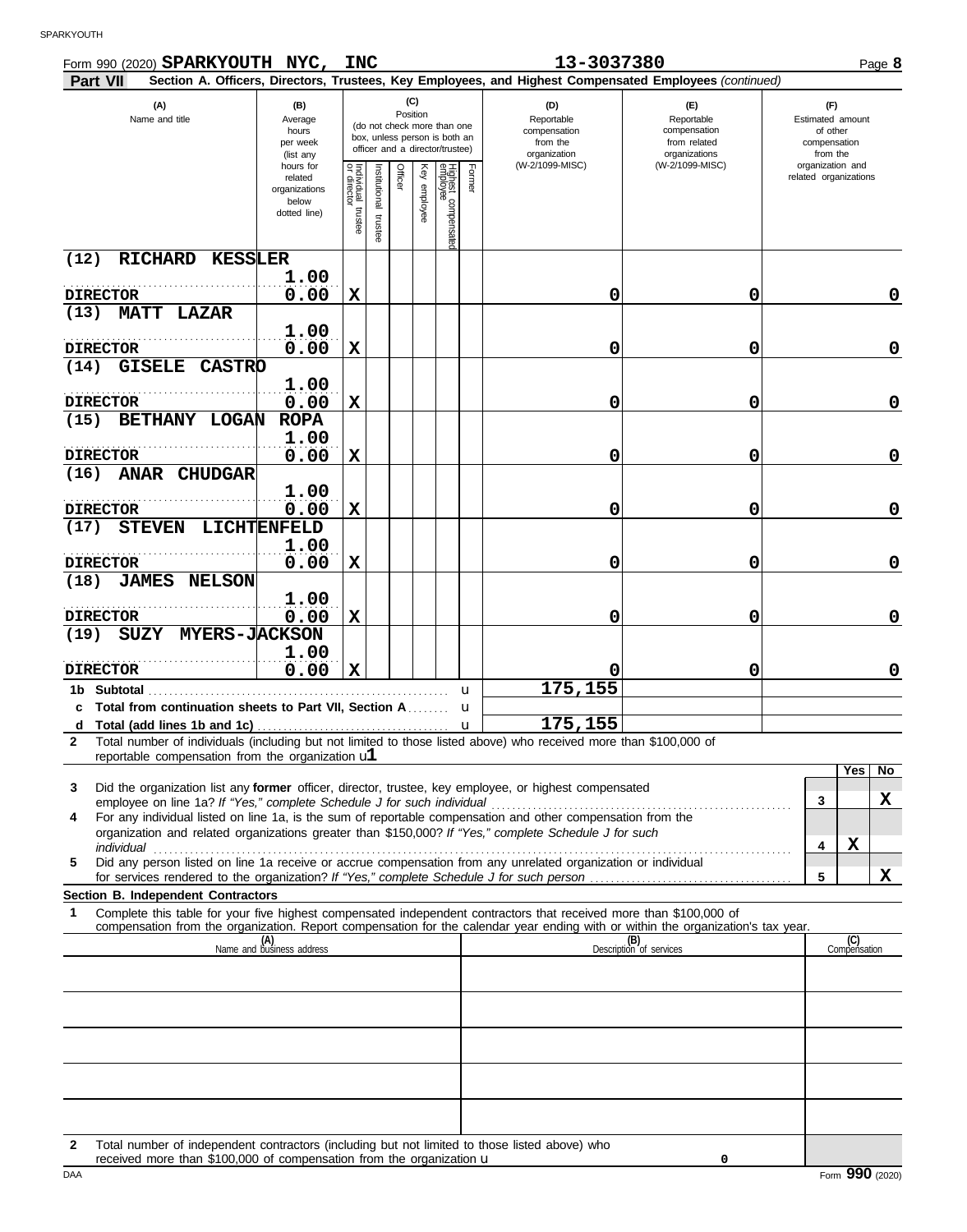|                   | Form 990 (2020) SPARKYOUTH NYC, INC<br>Part VII                                                                                                                                                                                                                                                                                              |                                                                                                                                                     |                                   |                       |         |                 |                                |        | 13-3037380                                                    | Section A. Officers, Directors, Trustees, Key Employees, and Highest Compensated Employees (continued) | Page 8                                                          |
|-------------------|----------------------------------------------------------------------------------------------------------------------------------------------------------------------------------------------------------------------------------------------------------------------------------------------------------------------------------------------|-----------------------------------------------------------------------------------------------------------------------------------------------------|-----------------------------------|-----------------------|---------|-----------------|--------------------------------|--------|---------------------------------------------------------------|--------------------------------------------------------------------------------------------------------|-----------------------------------------------------------------|
|                   | (A)<br>Name and title                                                                                                                                                                                                                                                                                                                        | (B)<br>Average<br>(do not check more than one<br>hours<br>box, unless person is both an<br>per week<br>officer and a director/trustee)<br>(list any |                                   |                       |         | (C)<br>Position |                                |        | (D)<br>Reportable<br>compensation<br>from the<br>organization | (E)<br>Reportable<br>compensation<br>from related<br>organizations                                     | (F)<br>Estimated amount<br>of other<br>compensation<br>from the |
|                   |                                                                                                                                                                                                                                                                                                                                              | hours for<br>related<br>organizations<br>below<br>dotted line)                                                                                      | Individual trustee<br>or director | Institutional trustee | Officer | Key employee    | Highest compensate<br>employee | Former | (W-2/1099-MISC)                                               | (W-2/1099-MISC)                                                                                        | organization and<br>related organizations                       |
| (20)              | <b>MICHAEL NASH</b>                                                                                                                                                                                                                                                                                                                          |                                                                                                                                                     |                                   |                       |         |                 |                                |        |                                                               |                                                                                                        |                                                                 |
|                   | <b>DIRECTOR</b>                                                                                                                                                                                                                                                                                                                              | 1.00<br>0.00                                                                                                                                        | $\mathbf x$                       |                       |         |                 |                                |        | 0                                                             | 0                                                                                                      | 0                                                               |
| (21)              | <b>ADAM</b><br><b>SCHWARTZ</b>                                                                                                                                                                                                                                                                                                               | 1.00                                                                                                                                                |                                   |                       |         |                 |                                |        |                                                               |                                                                                                        |                                                                 |
|                   | <b>DIRECTOR</b>                                                                                                                                                                                                                                                                                                                              | 0.00                                                                                                                                                | $\mathbf x$                       |                       |         |                 |                                |        | 0                                                             | 0                                                                                                      | 0                                                               |
| (22)              | <b>RICHARD</b><br><b>WAGMAN</b>                                                                                                                                                                                                                                                                                                              | 1.00                                                                                                                                                |                                   |                       |         |                 |                                |        |                                                               |                                                                                                        |                                                                 |
|                   | <b>DIRECTOR</b>                                                                                                                                                                                                                                                                                                                              | 0.00                                                                                                                                                | $\mathbf x$                       |                       |         |                 |                                |        | 0                                                             | 0                                                                                                      | 0                                                               |
| (23)              | RHEA WONG                                                                                                                                                                                                                                                                                                                                    | 1.00                                                                                                                                                |                                   |                       |         |                 |                                |        |                                                               |                                                                                                        |                                                                 |
| (24)              | <b>DIRECTOR</b><br><b>DANIEL</b><br><b>SCHOR</b>                                                                                                                                                                                                                                                                                             | 0.00                                                                                                                                                | $\mathbf x$                       |                       |         |                 |                                |        | 0                                                             | 0                                                                                                      | 0                                                               |
|                   |                                                                                                                                                                                                                                                                                                                                              | 1.00                                                                                                                                                |                                   |                       |         |                 |                                |        |                                                               |                                                                                                        |                                                                 |
| (25)              | <b>DIRECTOR</b><br><b>DAVID</b><br><b>SCHULMAN</b>                                                                                                                                                                                                                                                                                           | 0.00                                                                                                                                                | $\mathbf x$                       |                       |         |                 |                                |        | 0                                                             | 0                                                                                                      | 0                                                               |
|                   |                                                                                                                                                                                                                                                                                                                                              | 1.00                                                                                                                                                |                                   |                       |         |                 |                                |        |                                                               |                                                                                                        |                                                                 |
|                   | <b>DIRECTOR</b>                                                                                                                                                                                                                                                                                                                              | 0.00                                                                                                                                                | $\mathbf x$                       |                       |         |                 |                                |        | 0                                                             | 0                                                                                                      | 0                                                               |
|                   |                                                                                                                                                                                                                                                                                                                                              |                                                                                                                                                     |                                   |                       |         |                 |                                |        |                                                               |                                                                                                        |                                                                 |
|                   |                                                                                                                                                                                                                                                                                                                                              |                                                                                                                                                     |                                   |                       |         |                 |                                |        |                                                               |                                                                                                        |                                                                 |
| 1b.               | Subtotal                                                                                                                                                                                                                                                                                                                                     |                                                                                                                                                     |                                   |                       |         |                 |                                | u      |                                                               |                                                                                                        |                                                                 |
|                   | c Total from continuation sheets to Part VII, Section A.                                                                                                                                                                                                                                                                                     |                                                                                                                                                     |                                   |                       |         |                 |                                | u      |                                                               |                                                                                                        |                                                                 |
| d<br>$\mathbf{2}$ | Total number of individuals (including but not limited to those listed above) who received more than \$100,000 of                                                                                                                                                                                                                            |                                                                                                                                                     |                                   |                       |         |                 |                                | u      |                                                               |                                                                                                        |                                                                 |
|                   | reportable compensation from the organization $\mathbf u$                                                                                                                                                                                                                                                                                    |                                                                                                                                                     |                                   |                       |         |                 |                                |        |                                                               |                                                                                                        | Yes  <br>No.                                                    |
| 3                 | Did the organization list any <b>former</b> officer, director, trustee, key employee, or highest compensated                                                                                                                                                                                                                                 |                                                                                                                                                     |                                   |                       |         |                 |                                |        |                                                               |                                                                                                        | 3                                                               |
| 4                 | For any individual listed on line 1a, is the sum of reportable compensation and other compensation from the                                                                                                                                                                                                                                  |                                                                                                                                                     |                                   |                       |         |                 |                                |        |                                                               |                                                                                                        |                                                                 |
|                   | organization and related organizations greater than \$150,000? If "Yes," complete Schedule J for such<br>individual <b>construction of the construction of the construction</b> of the construction of the construction of the construction of the construction of the construction of the construction of the construction of the construct |                                                                                                                                                     |                                   |                       |         |                 |                                |        |                                                               |                                                                                                        | 4                                                               |
| 5                 | Did any person listed on line 1a receive or accrue compensation from any unrelated organization or individual                                                                                                                                                                                                                                |                                                                                                                                                     |                                   |                       |         |                 |                                |        |                                                               |                                                                                                        | 5                                                               |
|                   | Section B. Independent Contractors                                                                                                                                                                                                                                                                                                           |                                                                                                                                                     |                                   |                       |         |                 |                                |        |                                                               |                                                                                                        |                                                                 |
| 1                 | Complete this table for your five highest compensated independent contractors that received more than \$100,000 of<br>compensation from the organization. Report compensation for the calendar year ending with or within the organization's tax year.                                                                                       |                                                                                                                                                     |                                   |                       |         |                 |                                |        |                                                               |                                                                                                        |                                                                 |
|                   |                                                                                                                                                                                                                                                                                                                                              | (A)<br>Name and business address                                                                                                                    |                                   |                       |         |                 |                                |        |                                                               | (B)<br>Description of services                                                                         | (C)<br>Compensation                                             |
|                   |                                                                                                                                                                                                                                                                                                                                              |                                                                                                                                                     |                                   |                       |         |                 |                                |        |                                                               |                                                                                                        |                                                                 |
|                   |                                                                                                                                                                                                                                                                                                                                              |                                                                                                                                                     |                                   |                       |         |                 |                                |        |                                                               |                                                                                                        |                                                                 |
|                   |                                                                                                                                                                                                                                                                                                                                              |                                                                                                                                                     |                                   |                       |         |                 |                                |        |                                                               |                                                                                                        |                                                                 |
|                   |                                                                                                                                                                                                                                                                                                                                              |                                                                                                                                                     |                                   |                       |         |                 |                                |        |                                                               |                                                                                                        |                                                                 |
|                   |                                                                                                                                                                                                                                                                                                                                              |                                                                                                                                                     |                                   |                       |         |                 |                                |        |                                                               |                                                                                                        |                                                                 |
|                   |                                                                                                                                                                                                                                                                                                                                              |                                                                                                                                                     |                                   |                       |         |                 |                                |        |                                                               |                                                                                                        |                                                                 |

**2** Total number of independent contractors (including but not limited to those listed above) who received more than \$100,000 of compensation from the organization u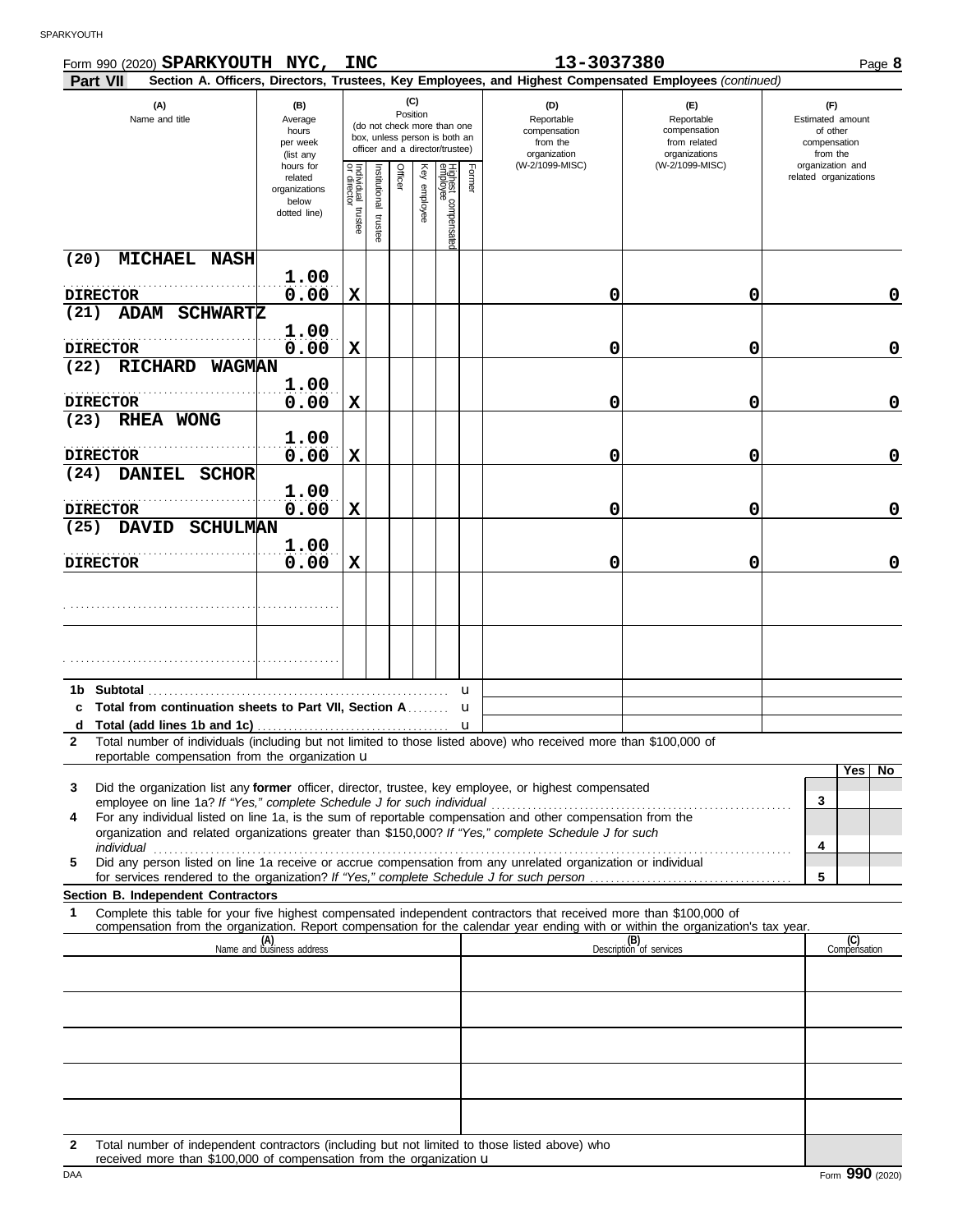|                                                      |                  | Form 990 (2020) SPARKYOUTH NYC, INC                                           |                 |                      |                      | 13-3037380                                   |                                      | Page 9                                                        |
|------------------------------------------------------|------------------|-------------------------------------------------------------------------------|-----------------|----------------------|----------------------|----------------------------------------------|--------------------------------------|---------------------------------------------------------------|
|                                                      | <b>Part VIII</b> | <b>Statement of Revenue</b>                                                   |                 |                      |                      |                                              |                                      |                                                               |
|                                                      |                  | Check if Schedule O contains a response or note to any line in this Part VIII |                 |                      |                      |                                              |                                      |                                                               |
|                                                      |                  |                                                                               |                 |                      | (A)<br>Total revenue | (B)<br>Related or exempt<br>function revenue | (C)<br>Unrelated<br>business revenue | (D)<br>Revenue excluded<br>from tax under<br>sections 512-514 |
| Grants<br><u>Imounts</u>                             |                  | 1a Federated campaigns                                                        | 1a              |                      |                      |                                              |                                      |                                                               |
|                                                      |                  | <b>b</b> Membership dues                                                      | 1 <sub>b</sub>  |                      |                      |                                              |                                      |                                                               |
|                                                      |                  | c Fundraising events                                                          | 1 <sub>c</sub>  |                      |                      |                                              |                                      |                                                               |
|                                                      |                  | d Related organizations                                                       | 1 <sub>d</sub>  |                      |                      |                                              |                                      |                                                               |
|                                                      |                  | e Government grants (contributions)                                           | 1e              |                      |                      |                                              |                                      |                                                               |
|                                                      |                  | f All other contributions, gifts, grants,                                     |                 |                      |                      |                                              |                                      |                                                               |
|                                                      |                  | and similar amounts not included above                                        | 1f              | 1,178,042            |                      |                                              |                                      |                                                               |
| <b>Contributions, Gifts,<br/>and Other Similar A</b> |                  | <b>g</b> Noncash contributions included in lines 1a-1f.                       | $1g \,$ \$      |                      |                      |                                              |                                      |                                                               |
|                                                      |                  |                                                                               |                 | $\mathbf{u}$         | 1,178,042            |                                              |                                      |                                                               |
|                                                      |                  |                                                                               |                 | <b>Business Code</b> |                      |                                              |                                      |                                                               |
|                                                      | 2a               | REFUNDABLE ADVANCE                                                            |                 |                      | 53,323               |                                              |                                      | 53,323                                                        |
|                                                      | b                |                                                                               |                 |                      |                      |                                              |                                      |                                                               |
|                                                      | с                |                                                                               |                 |                      |                      |                                              |                                      |                                                               |
| Program Service<br>Revenue                           | d                |                                                                               |                 |                      |                      |                                              |                                      |                                                               |
|                                                      |                  |                                                                               |                 |                      |                      |                                              |                                      |                                                               |
|                                                      |                  | f All other program service revenue                                           |                 |                      |                      |                                              |                                      |                                                               |
|                                                      |                  |                                                                               |                 | $\mathbf{u}$         | 53,323               |                                              |                                      |                                                               |
|                                                      | 3                | Investment income (including dividends, interest, and                         |                 |                      |                      |                                              |                                      |                                                               |
|                                                      |                  |                                                                               |                 | u                    | 6,904                | 6,904                                        |                                      |                                                               |
|                                                      | 4                | Income from investment of tax-exempt bond proceeds                            |                 | u                    |                      |                                              |                                      |                                                               |
|                                                      | 5                |                                                                               |                 | u                    |                      |                                              |                                      |                                                               |
|                                                      |                  | (i) Real                                                                      |                 | (ii) Personal        |                      |                                              |                                      |                                                               |
|                                                      |                  | 6a Gross rents<br>6a                                                          |                 |                      |                      |                                              |                                      |                                                               |
|                                                      |                  | 6b<br><b>b</b> Less: rental expenses                                          |                 |                      |                      |                                              |                                      |                                                               |
|                                                      |                  | 6c<br><b>c</b> Rental inc. or (loss)                                          |                 |                      |                      |                                              |                                      |                                                               |
|                                                      |                  | <b>d</b> Net rental income or (loss)<br><b>7a</b> Gross amount from           |                 | u                    |                      |                                              |                                      |                                                               |
|                                                      |                  | (i) Securities<br>sales of assets                                             |                 | (ii) Other           |                      |                                              |                                      |                                                               |
|                                                      |                  | 7a<br>other than inventory                                                    |                 |                      |                      |                                              |                                      |                                                               |
| Revenue                                              |                  | <b>b</b> Less: cost or other                                                  |                 |                      |                      |                                              |                                      |                                                               |
|                                                      |                  | 7b<br>basis and sales exps.                                                   |                 |                      |                      |                                              |                                      |                                                               |
|                                                      |                  | c Gain or (loss)<br>7c                                                        |                 |                      |                      |                                              |                                      |                                                               |
| $\frac{1}{\sigma}$                                   |                  | d Net gain or (loss)                                                          |                 |                      |                      |                                              |                                      |                                                               |
|                                                      |                  | 8a Gross income from fundraising events                                       |                 |                      |                      |                                              |                                      |                                                               |
|                                                      |                  | (not including \$                                                             |                 |                      |                      |                                              |                                      |                                                               |
|                                                      |                  | of contributions reported on line 1c).                                        |                 | 38,834               |                      |                                              |                                      |                                                               |
|                                                      |                  | See Part IV, line 18 $\ldots$                                                 | 8a<br>8b        | 24,000               |                      |                                              |                                      |                                                               |
|                                                      |                  | <b>b</b> Less: direct expenses                                                |                 |                      | 14,834               |                                              |                                      | 14,834                                                        |
|                                                      |                  | 9a Gross income from gaming activities.                                       |                 |                      |                      |                                              |                                      |                                                               |
|                                                      |                  | See Part IV, line 19                                                          | 9а              |                      |                      |                                              |                                      |                                                               |
|                                                      |                  | .<br><b>b</b> Less: direct expenses                                           | 9 <sub>b</sub>  |                      |                      |                                              |                                      |                                                               |
|                                                      |                  |                                                                               |                 |                      |                      |                                              |                                      |                                                               |
|                                                      |                  | 10a Gross sales of inventory, less                                            |                 |                      |                      |                                              |                                      |                                                               |
|                                                      |                  | returns and allowances                                                        | 10a             |                      |                      |                                              |                                      |                                                               |
|                                                      |                  | <b>b</b> Less: cost of goods sold                                             | 10 <sub>b</sub> |                      |                      |                                              |                                      |                                                               |
|                                                      |                  | c Net income or (loss) from sales of inventory                                |                 | $\mathbf{u}$         |                      |                                              |                                      |                                                               |
|                                                      |                  |                                                                               |                 | <b>Business Code</b> |                      |                                              |                                      |                                                               |
| Miscellaneous<br>Revenue                             | 11a              |                                                                               |                 |                      |                      |                                              |                                      |                                                               |
|                                                      | b                |                                                                               |                 |                      |                      |                                              |                                      |                                                               |
|                                                      |                  |                                                                               |                 |                      |                      |                                              |                                      |                                                               |
|                                                      |                  |                                                                               |                 |                      |                      |                                              |                                      |                                                               |
|                                                      |                  |                                                                               |                 |                      |                      |                                              |                                      |                                                               |

u **1,253,103 6,904 0 68,157**

**Total revenue.** See instructions . . . . . . . . . . . . . . . . . . . . . . . . . . . **12**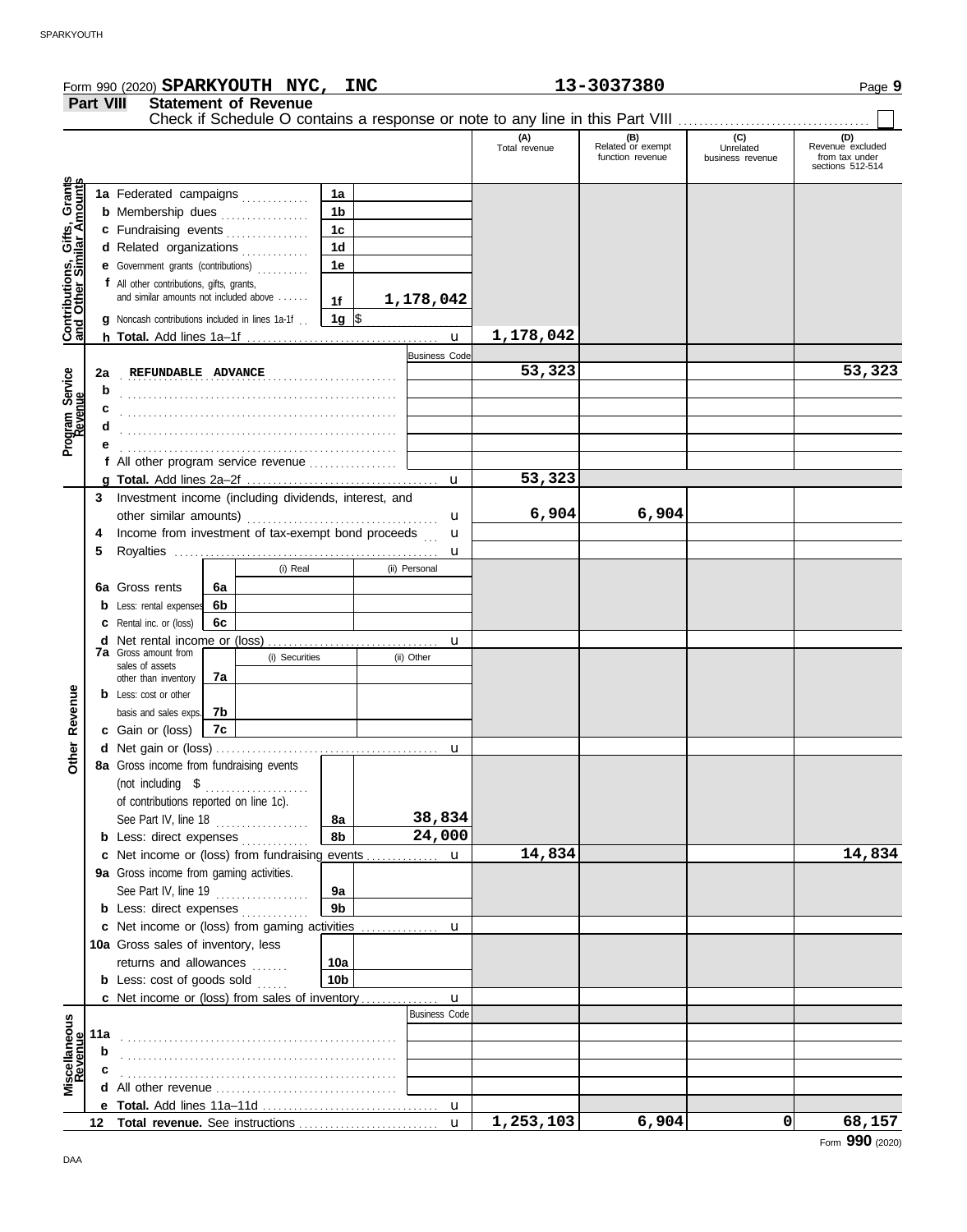## Form 990 (2020) Page **10 SPARKYOUTH NYC, INC 13-3037380**

**Part IX Statement of Functional Expenses**

|              | Section 501(c)(3) and 501(c)(4) organizations must complete all columns. All other organizations must complete column (A).<br>Check if Schedule O contains a response or note to any line in this Part IX                                |                         |                                    |                                           |                                |
|--------------|------------------------------------------------------------------------------------------------------------------------------------------------------------------------------------------------------------------------------------------|-------------------------|------------------------------------|-------------------------------------------|--------------------------------|
|              | Do not include amounts reported on lines 6b,<br>7b, 8b, 9b, and 10b of Part VIII.                                                                                                                                                        | (A)<br>Total expenses   | (B)<br>Program service<br>expenses | (C)<br>Management and<br>general expenses | (D)<br>Fundraising<br>expenses |
| 1.           | Grants and other assistance to domestic organizations                                                                                                                                                                                    |                         |                                    |                                           |                                |
|              | and domestic governments. See Part IV, line 21                                                                                                                                                                                           | 878,330                 | 878,330                            |                                           |                                |
| $\mathbf{2}$ | Grants and other assistance to domestic                                                                                                                                                                                                  |                         |                                    |                                           |                                |
|              | individuals. See Part IV, line 22                                                                                                                                                                                                        |                         |                                    |                                           |                                |
| 3            | Grants and other assistance to foreign                                                                                                                                                                                                   |                         |                                    |                                           |                                |
|              | organizations, foreign governments, and foreign                                                                                                                                                                                          |                         |                                    |                                           |                                |
|              | individuals. See Part IV, lines 15 and 16                                                                                                                                                                                                |                         |                                    |                                           |                                |
| 4            | Benefits paid to or for members                                                                                                                                                                                                          |                         |                                    |                                           |                                |
| 5            | Compensation of current officers, directors,                                                                                                                                                                                             |                         |                                    |                                           |                                |
|              | trustees, and key employees                                                                                                                                                                                                              | 157, 154                | 99,663                             | 30,696                                    | 26,795                         |
| 6            | Compensation not included above to disqualified                                                                                                                                                                                          |                         |                                    |                                           |                                |
|              | persons (as defined under section 4958(f)(1)) and                                                                                                                                                                                        |                         |                                    |                                           |                                |
|              | persons described in section 4958(c)(3)(B)                                                                                                                                                                                               |                         |                                    |                                           |                                |
| 7            | Other salaries and wages                                                                                                                                                                                                                 | 142,520                 | 83,761                             | 12,054                                    | 46,705                         |
| 8            | Pension plan accruals and contributions (include                                                                                                                                                                                         |                         |                                    |                                           |                                |
|              | section 401(k) and 403(b) employer contributions)                                                                                                                                                                                        |                         |                                    |                                           |                                |
| 9            | Other employee benefits                                                                                                                                                                                                                  | 41,741                  | 25,462                             | 5,844                                     | <u>10,435</u>                  |
| 10           |                                                                                                                                                                                                                                          | 21,033                  | 12,830                             | 2,945                                     | 5,258                          |
| 11           | Fees for services (nonemployees):                                                                                                                                                                                                        |                         |                                    |                                           |                                |
|              | a Management                                                                                                                                                                                                                             |                         |                                    |                                           |                                |
| b            | Legal<br>Accounting                                                                                                                                                                                                                      |                         |                                    |                                           |                                |
| c            | Lobbying                                                                                                                                                                                                                                 |                         |                                    |                                           |                                |
| d            | e Professional fundraising services. See Part IV, line                                                                                                                                                                                   |                         |                                    |                                           |                                |
| Ť.           | Investment management fees                                                                                                                                                                                                               |                         |                                    |                                           |                                |
| a            | Other. (If line 11g amount exceeds 10% of line 25, column                                                                                                                                                                                |                         |                                    |                                           |                                |
|              | (A) amount, list line 11g expenses on Schedule O.)                                                                                                                                                                                       |                         |                                    |                                           |                                |
|              | 12 Advertising and promotion                                                                                                                                                                                                             |                         |                                    |                                           |                                |
| 13           |                                                                                                                                                                                                                                          | 432                     | 261                                | 64                                        | 107                            |
| 14           | Information technology                                                                                                                                                                                                                   |                         |                                    |                                           |                                |
| 15           |                                                                                                                                                                                                                                          |                         |                                    |                                           |                                |
| 16           | Occupancy                                                                                                                                                                                                                                | 12,376                  | 7,549                              | 1,733                                     | <u>3,094</u>                   |
| 17           |                                                                                                                                                                                                                                          | 1,139                   | 667                                | 153                                       | 319                            |
| 18           | Payments of travel or entertainment expenses                                                                                                                                                                                             |                         |                                    |                                           |                                |
|              | for any federal, state, or local public officials                                                                                                                                                                                        |                         |                                    |                                           |                                |
| 19           | Conferences, conventions, and meetings                                                                                                                                                                                                   |                         |                                    |                                           |                                |
| 20           | Interest                                                                                                                                                                                                                                 |                         |                                    |                                           |                                |
| 21           | Payments to affiliates [11] production of the symmetric state of the symmetric state of the symmetric state of the symmetric state of the symmetric state of the symmetric state of the symmetric state of the symmetric state           |                         |                                    |                                           |                                |
| 22           | Depreciation, depletion, and amortization                                                                                                                                                                                                | 4,844                   | 2,955                              | 678                                       | 1,211                          |
| 23           |                                                                                                                                                                                                                                          | 3,964                   | 2,418                              | 555                                       | 991                            |
| 24           | Other expenses. Itemize expenses not covered                                                                                                                                                                                             |                         |                                    |                                           |                                |
|              | above (List miscellaneous expenses on line 24e. If                                                                                                                                                                                       |                         |                                    |                                           |                                |
|              | line 24e amount exceeds 10% of line 25, column<br>(A) amount, list line 24e expenses on Schedule O.)                                                                                                                                     |                         |                                    |                                           |                                |
| a            | <b>BAD DEBT</b>                                                                                                                                                                                                                          | 56,550                  |                                    |                                           | 56,550                         |
| b            | PROFESSIONAL FEES                                                                                                                                                                                                                        | 30,143                  | 18,387                             | 4,220                                     | 7,536                          |
| C            | EQUIPMENT RENTAL AND MAIN                                                                                                                                                                                                                | 25,444                  | 15,521                             | 3,562                                     | 6,361                          |
| d            | <b>BANK FEES</b>                                                                                                                                                                                                                         | 17,569                  | 10,717                             | 2,460                                     | 4,392                          |
| е            | All other expenses                                                                                                                                                                                                                       | 5,940                   | 3,623                              | 832                                       | 1,485                          |
| 25           | Total functional expenses. Add lines 1 through 24e                                                                                                                                                                                       | $\overline{1,}$ 399,179 | 1,162,144                          | 65,796                                    | 171,239                        |
| 26           | Joint costs. Complete this line only if the<br>organization reported in column (B) joint costs<br>from a combined educational campaign and<br>fundraising solicitation. Check here $\mathbf{u}$   if<br>following SOP 98-2 (ASC 958-720) |                         |                                    |                                           |                                |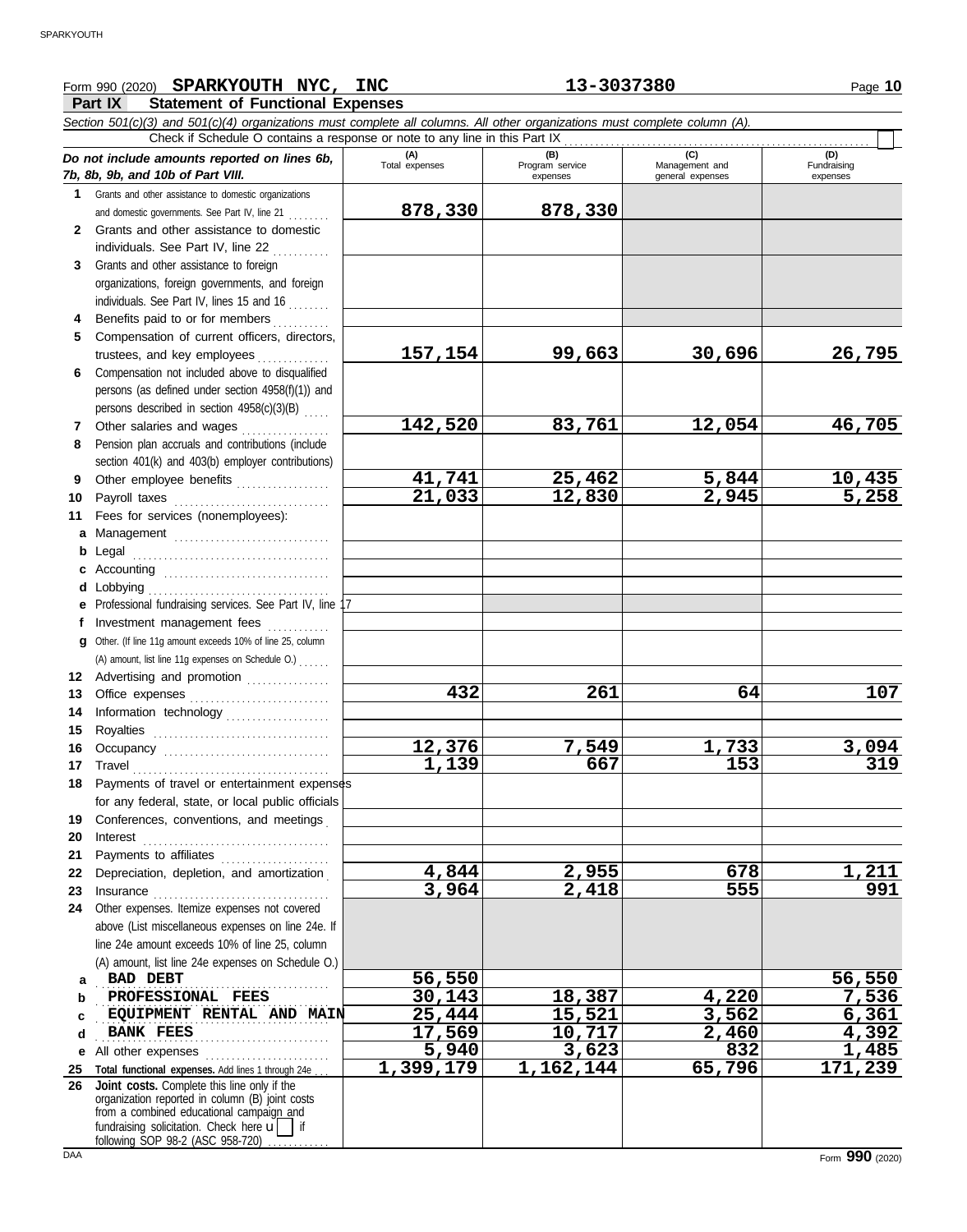|                      | Part X       | Form 990 (2020) SPARKYOUTH NYC, INC<br><b>Balance Sheet</b>                  |        | 13-3037380                          |                         | Page 11                |
|----------------------|--------------|------------------------------------------------------------------------------|--------|-------------------------------------|-------------------------|------------------------|
|                      |              |                                                                              |        |                                     |                         |                        |
|                      |              |                                                                              |        | (A)<br>Beginning of year            |                         | (B)<br>End of year     |
|                      | 1            | Cash-non-interest-bearing                                                    |        | $\overline{1,228,242}$              | $\mathbf{1}$            | $\overline{1,048,429}$ |
|                      | $\mathbf{2}$ |                                                                              |        | $\overline{2}$                      |                         |                        |
|                      | 3            |                                                                              |        | 3                                   |                         |                        |
|                      | 4            |                                                                              |        | 144,467                             | $\overline{\mathbf{4}}$ | 110,500                |
|                      | 5            | Loans and other receivables from any current or former officer, director,    |        |                                     |                         |                        |
|                      |              | trustee, key employee, creator or founder, substantial contributor, or 35%   |        |                                     |                         |                        |
|                      |              | controlled entity or family member of any of these persons                   |        | 5                                   |                         |                        |
|                      | 6            | Loans and other receivables from other disqualified persons (as defined      |        |                                     |                         |                        |
|                      |              | under section 4958(f)(1)), and persons described in section $4958(c)(3)(B)$  |        |                                     | 6                       |                        |
| Assets               | 7            |                                                                              |        |                                     | $\overline{7}$          |                        |
|                      | 8            | Inventories for sale or use                                                  |        |                                     | 8                       |                        |
|                      | 9            | Prepaid expenses and deferred charges                                        |        |                                     | 9                       |                        |
|                      |              | 10a Land, buildings, and equipment: cost or other                            |        |                                     |                         |                        |
|                      |              |                                                                              | 54,578 |                                     |                         |                        |
|                      |              |                                                                              | 49,145 | 10,278                              | 10 <sub>c</sub>         | 5,433                  |
|                      | 11           | Investments-publicly traded securities                                       |        |                                     | 11                      |                        |
|                      | 12           |                                                                              |        |                                     | 12                      |                        |
|                      | 13           |                                                                              |        |                                     | 13                      |                        |
|                      | 14           | Intangible assets                                                            |        | 14                                  |                         |                        |
|                      | 15           |                                                                              |        | 36,200                              | 15                      | 46,200                 |
|                      | 16           |                                                                              |        | 1,419,187                           | 16                      | 1,210,562              |
|                      | 17           |                                                                              |        | 12,788                              | 17                      | 36,239                 |
|                      | 18           | Grants payable                                                               |        | 111,000                             | 18                      | 25,000                 |
|                      | 19           |                                                                              |        |                                     | 19                      |                        |
|                      | 20           |                                                                              |        |                                     | 20                      |                        |
|                      | 21           | Escrow or custodial account liability. Complete Part IV of Schedule D        |        |                                     | 21                      |                        |
|                      | 22           | Loans and other payables to any current or former officer, director,         |        |                                     |                         |                        |
| Liabilities          |              | trustee, key employee, creator or founder, substantial contributor, or 35%   |        |                                     |                         |                        |
|                      |              | controlled entity or family member of any of these persons                   |        |                                     | 22                      |                        |
|                      | 23           | Secured mortgages and notes payable to unrelated third parties               |        |                                     | 23                      |                        |
|                      | 24           | Unsecured notes and loans payable to unrelated third parties                 |        |                                     | 24                      |                        |
|                      | 25           | Other liabilities (including federal income tax, payables to related third   |        |                                     |                         |                        |
|                      |              | parties, and other liabilities not included on lines 17-24). Complete Part X |        |                                     |                         |                        |
|                      |              | of Schedule D                                                                |        |                                     | 25                      |                        |
|                      | 26           |                                                                              |        | 123,788                             | 26                      | 61,239                 |
|                      |              | Organizations that follow FASB ASC 958, check here $\boxed{\mathbf{X}}$      |        |                                     |                         |                        |
|                      |              | and complete lines 27, 28, 32, and 33.                                       |        |                                     |                         |                        |
| <b>Fund Balances</b> | 27           | Net assets without donor restrictions                                        |        | 1,295,399                           | 27                      | 1,149,323              |
|                      | 28           | Net assets with donor restrictions                                           |        |                                     | 28                      |                        |
|                      |              | Organizations that do not follow FASB ASC 958, check here u                  |        |                                     |                         |                        |
|                      |              | and complete lines 29 through 33.                                            |        |                                     |                         |                        |
|                      | 29           | Capital stock or trust principal, or current funds                           |        |                                     | 29                      |                        |
| Assets or            | 30           |                                                                              |        |                                     | 30                      |                        |
|                      | 31           | Retained earnings, endowment, accumulated income, or other funds             |        |                                     | 31                      |                        |
| Net                  | 32           | Total net assets or fund balances                                            |        | 1,295,399<br>$\overline{1,419,187}$ | 32                      | <u>1,149,323</u>       |
|                      | 33           |                                                                              |        |                                     | 33                      | 1,210,562              |

Form **990** (2020)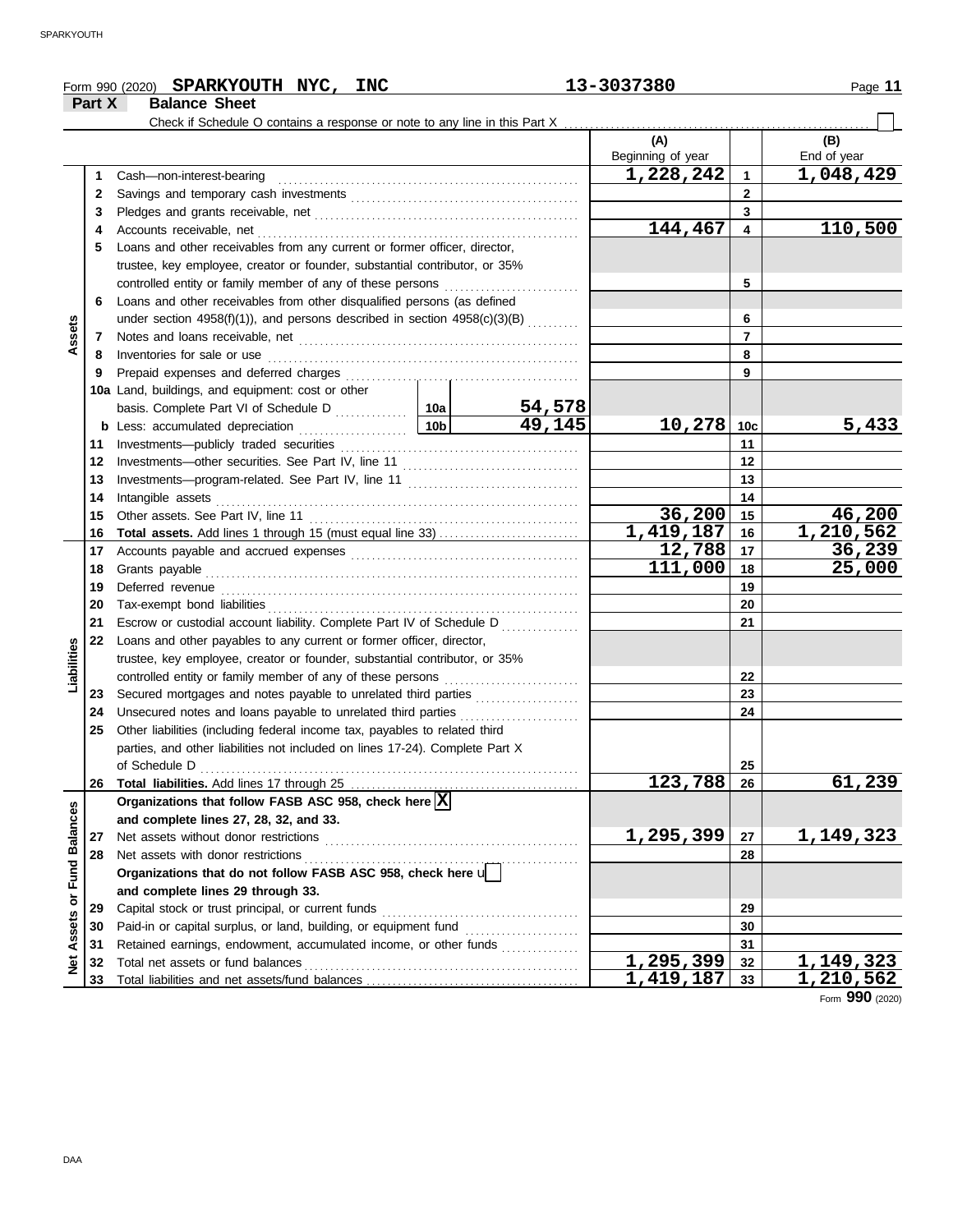|    | 13-3037380<br>Form 990 (2020) SPARKYOUTH NYC, INC                                                                     |                         |                |            | Page 12 |
|----|-----------------------------------------------------------------------------------------------------------------------|-------------------------|----------------|------------|---------|
|    | <b>Reconciliation of Net Assets</b><br>Part XI                                                                        |                         |                |            |         |
|    |                                                                                                                       |                         |                |            |         |
| 1  |                                                                                                                       | $\mathbf{1}$            | 1,253,103      |            |         |
| 2  |                                                                                                                       | $\overline{2}$          | 1,399,179      |            |         |
| 3  |                                                                                                                       | $\overline{3}$          |                | $-146,076$ |         |
| 4  | Net assets or fund balances at beginning of year (must equal Part X, line 32, column (A))                             | $\overline{\mathbf{4}}$ | 1,295,399      |            |         |
| 5  |                                                                                                                       | 5                       |                |            |         |
| 6  |                                                                                                                       | 6                       |                |            |         |
| 7  | Investment expenses <b>constant expenses</b>                                                                          | $\overline{7}$          |                |            |         |
| 8  |                                                                                                                       | 8                       |                |            |         |
| 9  |                                                                                                                       | $\overline{9}$          |                |            |         |
| 10 | Net assets or fund balances at end of year. Combine lines 3 through 9 (must equal Part X, line                        |                         |                |            |         |
|    |                                                                                                                       | 10                      | 1, 149, 323    |            |         |
|    | <b>Financial Statements and Reporting</b><br>Part XII                                                                 |                         |                |            |         |
|    |                                                                                                                       |                         |                |            |         |
|    |                                                                                                                       |                         |                | Yes        | No      |
| 1. | $ \mathbf{X} $ Accrual<br>Accounting method used to prepare the Form 990:     Cash<br>Other                           |                         |                |            |         |
|    | If the organization changed its method of accounting from a prior year or checked "Other," explain in                 |                         |                |            |         |
|    | Schedule O.                                                                                                           |                         |                |            |         |
|    | 2a Were the organization's financial statements compiled or reviewed by an independent accountant?                    |                         | 2a             |            | X       |
|    | If "Yes," check a box below to indicate whether the financial statements for the year were compiled or                |                         |                |            |         |
|    | reviewed on a separate basis, consolidated basis, or both:                                                            |                         |                |            |         |
|    | Both consolidated and separate basis<br>Separate basis<br>Consolidated basis                                          |                         |                |            |         |
|    | <b>b</b> Were the organization's financial statements audited by an independent accountant?                           |                         | 2b             | Х          |         |
|    | If "Yes," check a box below to indicate whether the financial statements for the year were audited on a               |                         |                |            |         |
|    | separate basis, consolidated basis, or both:                                                                          |                         |                |            |         |
|    | $ \mathbf{X} $ Separate basis $ $<br>Consolidated basis<br>  Both consolidated and separate basis                     |                         |                |            |         |
|    | c If "Yes" to line 2a or 2b, does the organization have a committee that assumes responsibility for oversight of      |                         |                |            |         |
|    | the audit, review, or compilation of its financial statements and selection of an independent accountant?             |                         | 2с             | Х          |         |
|    | If the organization changed either its oversight process or selection process during the tax year, explain on         |                         |                |            |         |
|    | Schedule O.                                                                                                           |                         |                |            |         |
|    | 3a As a result of a federal award, was the organization required to undergo an audit or audits as set forth in the    |                         |                |            |         |
|    | Single Audit Act and OMB Circular A-133?                                                                              |                         | 3a             |            | X       |
|    | <b>b</b> If "Yes," did the organization undergo the required audit or audits? If the organization did not undergo the |                         |                |            |         |
|    | required audit or audits, explain why on Schedule O and describe any steps taken to undergo such audits               |                         | 3 <sub>b</sub> |            |         |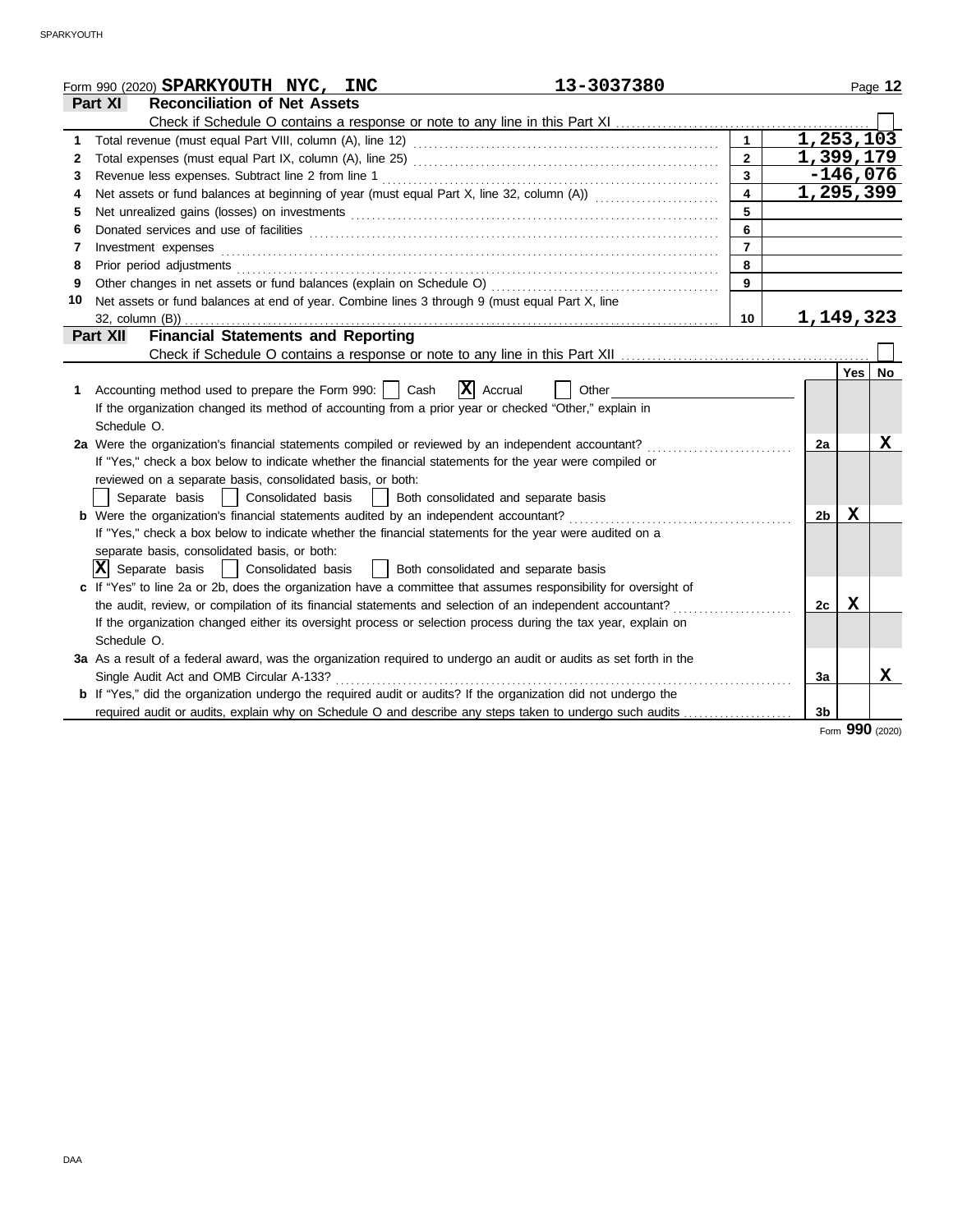SPARKYOUTH

| <b>SCHEDULE A</b>          |                                                            | <b>Public Charity Status and Public Support</b>                                                                                                                                                                                                                         |     |                                       |                               | OMB No. 1545-0047                   |
|----------------------------|------------------------------------------------------------|-------------------------------------------------------------------------------------------------------------------------------------------------------------------------------------------------------------------------------------------------------------------------|-----|---------------------------------------|-------------------------------|-------------------------------------|
| (Form 990 or 990-EZ)       |                                                            | Complete if the organization is a section 501(c)(3) organization or a section 4947(a)(1) nonexempt charitable trust.                                                                                                                                                    |     |                                       |                               |                                     |
| Department of the Treasury |                                                            | u Attach to Form 990 or Form 990-EZ.                                                                                                                                                                                                                                    |     |                                       |                               | Open to Public                      |
| Internal Revenue Service   |                                                            | u Go to www.irs.gov/Form990 for instructions and the latest information.                                                                                                                                                                                                |     |                                       |                               | <b>Inspection</b>                   |
| Name of the organization   |                                                            |                                                                                                                                                                                                                                                                         |     |                                       |                               | Employer identification number      |
| Part I                     | SPARKYOUTH NYC, INC                                        | Reason for Public Charity Status. (All organizations must complete this part.) See instructions.                                                                                                                                                                        |     |                                       | 13-3037380                    |                                     |
|                            |                                                            | The organization is not a private foundation because it is: (For lines 1 through 12, check only one box.)                                                                                                                                                               |     |                                       |                               |                                     |
| 1                          |                                                            | A church, convention of churches, or association of churches described in section 170(b)(1)(A)(i).                                                                                                                                                                      |     |                                       |                               |                                     |
| 2                          |                                                            | A school described in section 170(b)(1)(A)(ii). (Attach Schedule E (Form 990 or 990-EZ).)                                                                                                                                                                               |     |                                       |                               |                                     |
| 3                          |                                                            | A hospital or a cooperative hospital service organization described in section 170(b)(1)(A)(iii).                                                                                                                                                                       |     |                                       |                               |                                     |
| 4<br>city, and state:      |                                                            | A medical research organization operated in conjunction with a hospital described in section 170(b)(1)(A)(iii). Enter the hospital's name,                                                                                                                              |     |                                       |                               |                                     |
| 5                          |                                                            | An organization operated for the benefit of a college or university owned or operated by a governmental unit described in                                                                                                                                               |     |                                       |                               |                                     |
|                            | section 170(b)(1)(A)(iv). (Complete Part II.)              |                                                                                                                                                                                                                                                                         |     |                                       |                               |                                     |
| 6                          |                                                            | A federal, state, or local government or governmental unit described in section 170(b)(1)(A)(v).                                                                                                                                                                        |     |                                       |                               |                                     |
| X<br>7                     | described in section 170(b)(1)(A)(vi). (Complete Part II.) | An organization that normally receives a substantial part of its support from a governmental unit or from the general public                                                                                                                                            |     |                                       |                               |                                     |
| 8                          |                                                            | A community trust described in section 170(b)(1)(A)(vi). (Complete Part II.)                                                                                                                                                                                            |     |                                       |                               |                                     |
| 9<br>university:           |                                                            | An agricultural research organization described in section 170(b)(1)(A)(ix) operated in conjunction with a land-grant college<br>or university or a non-land-grant college of agriculture (see instructions). Enter the name, city, and state of the college or         |     |                                       |                               |                                     |
| 10                         |                                                            | An organization that normally receives: (1) more than 33 1/3% of its support from contributions, membership fees, and gross                                                                                                                                             |     |                                       |                               |                                     |
|                            |                                                            | receipts from activities related to its exempt functions, subject to certain exceptions; and (2) no more than 331/3% of its                                                                                                                                             |     |                                       |                               |                                     |
|                            |                                                            | support from gross investment income and unrelated business taxable income (less section 511 tax) from businesses<br>acquired by the organization after June 30, 1975. See section 509(a)(2). (Complete Part III.)                                                      |     |                                       |                               |                                     |
| 11                         |                                                            | An organization organized and operated exclusively to test for public safety. See section 509(a)(4).                                                                                                                                                                    |     |                                       |                               |                                     |
| 12                         |                                                            | An organization organized and operated exclusively for the benefit of, to perform the functions of, or to carry out the purposes<br>of one or more publicly supported organizations described in section $509(a)(1)$ or section $509(a)(2)$ . See section $509(a)(3)$ . |     |                                       |                               |                                     |
|                            |                                                            | Check the box in lines 12a through 12d that describes the type of supporting organization and complete lines 12e, 12f, and 12g.                                                                                                                                         |     |                                       |                               |                                     |
| a                          |                                                            | Type I. A supporting organization operated, supervised, or controlled by its supported organization(s), typically by giving                                                                                                                                             |     |                                       |                               |                                     |
|                            |                                                            | the supported organization(s) the power to regularly appoint or elect a majority of the directors or trustees of the                                                                                                                                                    |     |                                       |                               |                                     |
| b                          |                                                            | supporting organization. You must complete Part IV, Sections A and B.<br>Type II. A supporting organization supervised or controlled in connection with its supported organization(s), by having                                                                        |     |                                       |                               |                                     |
|                            |                                                            | control or management of the supporting organization vested in the same persons that control or manage the supported                                                                                                                                                    |     |                                       |                               |                                     |
|                            |                                                            | organization(s). You must complete Part IV, Sections A and C.                                                                                                                                                                                                           |     |                                       |                               |                                     |
| C                          |                                                            | Type III functionally integrated. A supporting organization operated in connection with, and functionally integrated with,<br>its supported organization(s) (see instructions). You must complete Part IV, Sections A, D, and E.                                        |     |                                       |                               |                                     |
| d                          |                                                            | Type III non-functionally integrated. A supporting organization operated in connection with its supported organization(s)                                                                                                                                               |     |                                       |                               |                                     |
|                            |                                                            | that is not functionally integrated. The organization generally must satisfy a distribution requirement and an attentiveness<br>requirement (see instructions). You must complete Part IV, Sections A and D, and Part V.                                                |     |                                       |                               |                                     |
| e                          |                                                            | Check this box if the organization received a written determination from the IRS that it is a Type I, Type II, Type III                                                                                                                                                 |     |                                       |                               |                                     |
|                            |                                                            | functionally integrated, or Type III non-functionally integrated supporting organization.                                                                                                                                                                               |     |                                       |                               |                                     |
| f<br>g                     | Enter the number of supported organizations                | Provide the following information about the supported organization(s).                                                                                                                                                                                                  |     |                                       |                               |                                     |
| (i) Name of supported      | (ii) EIN                                                   | (iii) Type of organization                                                                                                                                                                                                                                              |     | (iv) Is the organization              | (v) Amount of monetary        | (vi) Amount of                      |
| organization               |                                                            | (described on lines 1-10<br>above (see instructions))                                                                                                                                                                                                                   |     | listed in your governing<br>document? | support (see<br>instructions) | other support (see<br>instructions) |
|                            |                                                            |                                                                                                                                                                                                                                                                         | Yes | No                                    |                               |                                     |
| (A)                        |                                                            |                                                                                                                                                                                                                                                                         |     |                                       |                               |                                     |
|                            |                                                            |                                                                                                                                                                                                                                                                         |     |                                       |                               |                                     |
| (B)                        |                                                            |                                                                                                                                                                                                                                                                         |     |                                       |                               |                                     |
| (C)                        |                                                            |                                                                                                                                                                                                                                                                         |     |                                       |                               |                                     |
| (D)                        |                                                            |                                                                                                                                                                                                                                                                         |     |                                       |                               |                                     |
|                            |                                                            |                                                                                                                                                                                                                                                                         |     |                                       |                               |                                     |
| (E)                        |                                                            |                                                                                                                                                                                                                                                                         |     |                                       |                               |                                     |
| <b>Total</b>               |                                                            |                                                                                                                                                                                                                                                                         |     |                                       |                               |                                     |

**For Paperwork Reduction Act Notice, see the Instructions for Form 990 or 990-EZ.**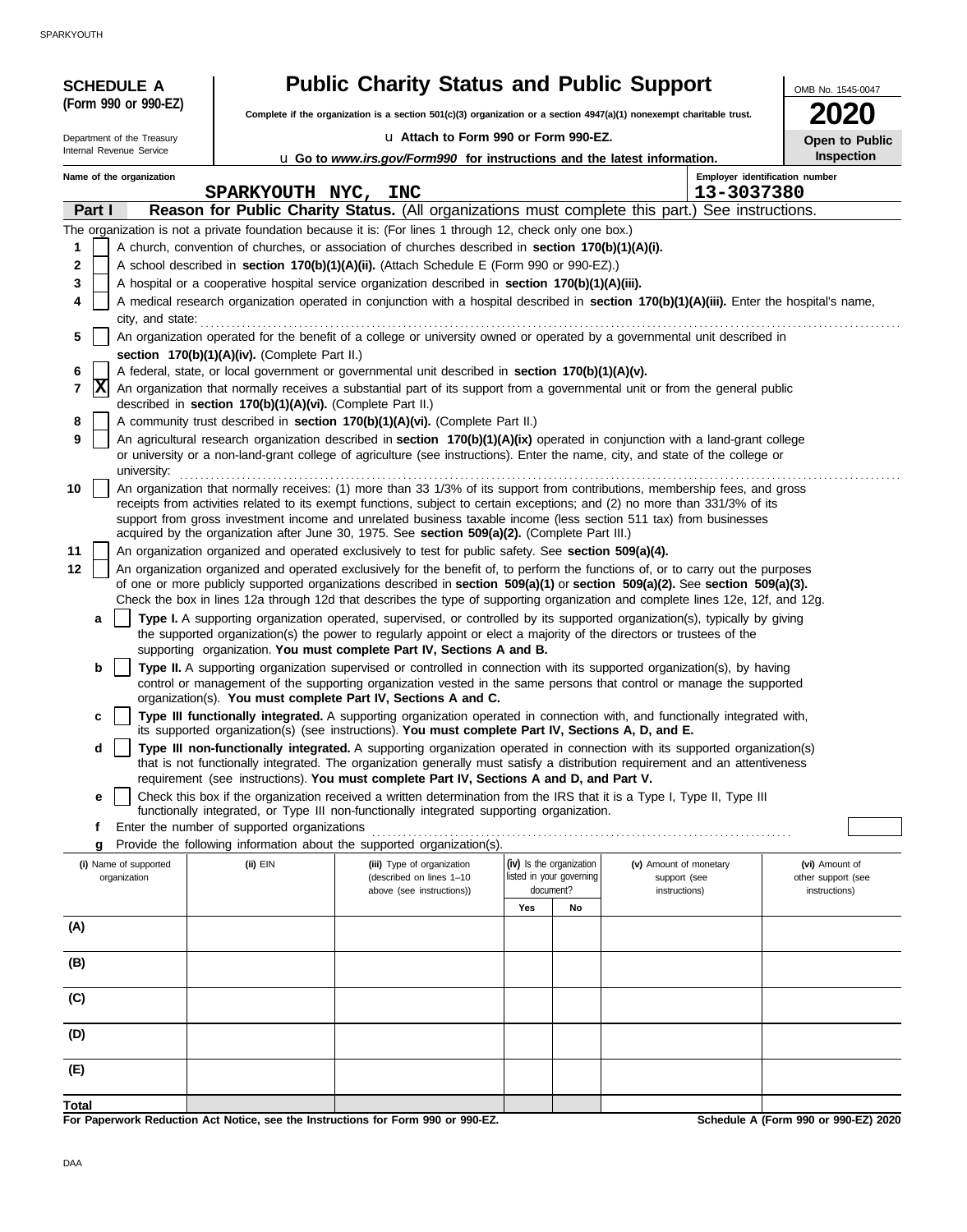|                | Schedule A (Form 990 or 990-EZ) 2020<br>Support Schedule for Organizations Described in Sections 170(b)(1)(A)(iv) and 170(b)(1)(A)(vi)<br>Part II                                                                                                          | SPARKYOUTH NYC, INC |            |            |            | 13-3037380 | Page 2                                      |
|----------------|------------------------------------------------------------------------------------------------------------------------------------------------------------------------------------------------------------------------------------------------------------|---------------------|------------|------------|------------|------------|---------------------------------------------|
|                | (Complete only if you checked the box on line 5, 7, or 8 of Part I or if the organization failed to qualify under<br>Part III. If the organization fails to qualify under the tests listed below, please complete Part III.)                               |                     |            |            |            |            |                                             |
|                | <b>Section A. Public Support</b>                                                                                                                                                                                                                           |                     |            |            |            |            |                                             |
|                | Calendar year (or fiscal year beginning in) <b>u</b>                                                                                                                                                                                                       | (a) 2016            | (b) 2017   | $(c)$ 2018 | $(d)$ 2019 | (e) 2020   | (f) Total                                   |
|                |                                                                                                                                                                                                                                                            |                     |            |            |            |            |                                             |
| 1              | Gifts, grants, contributions, and<br>membership fees received. (Do not<br>include any "unusual grants.")                                                                                                                                                   | 1,644,895           | 1,796,534  | 2,286,970  | 2,632,834  | 1,178,042  | 9,539,275                                   |
| $\mathbf{2}$   | Tax revenues levied for the<br>organization's benefit and either paid<br>to or expended on its behalf                                                                                                                                                      |                     |            |            |            |            |                                             |
| 3              | The value of services or facilities<br>furnished by a governmental unit to the<br>organization without charge<br>.                                                                                                                                         |                     |            |            |            |            |                                             |
| 4              | Total. Add lines 1 through 3                                                                                                                                                                                                                               | 1,644,895           | 1,796,534  | 2,286,970  | 2,632,834  | 1,178,042  | 9,539,275                                   |
| 5              | The portion of total contributions by<br>each person (other than a<br>governmental unit or publicly<br>supported organization) included on<br>line 1 that exceeds 2% of the amount<br>shown on line 11, column (f)                                         |                     |            |            |            |            |                                             |
| 6              | Public support. Subtract line 5 from line 4.                                                                                                                                                                                                               |                     |            |            |            |            | 9,539,275                                   |
|                | <b>Section B. Total Support</b>                                                                                                                                                                                                                            |                     |            |            |            |            |                                             |
|                | Calendar year (or fiscal year beginning in) <b>u</b>                                                                                                                                                                                                       | (a) 2016            | (b) $2017$ | $(c)$ 2018 | $(d)$ 2019 | (e) 2020   | (f) Total                                   |
| $\overline{7}$ | Amounts from line 4                                                                                                                                                                                                                                        | 1,644,895           | 1,796,534  | 2,286,970  | 2,632,834  | 1,178,042  | 9,539,275                                   |
| 8              | Gross income from interest, dividends,<br>payments received on securities loans,<br>rents, royalties, and income from<br>similar sources                                                                                                                   | $\overline{2}$      | 202        | 2,894      | 8,242      | 6,904      | 18,244                                      |
| 9              | Net income from unrelated business<br>activities, whether or not the business<br>is regularly carried on                                                                                                                                                   |                     |            |            |            |            |                                             |
| 10             | Other income. Do not include gain or<br>loss from the sale of capital assets<br>(Explain in Part VI.)                                                                                                                                                      | 11,014              |            |            |            | 92,157     | 103,171                                     |
| 11             | Total support. Add lines 7 through 10                                                                                                                                                                                                                      |                     |            |            |            |            | 9,660,690                                   |
| 12             | Gross receipts from related activities, etc. (see instructions)                                                                                                                                                                                            |                     |            |            |            | 12         | 6,904                                       |
| 13             | First 5 years. If the Form 990 is for the organization's first, second, third, fourth, or fifth tax year as a section 501(c)(3)                                                                                                                            |                     |            |            |            |            |                                             |
|                | organization, check this box and stop here contained and according to the state of the state of the state of the state of the state of the state of the state of the state of the state of the state of the state of the state                             |                     |            |            |            |            |                                             |
|                | Section C. Computation of Public Support Percentage                                                                                                                                                                                                        |                     |            |            |            |            |                                             |
| 14             |                                                                                                                                                                                                                                                            |                     |            |            |            | 14         | 98.74%                                      |
| 15             |                                                                                                                                                                                                                                                            |                     |            |            |            | 15         | 99.77%                                      |
| 16a            | 33 1/3% support test-2020. If the organization did not check the box on line 13, and line 14 is 33 1/3% or more, check this                                                                                                                                |                     |            |            |            |            |                                             |
|                | box and stop here. The organization qualifies as a publicly supported organization                                                                                                                                                                         |                     |            |            |            |            | $\blacktriangleright \overline{\mathbf{X}}$ |
| b              | 33 1/3% support test-2019. If the organization did not check a box on line 13 or 16a, and line 15 is 33 1/3% or more, check                                                                                                                                |                     |            |            |            |            |                                             |
|                |                                                                                                                                                                                                                                                            |                     |            |            |            |            |                                             |
| 17а            | 10%-facts-and-circumstances test-2020. If the organization did not check a box on line 13, 16a, or 16b, and line 14 is                                                                                                                                     |                     |            |            |            |            |                                             |
|                | 10% or more, and if the organization meets the "facts-and-circumstances" test, check this box and stop here. Explain in                                                                                                                                    |                     |            |            |            |            |                                             |
|                | Part VI how the organization meets the "facts-and-circumstances" test. The organization qualifies as a publicly supported                                                                                                                                  |                     |            |            |            |            |                                             |
|                | organization<br>10%-facts-and-circumstances test-2019. If the organization did not check a box on line 13, 16a, 16b, or 17a, and line                                                                                                                      |                     |            |            |            |            |                                             |
| b              |                                                                                                                                                                                                                                                            |                     |            |            |            |            |                                             |
|                | 15 is 10% or more, and if the organization meets the "facts-and-circumstances" test, check this box and stop here. Explain<br>in Part VI how the organization meets the "facts-and-circumstances" test. The organization qualifies as a publicly supported |                     |            |            |            |            |                                             |
|                | organization                                                                                                                                                                                                                                               |                     |            |            |            |            |                                             |
| 18             | Private foundation. If the organization did not check a box on line 13, 16a, 16b, 17a, or 17b, check this box and see                                                                                                                                      |                     |            |            |            |            |                                             |
|                |                                                                                                                                                                                                                                                            |                     |            |            |            |            |                                             |
|                |                                                                                                                                                                                                                                                            |                     |            |            |            |            |                                             |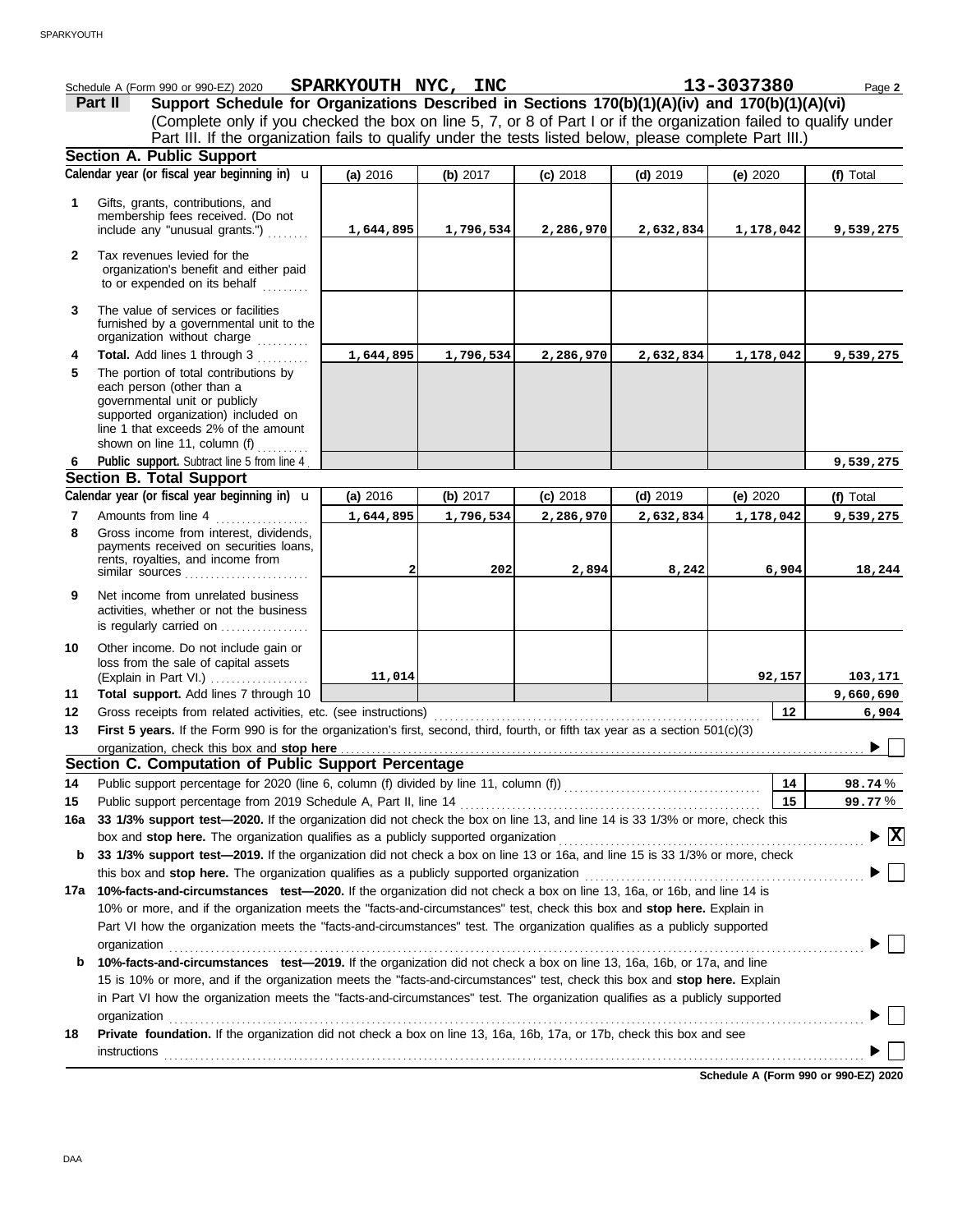|              | Schedule A (Form 990 or 990-EZ) 2020                                                                                                                                                                                                                             | SPARKYOUTH NYC, INC |          |            |            | 13-3037380 |    | Page 3    |
|--------------|------------------------------------------------------------------------------------------------------------------------------------------------------------------------------------------------------------------------------------------------------------------|---------------------|----------|------------|------------|------------|----|-----------|
|              | Support Schedule for Organizations Described in Section 509(a)(2)<br>Part III                                                                                                                                                                                    |                     |          |            |            |            |    |           |
|              | (Complete only if you checked the box on line 10 of Part I or if the organization failed to qualify under Part II.                                                                                                                                               |                     |          |            |            |            |    |           |
|              | If the organization fails to qualify under the tests listed below, please complete Part II.)                                                                                                                                                                     |                     |          |            |            |            |    |           |
|              | <b>Section A. Public Support</b>                                                                                                                                                                                                                                 |                     |          |            |            |            |    |           |
|              | Calendar year (or fiscal year beginning in) <b>u</b>                                                                                                                                                                                                             | (a) 2016            | (b) 2017 | $(c)$ 2018 | $(d)$ 2019 | (e) $2020$ |    | (f) Total |
| 1            | Gifts, grants, contributions, and membership fees<br>received. (Do not include any "unusual grants.")                                                                                                                                                            |                     |          |            |            |            |    |           |
| $\mathbf{2}$ | Gross receipts from admissions, merchandise<br>sold or services performed, or facilities<br>furnished in any activity that is related to the<br>organization's fax-exempt purpose                                                                                |                     |          |            |            |            |    |           |
| 3            | Gross receipts from activities that are not an<br>unrelated trade or business under section 513                                                                                                                                                                  |                     |          |            |            |            |    |           |
| 4            | Tax revenues levied for the<br>organization's benefit and either paid<br>to or expended on its behalf                                                                                                                                                            |                     |          |            |            |            |    |           |
| 5            | The value of services or facilities<br>furnished by a governmental unit to the<br>organization without charge                                                                                                                                                    |                     |          |            |            |            |    |           |
| 6            | Total. Add lines 1 through 5<br>in de Berlin                                                                                                                                                                                                                     |                     |          |            |            |            |    |           |
|              | 7a Amounts included on lines 1, 2, and 3<br>received from disqualified persons                                                                                                                                                                                   |                     |          |            |            |            |    |           |
| b            | Amounts included on lines 2 and 3<br>received from other than disqualified<br>persons that exceed the greater of \$5,000<br>or 1% of the amount on line 13 for the year                                                                                          |                     |          |            |            |            |    |           |
| c            | Add lines 7a and 7b<br>.                                                                                                                                                                                                                                         |                     |          |            |            |            |    |           |
| 8            | Public support. (Subtract line 7c from                                                                                                                                                                                                                           |                     |          |            |            |            |    |           |
|              | <b>Section B. Total Support</b>                                                                                                                                                                                                                                  |                     |          |            |            |            |    |           |
|              | Calendar year (or fiscal year beginning in) $\mathbf u$                                                                                                                                                                                                          | (a) 2016            | (b) 2017 | $(c)$ 2018 | $(d)$ 2019 | (e) 2020   |    | (f) Total |
| 9            | Amounts from line 6                                                                                                                                                                                                                                              |                     |          |            |            |            |    |           |
| 10a          | Gross income from interest, dividends,<br>payments received on securities loans, rents,<br>royalties, and income from similar sources.                                                                                                                           |                     |          |            |            |            |    |           |
|              | Unrelated business taxable income (less<br>section 511 taxes) from businesses<br>acquired after June 30, 1975                                                                                                                                                    |                     |          |            |            |            |    |           |
|              | c Add lines 10a and 10b                                                                                                                                                                                                                                          |                     |          |            |            |            |    |           |
| 11           | Net income from unrelated business<br>activities not included in line 10b, whether<br>or not the business is regularly carried on                                                                                                                                |                     |          |            |            |            |    |           |
| 12           | Other income. Do not include gain or<br>loss from the sale of capital assets<br>(Explain in Part VI.)                                                                                                                                                            |                     |          |            |            |            |    |           |
| 13           | Total support. (Add lines 9, 10c, 11,<br>and 12.)                                                                                                                                                                                                                |                     |          |            |            |            |    |           |
| 14           | First 5 years. If the Form 990 is for the organization's first, second, third, fourth, or fifth tax year as a section 501(c)(3)<br>organization, check this box and stop here                                                                                    |                     |          |            |            |            |    |           |
|              | Section C. Computation of Public Support Percentage                                                                                                                                                                                                              |                     |          |            |            |            |    |           |
| 15           |                                                                                                                                                                                                                                                                  |                     |          |            |            |            | 15 | %         |
| 16           |                                                                                                                                                                                                                                                                  |                     |          |            |            |            | 16 | %         |
|              | Section D. Computation of Investment Income Percentage                                                                                                                                                                                                           |                     |          |            |            |            |    |           |
| 17           |                                                                                                                                                                                                                                                                  |                     |          |            |            |            | 17 | %         |
|              |                                                                                                                                                                                                                                                                  |                     |          |            |            |            | 18 | %         |
|              | 19a 33 1/3% support tests-2020. If the organization did not check the box on line 14, and line 15 is more than 33 1/3%, and line                                                                                                                                 |                     |          |            |            |            |    |           |
| b            | 17 is not more than 33 1/3%, check this box and stop here. The organization qualifies as a publicly supported organization.<br>33 1/3% support tests-2019. If the organization did not check a box on line 14 or line 19a, and line 16 is more than 33 1/3%, and |                     |          |            |            |            |    |           |
|              | line 18 is not more than 33 1/3%, check this box and stop here. The organization qualifies as a publicly supported organization                                                                                                                                  |                     |          |            |            |            |    |           |
| 20           |                                                                                                                                                                                                                                                                  |                     |          |            |            |            |    |           |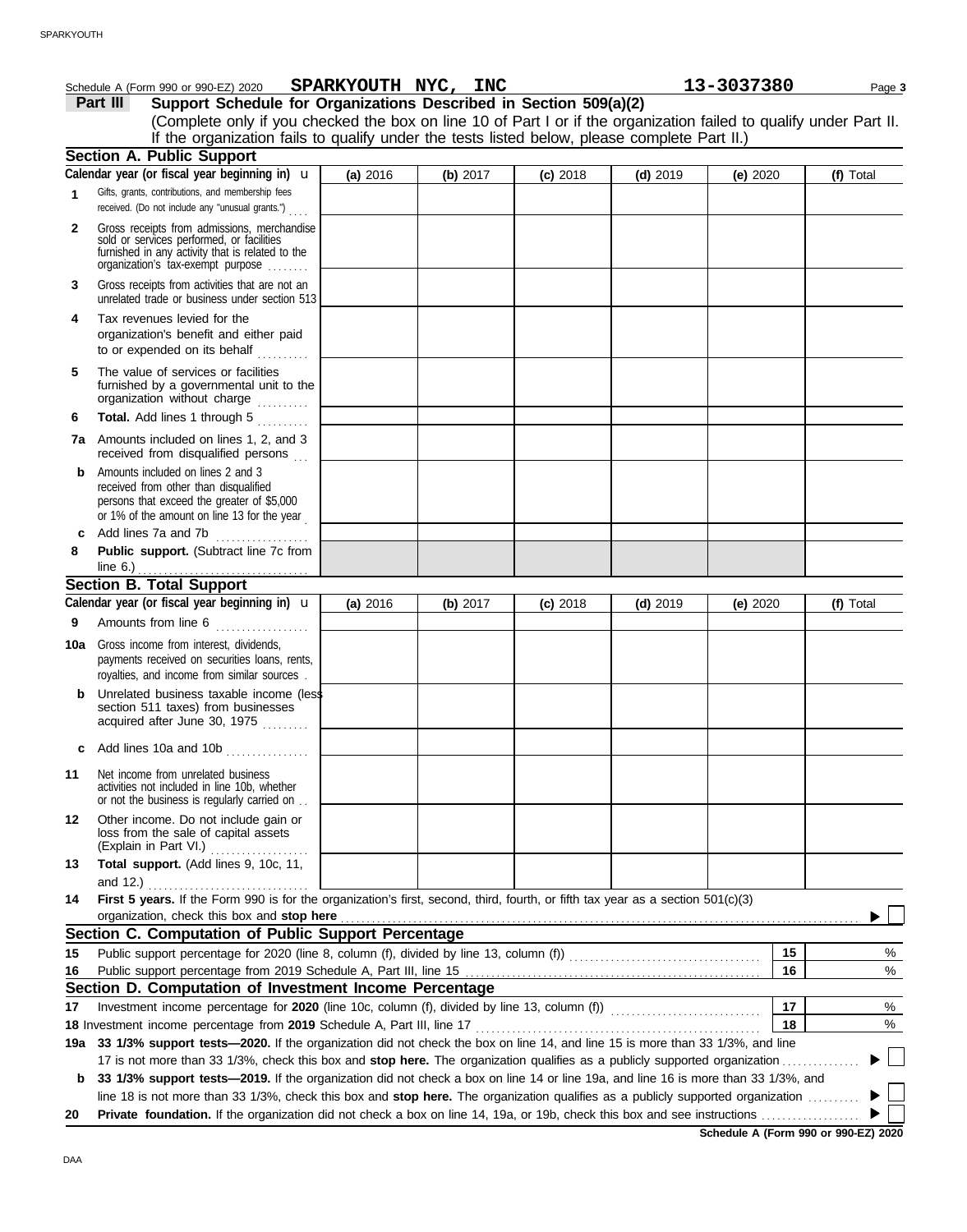|     | SPARKYOUTH NYC, INC<br>Schedule A (Form 990 or 990-EZ) 2020                                                                                                                                                                    | 13-3037380      |     | Page 4 |
|-----|--------------------------------------------------------------------------------------------------------------------------------------------------------------------------------------------------------------------------------|-----------------|-----|--------|
|     | <b>Supporting Organizations</b><br>Part IV                                                                                                                                                                                     |                 |     |        |
|     | (Complete only if you checked a box in line 12 on Part I. If you checked box 12a, Part I, complete Sections A<br>and B. If you checked box 12b, Part I, complete Sections A and C. If you checked box 12c, Part I, complete    |                 |     |        |
|     | Sections A, D, and E. If you checked box 12d, Part I, complete Sections A and D, and complete Part V.)                                                                                                                         |                 |     |        |
|     | Section A. All Supporting Organizations                                                                                                                                                                                        |                 |     |        |
|     |                                                                                                                                                                                                                                |                 | Yes | No     |
| 1   | Are all of the organization's supported organizations listed by name in the organization's governing                                                                                                                           |                 |     |        |
|     | documents? If "No," describe in Part VI how the supported organizations are designated. If designated by                                                                                                                       |                 |     |        |
|     | class or purpose, describe the designation. If historic and continuing relationship, explain.                                                                                                                                  | 1               |     |        |
| 2   | Did the organization have any supported organization that does not have an IRS determination of status                                                                                                                         |                 |     |        |
|     | under section 509(a)(1) or (2)? If "Yes," explain in Part VI how the organization determined that the supported                                                                                                                |                 |     |        |
|     | organization was described in section 509(a)(1) or (2).                                                                                                                                                                        | 2               |     |        |
| За  | Did the organization have a supported organization described in section $501(c)(4)$ , (5), or (6)? If "Yes," answer                                                                                                            |                 |     |        |
|     | lines 3b and 3c below.                                                                                                                                                                                                         | 3a              |     |        |
| b   | Did the organization confirm that each supported organization qualified under section $501(c)(4)$ , (5), or (6) and                                                                                                            |                 |     |        |
|     | satisfied the public support tests under section $509(a)(2)?$ If "Yes," describe in Part VI when and how the                                                                                                                   |                 |     |        |
|     | organization made the determination.                                                                                                                                                                                           | 3b              |     |        |
| c   | Did the organization ensure that all support to such organizations was used exclusively for section $170(c)(2)(B)$                                                                                                             |                 |     |        |
|     | purposes? If "Yes," explain in Part VI what controls the organization put in place to ensure such use.                                                                                                                         | 3c              |     |        |
| 4a  | Was any supported organization not organized in the United States ("foreign supported organization")? If                                                                                                                       |                 |     |        |
|     | "Yes," and if you checked 12a or 12b in Part I, answer (b) and (c) below.                                                                                                                                                      | 4a              |     |        |
| b   | Did the organization have ultimate control and discretion in deciding whether to make grants to the foreign                                                                                                                    |                 |     |        |
|     | supported organization? If "Yes," describe in Part VI how the organization had such control and discretion                                                                                                                     |                 |     |        |
|     | despite being controlled or supervised by or in connection with its supported organizations.                                                                                                                                   | 4b              |     |        |
| c   | Did the organization support any foreign supported organization that does not have an IRS determination<br>under sections $501(c)(3)$ and $509(a)(1)$ or (2)? If "Yes," explain in Part VI what controls the organization used |                 |     |        |
|     | to ensure that all support to the foreign supported organization was used exclusively for section $170(c)(2)(B)$                                                                                                               |                 |     |        |
|     | purposes.                                                                                                                                                                                                                      | 4c              |     |        |
| 5a  | Did the organization add, substitute, or remove any supported organizations during the tax year? If "Yes,"                                                                                                                     |                 |     |        |
|     | answer lines 5b and 5c below (if applicable). Also, provide detail in Part VI, including (i) the names and EIN                                                                                                                 |                 |     |        |
|     | numbers of the supported organizations added, substituted, or removed; (ii) the reasons for each such action;                                                                                                                  |                 |     |        |
|     | (iii) the authority under the organization's organizing document authorizing such action; and (iv) how the action                                                                                                              |                 |     |        |
|     | was accomplished (such as by amendment to the organizing document).                                                                                                                                                            | 5a              |     |        |
| b   | Type I or Type II only. Was any added or substituted supported organization part of a class already                                                                                                                            |                 |     |        |
|     | designated in the organization's organizing document?                                                                                                                                                                          | 5b              |     |        |
| c   | Substitutions only. Was the substitution the result of an event beyond the organization's control?                                                                                                                             | 5c              |     |        |
| 6   | Did the organization provide support (whether in the form of grants or the provision of services or facilities) to                                                                                                             |                 |     |        |
|     | anyone other than (i) its supported organizations, (ii) individuals that are part of the charitable class benefited                                                                                                            |                 |     |        |
|     | by one or more of its supported organizations, or (iii) other supporting organizations that also support or                                                                                                                    |                 |     |        |
|     | benefit one or more of the filing organization's supported organizations? If "Yes," provide detail in Part VI.                                                                                                                 | 6               |     |        |
| 7   | Did the organization provide a grant, loan, compensation, or other similar payment to a substantial contributor                                                                                                                |                 |     |        |
|     | (as defined in section $4958(c)(3)(C)$ ), a family member of a substantial contributor, or a 35% controlled entity                                                                                                             |                 |     |        |
|     | with regard to a substantial contributor? If "Yes," complete Part I of Schedule L (Form 990 or 990-EZ).                                                                                                                        | 7               |     |        |
| 8   | Did the organization make a loan to a disqualified person (as defined in section 4958) not described in line 7?                                                                                                                |                 |     |        |
|     | If "Yes," complete Part I of Schedule L (Form 990 or 990-EZ).                                                                                                                                                                  | 8               |     |        |
| 9a  | Was the organization controlled directly or indirectly at any time during the tax year by one or more                                                                                                                          |                 |     |        |
|     | disqualified persons, as defined in section 4946 (other than foundation managers and organizations                                                                                                                             |                 |     |        |
|     | described in section 509(a)(1) or (2))? If "Yes," provide detail in Part VI.                                                                                                                                                   | 9a              |     |        |
| b   | Did one or more disqualified persons (as defined in line 9a) hold a controlling interest in any entity in which                                                                                                                |                 |     |        |
|     | the supporting organization had an interest? If "Yes," provide detail in Part VI.                                                                                                                                              | 9b              |     |        |
| c   | Did a disqualified person (as defined in line 9a) have an ownership interest in, or derive any personal benefit                                                                                                                |                 |     |        |
|     | from, assets in which the supporting organization also had an interest? If "Yes," provide detail in Part VI.                                                                                                                   | 9c              |     |        |
| 10a | Was the organization subject to the excess business holdings rules of section 4943 because of section                                                                                                                          |                 |     |        |
|     | 4943(f) (regarding certain Type II supporting organizations, and all Type III non-functionally integrated                                                                                                                      |                 |     |        |
|     | supporting organizations)? If "Yes," answer line 10b below.                                                                                                                                                                    | 10a             |     |        |
| b   | Did the organization have any excess business holdings in the tax year? (Use Schedule C, Form 4720, to                                                                                                                         |                 |     |        |
|     | determine whether the organization had excess business holdings.)                                                                                                                                                              | 10 <sub>b</sub> |     |        |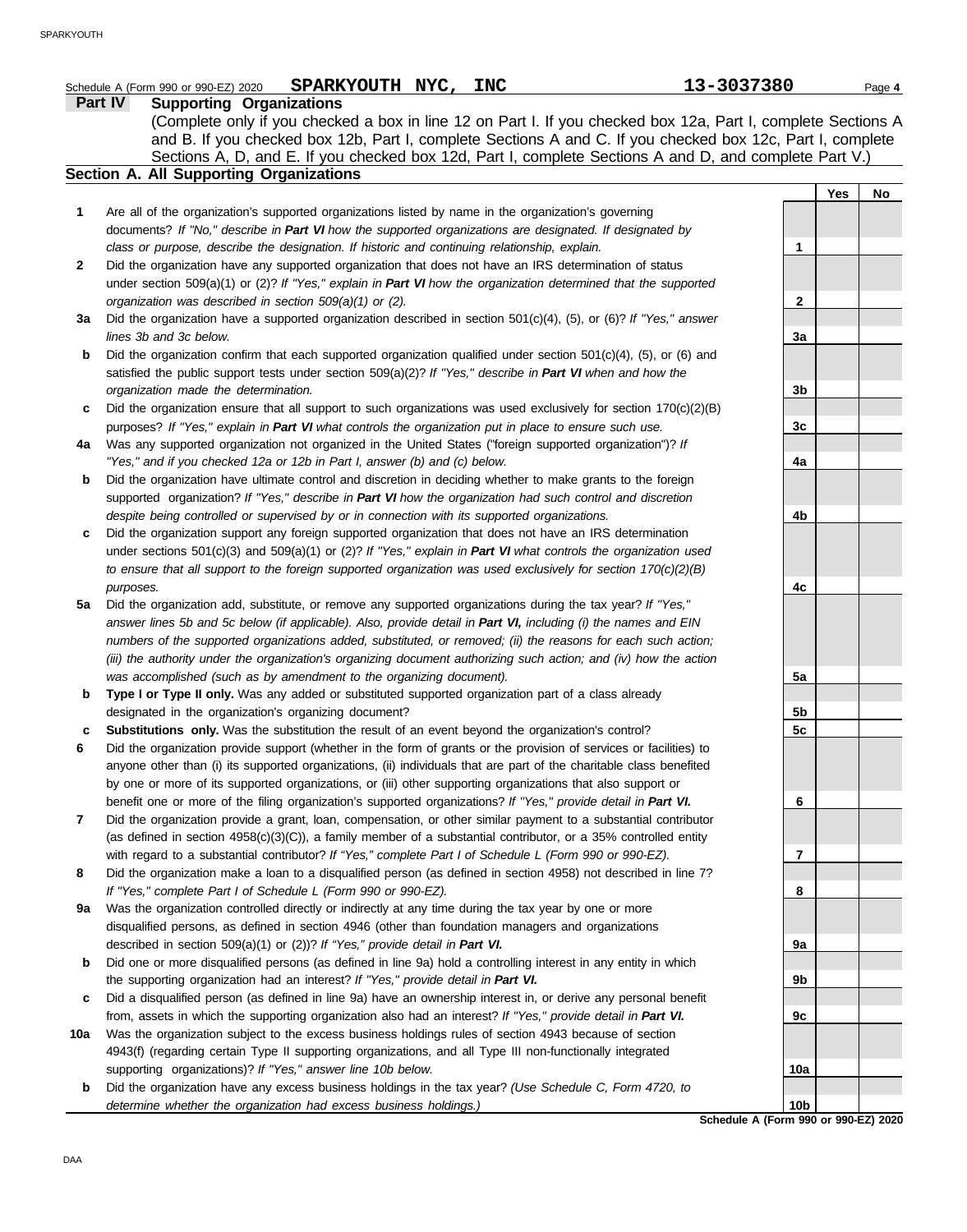|    | SPARKYOUTH NYC, INC<br>Schedule A (Form 990 or 990-EZ) 2020<br><b>Supporting Organizations (continued)</b><br><b>Part IV</b>      | 13-3037380      |            | Page 5    |
|----|-----------------------------------------------------------------------------------------------------------------------------------|-----------------|------------|-----------|
|    |                                                                                                                                   |                 | <b>Yes</b> | No        |
| 11 | Has the organization accepted a gift or contribution from any of the following persons?                                           |                 |            |           |
| a  | A person who directly or indirectly controls, either alone or together with persons described in lines 11b and                    |                 |            |           |
|    | 11c below, the governing body of a supported organization?                                                                        | 11a             |            |           |
| b  | A family member of a person described in line 11a above?                                                                          | 11 <sub>b</sub> |            |           |
|    | c A 35% controlled entity of a person described in line 11a or 11b above? If "Yes" to line 11a, 11b, or 11c, provide              |                 |            |           |
|    | detail in Part VI.                                                                                                                | 11c             |            |           |
|    | Section B. Type I Supporting Organizations                                                                                        |                 |            |           |
|    |                                                                                                                                   |                 | <b>Yes</b> | No        |
| 1  | Did the governing body, members of the governing body, officers acting in their official capacity, or membership of one or        |                 |            |           |
|    | more supported organizations have the power to regularly appoint or elect at least a majority of the organization's officers,     |                 |            |           |
|    | directors, or trustees at all times during the tax year? If "No," describe in Part VI how the supported organization(s)           |                 |            |           |
|    | effectively operated, supervised, or controlled the organization's activities. If the organization had more than one supported    |                 |            |           |
|    | organization, describe how the powers to appoint and/or remove officers, directors, or trustees were allocated among the          |                 |            |           |
|    | supported organizations and what conditions or restrictions, if any, applied to such powers during the tax year.                  | 1               |            |           |
| 2  | Did the organization operate for the benefit of any supported organization other than the supported                               |                 |            |           |
|    | organization(s) that operated, supervised, or controlled the supporting organization? If "Yes," explain in Part                   |                 |            |           |
|    | VI how providing such benefit carried out the purposes of the supported organization(s) that operated,                            |                 |            |           |
|    | supervised, or controlled the supporting organization.                                                                            | 2               |            |           |
|    | Section C. Type II Supporting Organizations                                                                                       |                 |            |           |
|    |                                                                                                                                   |                 | Yes        | <b>No</b> |
| 1  | Were a majority of the organization's directors or trustees during the tax year also a majority of the directors                  |                 |            |           |
|    | or trustees of each of the organization's supported organization(s)? If "No," describe in Part VI how control                     |                 |            |           |
|    | or management of the supporting organization was vested in the same persons that controlled or managed                            |                 |            |           |
|    | the supported organization(s).                                                                                                    |                 |            |           |
|    | Section D. All Type III Supporting Organizations                                                                                  |                 |            |           |
|    |                                                                                                                                   |                 | Yes        | No        |
| 1  | Did the organization provide to each of its supported organizations, by the last day of the fifth month of the                    |                 |            |           |
|    | organization's tax year, (i) a written notice describing the type and amount of support provided during the prior tax             |                 |            |           |
|    | year, (ii) a copy of the Form 990 that was most recently filed as of the date of notification, and (iii) copies of the            |                 |            |           |
|    | organization's governing documents in effect on the date of notification, to the extent not previously provided?                  | 1               |            |           |
| 2  | Were any of the organization's officers, directors, or trustees either (i) appointed or elected by the supported                  |                 |            |           |
|    | organization(s) or (ii) serving on the governing body of a supported organization? If "No," explain in Part VI how                |                 |            |           |
|    | the organization maintained a close and continuous working relationship with the supported organization(s).                       | 2               |            |           |
|    | By reason of the relationship described in line 2, above, did the organization's supported organizations have                     |                 |            |           |
|    | a significant voice in the organization's investment policies and in directing the use of the organization's                      |                 |            |           |
|    | income or assets at all times during the tax year? If "Yes," describe in Part VI the role the organization's                      |                 |            |           |
|    | supported organizations played in this regard.                                                                                    | 3               |            |           |
|    | Section E. Type III Functionally-Integrated Supporting Organizations                                                              |                 |            |           |
| 1  | Check the box next to the method that the organization used to satisfy the Integral Part Test during the year (see instructions). |                 |            |           |
| a  | The organization satisfied the Activities Test. Complete line 2 below.                                                            |                 |            |           |
| b  | The organization is the parent of each of its supported organizations. Complete line 3 below.                                     |                 |            |           |
| c  | The organization supported a governmental entity. Describe in Part VI how you supported a governmental entity (see instructions). |                 |            |           |
| 2  | Activities Test. Answer lines 2a and 2b below.                                                                                    |                 |            | No        |
|    | Did substantially all of the organization's activities during the tax year directly further the exempt purposes of                |                 | Yes        |           |
| а  |                                                                                                                                   |                 |            |           |
|    | the supported organization(s) to which the organization was responsive? If "Yes," then in Part VI identify                        |                 |            |           |
|    | those supported organizations and explain how these activities directly furthered their exempt purposes,                          |                 |            |           |
|    | how the organization was responsive to those supported organizations, and how the organization determined                         |                 |            |           |
|    | that these activities constituted substantially all of its activities.                                                            | 2a              |            |           |
| b  | Did the activities described in line 2a, above, constitute activities that, but for the organization's involvement,               |                 |            |           |
|    | one or more of the organization's supported organization(s) would have been engaged in? If "Yes," explain in                      |                 |            |           |
|    | Part VI the reasons for the organization's position that its supported organization(s) would have engaged in                      |                 |            |           |
|    | these activities but for the organization's involvement.                                                                          | 2b              |            |           |
| 3  | Parent of Supported Organizations. Answer lines 3a and 3b below.                                                                  |                 |            |           |
| a  | Did the organization have the power to regularly appoint or elect a majority of the officers, directors, or                       |                 |            |           |

- trustees of each of the supported organizations? *If "Yes" or "No," provide details in Part VI.*
- **b** Did the organization exercise a substantial degree of direction over the policies, programs, and activities of each of its supported organizations? *If "Yes," describe in Part VI the role played by the organization in this regard.* **3b**

DAA **Schedule A (Form 990 or 990-EZ) 2020**

**3a**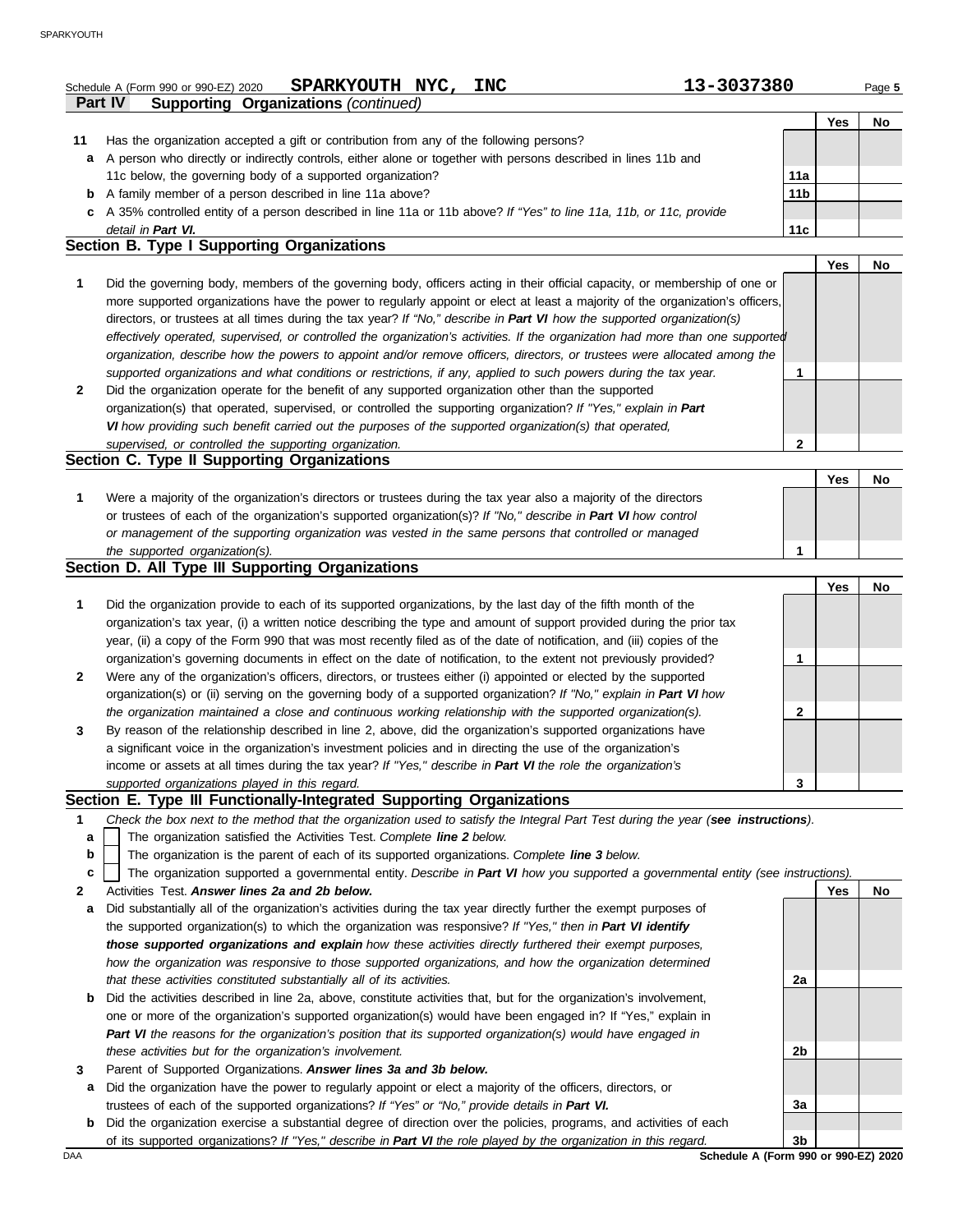| SPARKYOUTH NYC, INC<br>Schedule A (Form 990 or 990-EZ) 2020                                                                                    |              | 13-3037380     | Page 6                         |
|------------------------------------------------------------------------------------------------------------------------------------------------|--------------|----------------|--------------------------------|
| Type III Non-Functionally Integrated 509(a)(3) Supporting Organizations<br><b>Part V</b>                                                       |              |                |                                |
| Check here if the organization satisfied the Integral Part Test as a qualifying trust on Nov. 20, 1970 (explain in Part VI). See<br>1          |              |                |                                |
| instructions. All other Type III non-functionally integrated supporting organizations must complete Sections A through E.                      |              |                |                                |
| Section A - Adjusted Net Income                                                                                                                |              | (A) Prior Year | (B) Current Year<br>(optional) |
| Net short-term capital gain<br>1                                                                                                               | 1            |                |                                |
| 2<br>Recoveries of prior-year distributions                                                                                                    | $\mathbf{2}$ |                |                                |
| 3<br>Other gross income (see instructions)                                                                                                     | 3            |                |                                |
| Add lines 1 through 3.<br>4                                                                                                                    | 4            |                |                                |
| 5<br>Depreciation and depletion                                                                                                                | 5            |                |                                |
| Portion of operating expenses paid or incurred for production or collection of<br>6                                                            |              |                |                                |
| gross income or for management, conservation, or maintenance of property                                                                       |              |                |                                |
| held for production of income (see instructions)                                                                                               | 6            |                |                                |
| 7<br>Other expenses (see instructions)                                                                                                         | 7            |                |                                |
| Adjusted Net Income (subtract lines 5, 6, and 7 from line 4)<br>8                                                                              | 8            |                |                                |
| Section B - Minimum Asset Amount                                                                                                               |              | (A) Prior Year | (B) Current Year<br>(optional) |
| Aggregate fair market value of all non-exempt-use assets (see<br>1                                                                             |              |                |                                |
| instructions for short tax year or assets held for part of year):                                                                              |              |                |                                |
| a Average monthly value of securities                                                                                                          | 1a           |                |                                |
| <b>b</b> Average monthly cash balances                                                                                                         | 1b           |                |                                |
| c Fair market value of other non-exempt-use assets                                                                                             | 1c           |                |                                |
| d Total (add lines 1a, 1b, and 1c)                                                                                                             | 1d           |                |                                |
| e Discount claimed for blockage or other factors                                                                                               |              |                |                                |
| (explain in detail in Part VI):                                                                                                                |              |                |                                |
| 2 Acquisition indebtedness applicable to non-exempt-use assets                                                                                 | 2            |                |                                |
| Subtract line 2 from line 1d.<br>3                                                                                                             | 3            |                |                                |
| Cash deemed held for exempt use. Enter 0.015 of line 3 (for greater amount,<br>4                                                               |              |                |                                |
| see instructions).                                                                                                                             | 4            |                |                                |
| 5<br>Net value of non-exempt-use assets (subtract line 4 from line 3)                                                                          | 5            |                |                                |
| Multiply line 5 by 0.035.<br>6                                                                                                                 | 6            |                |                                |
| 7<br>Recoveries of prior-year distributions                                                                                                    | 7            |                |                                |
| Minimum Asset Amount (add line 7 to line 6)<br>8                                                                                               | 8            |                |                                |
| Section C - Distributable Amount                                                                                                               |              |                | <b>Current Year</b>            |
| 1 Adjusted net income for prior year (from Section A, line 8, column A)                                                                        | 1            |                |                                |
| Enter 0.85 of line 1.<br>2                                                                                                                     | 2            |                |                                |
| Minimum asset amount for prior year (from Section B, line 8, column A)<br>3                                                                    | 3            |                |                                |
| Enter greater of line 2 or line 3.<br>4                                                                                                        | 4            |                |                                |
| 5<br>Income tax imposed in prior year                                                                                                          | 5            |                |                                |
| Distributable Amount. Subtract line 5 from line 4, unless subject to<br>6                                                                      |              |                |                                |
| emergency temporary reduction (see instructions).                                                                                              | 6            |                |                                |
| $\overline{7}$<br>Check here if the current year is the organization's first as a non-functionally integrated Type III supporting organization |              |                |                                |

(see instructions).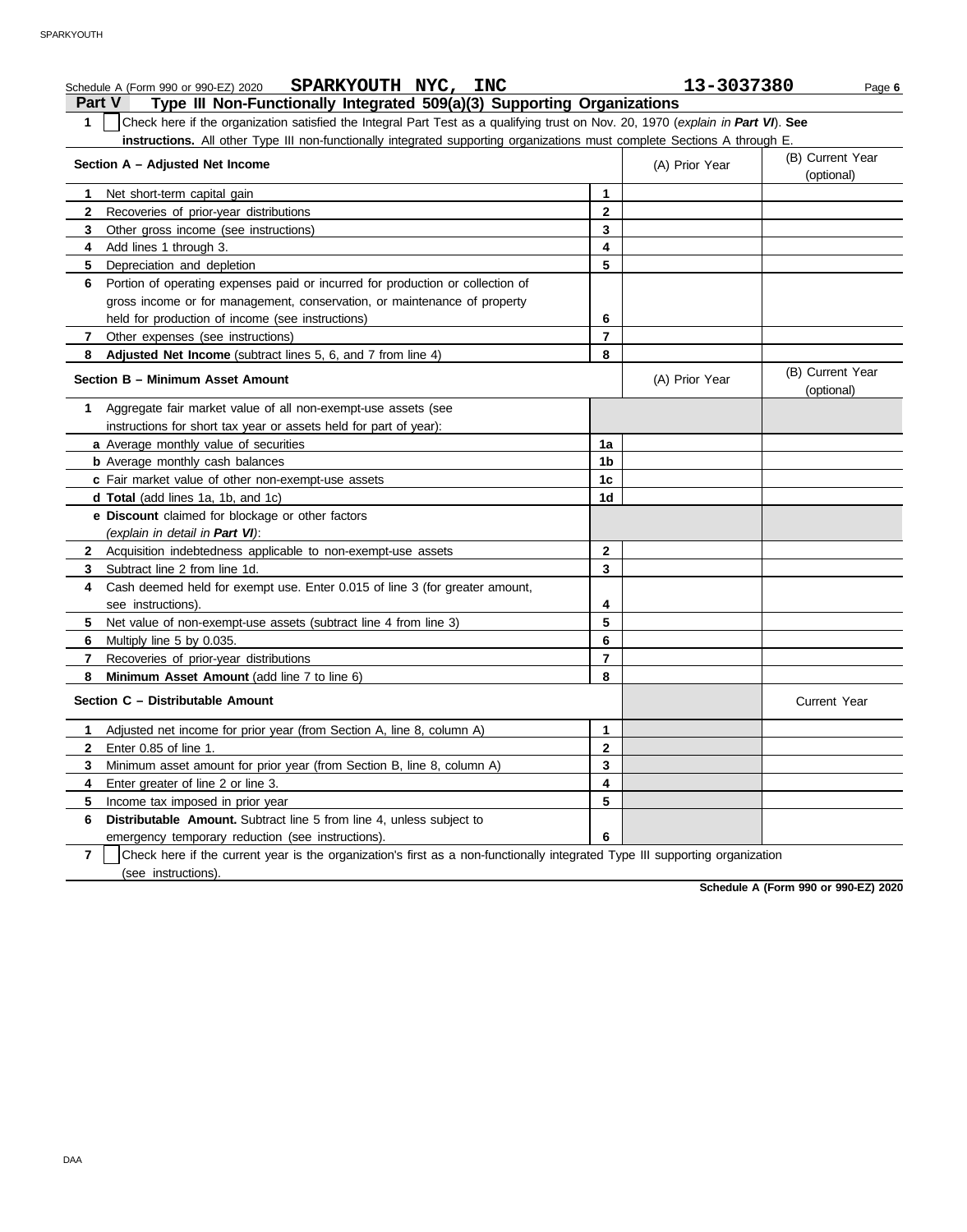|               | SPARKYOUTH NYC, INC<br>Schedule A (Form 990 or 990-EZ) 2020                                   |                             | 13-3037380                            | Page 7                                  |
|---------------|-----------------------------------------------------------------------------------------------|-----------------------------|---------------------------------------|-----------------------------------------|
| <b>Part V</b> | Type III Non-Functionally Integrated 509(a)(3) Supporting Organizations (continued)           |                             |                                       |                                         |
|               | Section D - Distributions                                                                     |                             |                                       | <b>Current Year</b>                     |
| 1.            | Amounts paid to supported organizations to accomplish exempt purposes                         |                             |                                       |                                         |
| $\mathbf{2}$  | Amounts paid to perform activity that directly furthers exempt purposes of supported          |                             |                                       |                                         |
|               | organizations, in excess of income from activity                                              |                             |                                       |                                         |
| 3             | Administrative expenses paid to accomplish exempt purposes of supported organizations         |                             |                                       |                                         |
| 4             | Amounts paid to acquire exempt-use assets                                                     |                             |                                       |                                         |
| 5             | Qualified set-aside amounts (prior IRS approval required— <i>provide details in Part VI</i> ) |                             |                                       |                                         |
| 6             | Other distributions (describe in Part VI). See instructions.                                  |                             |                                       |                                         |
| 7             | Total annual distributions. Add lines 1 through 6.                                            |                             |                                       |                                         |
| 8             | Distributions to attentive supported organizations to which the organization is responsive    |                             |                                       |                                         |
|               | (provide details in Part VI). See instructions.                                               |                             |                                       |                                         |
| 9             | Distributable amount for 2020 from Section C, line 6                                          |                             |                                       |                                         |
| 10            | Line 8 amount divided by line 9 amount                                                        |                             |                                       |                                         |
|               |                                                                                               | (i)                         | (ii)                                  | (iii)                                   |
|               | <b>Section E - Distribution Allocations (see instructions)</b>                                | <b>Excess Distributions</b> | <b>Underdistributions</b><br>Pre-2020 | <b>Distributable</b><br>Amount for 2020 |
| 1.            | Distributable amount for 2020 from Section C, line 6                                          |                             |                                       |                                         |
| $\mathbf{2}$  | Underdistributions, if any, for years prior to 2020                                           |                             |                                       |                                         |
|               | (reasonable cause required-explain in Part VI). See                                           |                             |                                       |                                         |
|               | instructions.                                                                                 |                             |                                       |                                         |
| 3             | Excess distributions carryover, if any, to 2020                                               |                             |                                       |                                         |
|               | a From 2015                                                                                   |                             |                                       |                                         |
|               |                                                                                               |                             |                                       |                                         |
|               | <b>c</b> From 2017                                                                            |                             |                                       |                                         |
|               |                                                                                               |                             |                                       |                                         |
|               |                                                                                               |                             |                                       |                                         |
|               | f Total of lines 3a through 3e                                                                |                             |                                       |                                         |
|               | g Applied to underdistributions of prior years                                                |                             |                                       |                                         |
|               | h Applied to 2020 distributable amount                                                        |                             |                                       |                                         |
|               | <i>i</i> Carryover from 2015 not applied (see instructions)                                   |                             |                                       |                                         |
|               | Remainder. Subtract lines 3g, 3h, and 3i from line 3f.                                        |                             |                                       |                                         |
| 4             | Distributions for 2020 from                                                                   |                             |                                       |                                         |
|               | Section D. line 7:<br>\$                                                                      |                             |                                       |                                         |
|               | a Applied to underdistributions of prior years                                                |                             |                                       |                                         |
|               | <b>b</b> Applied to 2020 distributable amount                                                 |                             |                                       |                                         |
|               | c Remainder. Subtract lines 4a and 4b from line 4.                                            |                             |                                       |                                         |
| 5             | Remaining underdistributions for years prior to 2020, if                                      |                             |                                       |                                         |
|               | any. Subtract lines 3g and 4a from line 2. For result                                         |                             |                                       |                                         |
|               | greater than zero, explain in Part VI. See instructions.                                      |                             |                                       |                                         |
| 6             | Remaining underdistributions for 2020 Subtract lines 3h                                       |                             |                                       |                                         |
|               | and 4b from line 1. For result greater than zero, explain in                                  |                             |                                       |                                         |
|               | Part VI. See instructions.                                                                    |                             |                                       |                                         |
| 7             | Excess distributions carryover to 2021. Add lines 3j                                          |                             |                                       |                                         |
|               | and 4c.                                                                                       |                             |                                       |                                         |
| 8             | Breakdown of line 7:                                                                          |                             |                                       |                                         |
|               |                                                                                               |                             |                                       |                                         |
|               |                                                                                               |                             |                                       |                                         |
|               |                                                                                               |                             |                                       |                                         |
|               |                                                                                               |                             |                                       |                                         |
|               |                                                                                               |                             |                                       |                                         |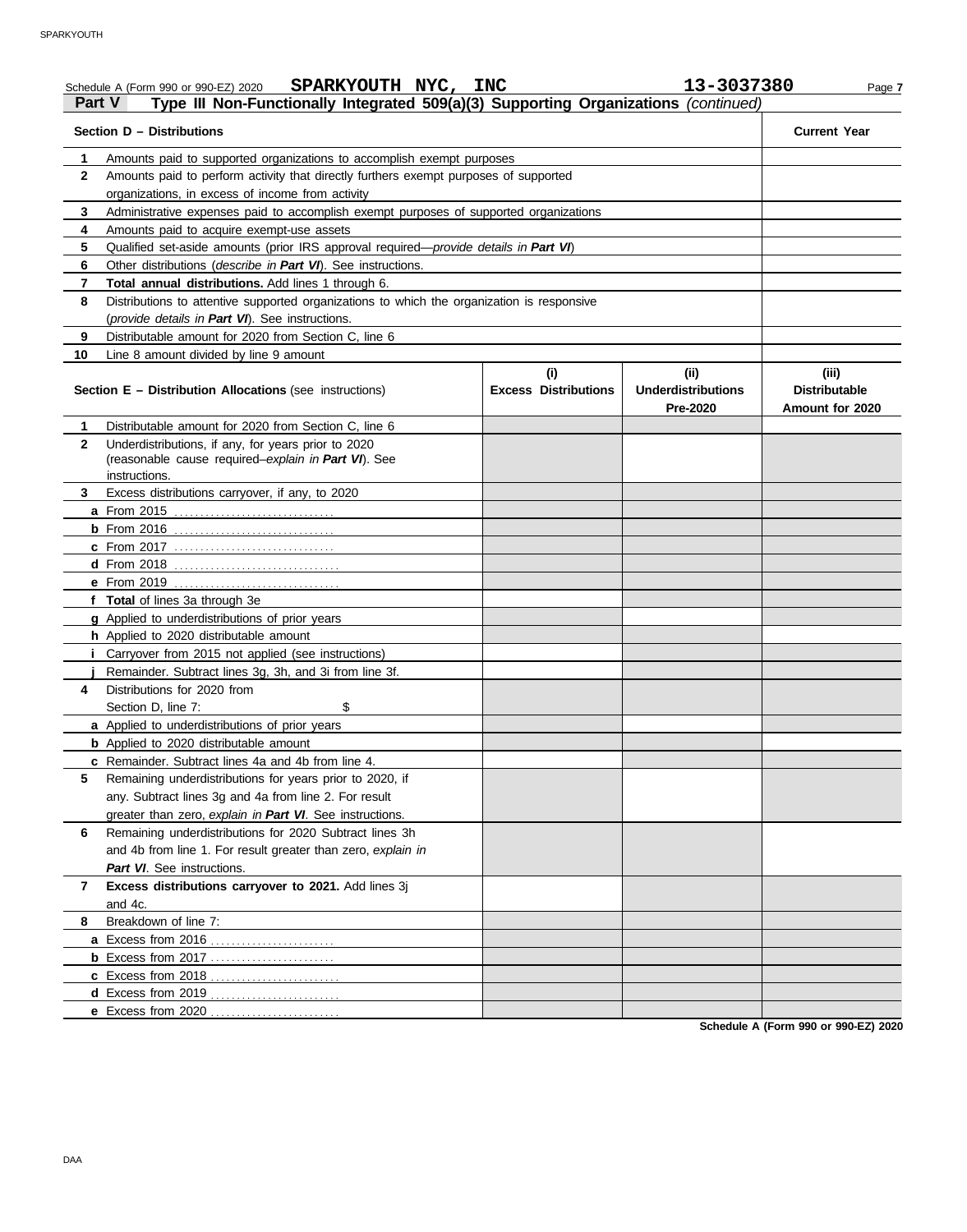| Supplemental Financial Statements<br><b>SCHEDULE D</b><br>OMB No. 1545-0047<br>u Complete if the organization answered "Yes" on Form 990,<br>(Form 990)<br>Part IV, line 6, 7, 8, 9, 10, 11a, 11b, 11c, 11d, 11e, 11f, 12a, or 12b.<br>Open to Public<br>Department of the Treasury<br>u Attach to Form 990.<br><b>Inspection</b><br>Internal Revenue Service<br><b>u</b> Go to <i>www.irs.gov/Form990</i> for instructions and the latest information.<br>Name of the organization<br>Employer identification number<br>13-3037380<br>SPARKYOUTH NYC, INC<br>Organizations Maintaining Donor Advised Funds or Other Similar Funds or Accounts.<br>Part I<br>Complete if the organization answered "Yes" on Form 990, Part IV, line 6.<br>(a) Donor advised funds<br>(b) Funds and other accounts<br>Total number at end of year<br>1<br><u> 1989 - Johann Barn, mars et al. (</u><br>Aggregate value of contributions to (during year)<br>2<br>the control of the control of the control of the control of the control of<br>3<br>the control of the control of the control of the control of the control of<br>4<br>Did the organization inform all donors and donor advisors in writing that the assets held in donor advised<br>5<br>Yes<br>No<br>Did the organization inform all grantees, donors, and donor advisors in writing that grant funds can be used<br>6<br>only for charitable purposes and not for the benefit of the donor or donor advisor, or for any other purpose<br><b>Yes</b><br>No<br>Part II<br><b>Conservation Easements.</b><br>Complete if the organization answered "Yes" on Form 990, Part IV, line 7.<br>Purpose(s) of conservation easements held by the organization (check all that apply).<br>1.<br>Preservation of land for public use (for example, recreation or education   Preservation of a historically important land area<br>Protection of natural habitat<br>Preservation of a certified historic structure<br>Preservation of open space<br>Complete lines 2a through 2d if the organization held a qualified conservation contribution in the form of a conservation<br>$\mathbf{2}$<br>easement on the last day of the tax year.<br>Held at the End of the Tax Year<br>2a<br>2 <sub>b</sub><br>b<br>2c<br>Number of conservation easements on a certified historic structure included in (a) <i>[[[[[[[[[[[[[[[]]]]</i> ]<br>d Number of conservation easements included in (c) acquired after 7/25/06, and not on a<br>2d<br>historic structure listed in the National Register<br>Number of conservation easements modified, transferred, released, extinguished, or terminated by the organization during the<br>3<br>tax year <b>u</b><br>Number of states where property subject to conservation easement is located $\mathbf{u}$<br>Does the organization have a written policy regarding the periodic monitoring, inspection, handling of<br>5<br>Yes<br>No<br>Staff and volunteer hours devoted to monitoring, inspecting, handling of violations, and enforcing conservation easements during the year<br>6<br>u<br>Amount of expenses incurred in monitoring, inspecting, handling of violations, and enforcing conservation easements during the year<br>7<br>$\mathbf{u} \, \mathbf{\$}$<br>Does each conservation easement reported on line $2(d)$ above satisfy the requirements of section $170(h)(4)(B)(i)$<br>8<br>Yes<br>No<br>In Part XIII, describe how the organization reports conservation easements in its revenue and expense statement and<br>9<br>balance sheet, and include, if applicable, the text of the footnote to the organization's financial statements that describes the<br>organization's accounting for conservation easements.<br>Organizations Maintaining Collections of Art, Historical Treasures, or Other Similar Assets.<br>Part III<br>Complete if the organization answered "Yes" on Form 990, Part IV, line 8.<br>1a If the organization elected, as permitted under FASB ASC 958, not to report in its revenue statement and balance sheet works<br>of art, historical treasures, or other similar assets held for public exhibition, education, or research in furtherance of public<br>service, provide in Part XIII the text of the footnote to its financial statements that describes these items.<br><b>b</b> If the organization elected, as permitted under FASB ASC 958, to report in its revenue statement and balance sheet works of<br>art, historical treasures, or other similar assets held for public exhibition, education, or research in furtherance of public service,<br>provide the following amounts relating to these items:<br>$\mathbf{u}$ \$<br>(ii) Assets included in Form 990, Part X<br>If the organization received or held works of art, historical treasures, or other similar assets for financial gain, provide the<br>2<br>following amounts required to be reported under FASB ASC 958 relating to these items:<br>а |  |  |  |  |
|----------------------------------------------------------------------------------------------------------------------------------------------------------------------------------------------------------------------------------------------------------------------------------------------------------------------------------------------------------------------------------------------------------------------------------------------------------------------------------------------------------------------------------------------------------------------------------------------------------------------------------------------------------------------------------------------------------------------------------------------------------------------------------------------------------------------------------------------------------------------------------------------------------------------------------------------------------------------------------------------------------------------------------------------------------------------------------------------------------------------------------------------------------------------------------------------------------------------------------------------------------------------------------------------------------------------------------------------------------------------------------------------------------------------------------------------------------------------------------------------------------------------------------------------------------------------------------------------------------------------------------------------------------------------------------------------------------------------------------------------------------------------------------------------------------------------------------------------------------------------------------------------------------------------------------------------------------------------------------------------------------------------------------------------------------------------------------------------------------------------------------------------------------------------------------------------------------------------------------------------------------------------------------------------------------------------------------------------------------------------------------------------------------------------------------------------------------------------------------------------------------------------------------------------------------------------------------------------------------------------------------------------------------------------------------------------------------------------------------------------------------------------------------------------------------------------------------------------------------------------------------------------------------------------------------------------------------------------------------------------------------------------------------------------------------------------------------------------------------------------------------------------------------------------------------------------------------------------------------------------------------------------------------------------------------------------------------------------------------------------------------------------------------------------------------------------------------------------------------------------------------------------------------------------------------------------------------------------------------------------------------------------------------------------------------------------------------------------------------------------------------------------------------------------------------------------------------------------------------------------------------------------------------------------------------------------------------------------------------------------------------------------------------------------------------------------------------------------------------------------------------------------------------------------------------------------------------------------------------------------------------------------------------------------------------------------------------------------------------------------------------------------------------------------------------------------------------------------------------------------------------------------------------------------------------------------------------------------------------------------------------------------------------------------------------------------------------------------------------------------------------------------------------------------------------------------------------------------------------------------------------------------------------------------------------------------------------------|--|--|--|--|
|                                                                                                                                                                                                                                                                                                                                                                                                                                                                                                                                                                                                                                                                                                                                                                                                                                                                                                                                                                                                                                                                                                                                                                                                                                                                                                                                                                                                                                                                                                                                                                                                                                                                                                                                                                                                                                                                                                                                                                                                                                                                                                                                                                                                                                                                                                                                                                                                                                                                                                                                                                                                                                                                                                                                                                                                                                                                                                                                                                                                                                                                                                                                                                                                                                                                                                                                                                                                                                                                                                                                                                                                                                                                                                                                                                                                                                                                                                                                                                                                                                                                                                                                                                                                                                                                                                                                                                                                                                                                                                                                                                                                                                                                                                                                                                                                                                                                                                                                                                |  |  |  |  |
|                                                                                                                                                                                                                                                                                                                                                                                                                                                                                                                                                                                                                                                                                                                                                                                                                                                                                                                                                                                                                                                                                                                                                                                                                                                                                                                                                                                                                                                                                                                                                                                                                                                                                                                                                                                                                                                                                                                                                                                                                                                                                                                                                                                                                                                                                                                                                                                                                                                                                                                                                                                                                                                                                                                                                                                                                                                                                                                                                                                                                                                                                                                                                                                                                                                                                                                                                                                                                                                                                                                                                                                                                                                                                                                                                                                                                                                                                                                                                                                                                                                                                                                                                                                                                                                                                                                                                                                                                                                                                                                                                                                                                                                                                                                                                                                                                                                                                                                                                                |  |  |  |  |
|                                                                                                                                                                                                                                                                                                                                                                                                                                                                                                                                                                                                                                                                                                                                                                                                                                                                                                                                                                                                                                                                                                                                                                                                                                                                                                                                                                                                                                                                                                                                                                                                                                                                                                                                                                                                                                                                                                                                                                                                                                                                                                                                                                                                                                                                                                                                                                                                                                                                                                                                                                                                                                                                                                                                                                                                                                                                                                                                                                                                                                                                                                                                                                                                                                                                                                                                                                                                                                                                                                                                                                                                                                                                                                                                                                                                                                                                                                                                                                                                                                                                                                                                                                                                                                                                                                                                                                                                                                                                                                                                                                                                                                                                                                                                                                                                                                                                                                                                                                |  |  |  |  |
|                                                                                                                                                                                                                                                                                                                                                                                                                                                                                                                                                                                                                                                                                                                                                                                                                                                                                                                                                                                                                                                                                                                                                                                                                                                                                                                                                                                                                                                                                                                                                                                                                                                                                                                                                                                                                                                                                                                                                                                                                                                                                                                                                                                                                                                                                                                                                                                                                                                                                                                                                                                                                                                                                                                                                                                                                                                                                                                                                                                                                                                                                                                                                                                                                                                                                                                                                                                                                                                                                                                                                                                                                                                                                                                                                                                                                                                                                                                                                                                                                                                                                                                                                                                                                                                                                                                                                                                                                                                                                                                                                                                                                                                                                                                                                                                                                                                                                                                                                                |  |  |  |  |
|                                                                                                                                                                                                                                                                                                                                                                                                                                                                                                                                                                                                                                                                                                                                                                                                                                                                                                                                                                                                                                                                                                                                                                                                                                                                                                                                                                                                                                                                                                                                                                                                                                                                                                                                                                                                                                                                                                                                                                                                                                                                                                                                                                                                                                                                                                                                                                                                                                                                                                                                                                                                                                                                                                                                                                                                                                                                                                                                                                                                                                                                                                                                                                                                                                                                                                                                                                                                                                                                                                                                                                                                                                                                                                                                                                                                                                                                                                                                                                                                                                                                                                                                                                                                                                                                                                                                                                                                                                                                                                                                                                                                                                                                                                                                                                                                                                                                                                                                                                |  |  |  |  |
|                                                                                                                                                                                                                                                                                                                                                                                                                                                                                                                                                                                                                                                                                                                                                                                                                                                                                                                                                                                                                                                                                                                                                                                                                                                                                                                                                                                                                                                                                                                                                                                                                                                                                                                                                                                                                                                                                                                                                                                                                                                                                                                                                                                                                                                                                                                                                                                                                                                                                                                                                                                                                                                                                                                                                                                                                                                                                                                                                                                                                                                                                                                                                                                                                                                                                                                                                                                                                                                                                                                                                                                                                                                                                                                                                                                                                                                                                                                                                                                                                                                                                                                                                                                                                                                                                                                                                                                                                                                                                                                                                                                                                                                                                                                                                                                                                                                                                                                                                                |  |  |  |  |
|                                                                                                                                                                                                                                                                                                                                                                                                                                                                                                                                                                                                                                                                                                                                                                                                                                                                                                                                                                                                                                                                                                                                                                                                                                                                                                                                                                                                                                                                                                                                                                                                                                                                                                                                                                                                                                                                                                                                                                                                                                                                                                                                                                                                                                                                                                                                                                                                                                                                                                                                                                                                                                                                                                                                                                                                                                                                                                                                                                                                                                                                                                                                                                                                                                                                                                                                                                                                                                                                                                                                                                                                                                                                                                                                                                                                                                                                                                                                                                                                                                                                                                                                                                                                                                                                                                                                                                                                                                                                                                                                                                                                                                                                                                                                                                                                                                                                                                                                                                |  |  |  |  |
|                                                                                                                                                                                                                                                                                                                                                                                                                                                                                                                                                                                                                                                                                                                                                                                                                                                                                                                                                                                                                                                                                                                                                                                                                                                                                                                                                                                                                                                                                                                                                                                                                                                                                                                                                                                                                                                                                                                                                                                                                                                                                                                                                                                                                                                                                                                                                                                                                                                                                                                                                                                                                                                                                                                                                                                                                                                                                                                                                                                                                                                                                                                                                                                                                                                                                                                                                                                                                                                                                                                                                                                                                                                                                                                                                                                                                                                                                                                                                                                                                                                                                                                                                                                                                                                                                                                                                                                                                                                                                                                                                                                                                                                                                                                                                                                                                                                                                                                                                                |  |  |  |  |
|                                                                                                                                                                                                                                                                                                                                                                                                                                                                                                                                                                                                                                                                                                                                                                                                                                                                                                                                                                                                                                                                                                                                                                                                                                                                                                                                                                                                                                                                                                                                                                                                                                                                                                                                                                                                                                                                                                                                                                                                                                                                                                                                                                                                                                                                                                                                                                                                                                                                                                                                                                                                                                                                                                                                                                                                                                                                                                                                                                                                                                                                                                                                                                                                                                                                                                                                                                                                                                                                                                                                                                                                                                                                                                                                                                                                                                                                                                                                                                                                                                                                                                                                                                                                                                                                                                                                                                                                                                                                                                                                                                                                                                                                                                                                                                                                                                                                                                                                                                |  |  |  |  |
|                                                                                                                                                                                                                                                                                                                                                                                                                                                                                                                                                                                                                                                                                                                                                                                                                                                                                                                                                                                                                                                                                                                                                                                                                                                                                                                                                                                                                                                                                                                                                                                                                                                                                                                                                                                                                                                                                                                                                                                                                                                                                                                                                                                                                                                                                                                                                                                                                                                                                                                                                                                                                                                                                                                                                                                                                                                                                                                                                                                                                                                                                                                                                                                                                                                                                                                                                                                                                                                                                                                                                                                                                                                                                                                                                                                                                                                                                                                                                                                                                                                                                                                                                                                                                                                                                                                                                                                                                                                                                                                                                                                                                                                                                                                                                                                                                                                                                                                                                                |  |  |  |  |
|                                                                                                                                                                                                                                                                                                                                                                                                                                                                                                                                                                                                                                                                                                                                                                                                                                                                                                                                                                                                                                                                                                                                                                                                                                                                                                                                                                                                                                                                                                                                                                                                                                                                                                                                                                                                                                                                                                                                                                                                                                                                                                                                                                                                                                                                                                                                                                                                                                                                                                                                                                                                                                                                                                                                                                                                                                                                                                                                                                                                                                                                                                                                                                                                                                                                                                                                                                                                                                                                                                                                                                                                                                                                                                                                                                                                                                                                                                                                                                                                                                                                                                                                                                                                                                                                                                                                                                                                                                                                                                                                                                                                                                                                                                                                                                                                                                                                                                                                                                |  |  |  |  |
|                                                                                                                                                                                                                                                                                                                                                                                                                                                                                                                                                                                                                                                                                                                                                                                                                                                                                                                                                                                                                                                                                                                                                                                                                                                                                                                                                                                                                                                                                                                                                                                                                                                                                                                                                                                                                                                                                                                                                                                                                                                                                                                                                                                                                                                                                                                                                                                                                                                                                                                                                                                                                                                                                                                                                                                                                                                                                                                                                                                                                                                                                                                                                                                                                                                                                                                                                                                                                                                                                                                                                                                                                                                                                                                                                                                                                                                                                                                                                                                                                                                                                                                                                                                                                                                                                                                                                                                                                                                                                                                                                                                                                                                                                                                                                                                                                                                                                                                                                                |  |  |  |  |
|                                                                                                                                                                                                                                                                                                                                                                                                                                                                                                                                                                                                                                                                                                                                                                                                                                                                                                                                                                                                                                                                                                                                                                                                                                                                                                                                                                                                                                                                                                                                                                                                                                                                                                                                                                                                                                                                                                                                                                                                                                                                                                                                                                                                                                                                                                                                                                                                                                                                                                                                                                                                                                                                                                                                                                                                                                                                                                                                                                                                                                                                                                                                                                                                                                                                                                                                                                                                                                                                                                                                                                                                                                                                                                                                                                                                                                                                                                                                                                                                                                                                                                                                                                                                                                                                                                                                                                                                                                                                                                                                                                                                                                                                                                                                                                                                                                                                                                                                                                |  |  |  |  |
|                                                                                                                                                                                                                                                                                                                                                                                                                                                                                                                                                                                                                                                                                                                                                                                                                                                                                                                                                                                                                                                                                                                                                                                                                                                                                                                                                                                                                                                                                                                                                                                                                                                                                                                                                                                                                                                                                                                                                                                                                                                                                                                                                                                                                                                                                                                                                                                                                                                                                                                                                                                                                                                                                                                                                                                                                                                                                                                                                                                                                                                                                                                                                                                                                                                                                                                                                                                                                                                                                                                                                                                                                                                                                                                                                                                                                                                                                                                                                                                                                                                                                                                                                                                                                                                                                                                                                                                                                                                                                                                                                                                                                                                                                                                                                                                                                                                                                                                                                                |  |  |  |  |
|                                                                                                                                                                                                                                                                                                                                                                                                                                                                                                                                                                                                                                                                                                                                                                                                                                                                                                                                                                                                                                                                                                                                                                                                                                                                                                                                                                                                                                                                                                                                                                                                                                                                                                                                                                                                                                                                                                                                                                                                                                                                                                                                                                                                                                                                                                                                                                                                                                                                                                                                                                                                                                                                                                                                                                                                                                                                                                                                                                                                                                                                                                                                                                                                                                                                                                                                                                                                                                                                                                                                                                                                                                                                                                                                                                                                                                                                                                                                                                                                                                                                                                                                                                                                                                                                                                                                                                                                                                                                                                                                                                                                                                                                                                                                                                                                                                                                                                                                                                |  |  |  |  |
|                                                                                                                                                                                                                                                                                                                                                                                                                                                                                                                                                                                                                                                                                                                                                                                                                                                                                                                                                                                                                                                                                                                                                                                                                                                                                                                                                                                                                                                                                                                                                                                                                                                                                                                                                                                                                                                                                                                                                                                                                                                                                                                                                                                                                                                                                                                                                                                                                                                                                                                                                                                                                                                                                                                                                                                                                                                                                                                                                                                                                                                                                                                                                                                                                                                                                                                                                                                                                                                                                                                                                                                                                                                                                                                                                                                                                                                                                                                                                                                                                                                                                                                                                                                                                                                                                                                                                                                                                                                                                                                                                                                                                                                                                                                                                                                                                                                                                                                                                                |  |  |  |  |
|                                                                                                                                                                                                                                                                                                                                                                                                                                                                                                                                                                                                                                                                                                                                                                                                                                                                                                                                                                                                                                                                                                                                                                                                                                                                                                                                                                                                                                                                                                                                                                                                                                                                                                                                                                                                                                                                                                                                                                                                                                                                                                                                                                                                                                                                                                                                                                                                                                                                                                                                                                                                                                                                                                                                                                                                                                                                                                                                                                                                                                                                                                                                                                                                                                                                                                                                                                                                                                                                                                                                                                                                                                                                                                                                                                                                                                                                                                                                                                                                                                                                                                                                                                                                                                                                                                                                                                                                                                                                                                                                                                                                                                                                                                                                                                                                                                                                                                                                                                |  |  |  |  |
|                                                                                                                                                                                                                                                                                                                                                                                                                                                                                                                                                                                                                                                                                                                                                                                                                                                                                                                                                                                                                                                                                                                                                                                                                                                                                                                                                                                                                                                                                                                                                                                                                                                                                                                                                                                                                                                                                                                                                                                                                                                                                                                                                                                                                                                                                                                                                                                                                                                                                                                                                                                                                                                                                                                                                                                                                                                                                                                                                                                                                                                                                                                                                                                                                                                                                                                                                                                                                                                                                                                                                                                                                                                                                                                                                                                                                                                                                                                                                                                                                                                                                                                                                                                                                                                                                                                                                                                                                                                                                                                                                                                                                                                                                                                                                                                                                                                                                                                                                                |  |  |  |  |
|                                                                                                                                                                                                                                                                                                                                                                                                                                                                                                                                                                                                                                                                                                                                                                                                                                                                                                                                                                                                                                                                                                                                                                                                                                                                                                                                                                                                                                                                                                                                                                                                                                                                                                                                                                                                                                                                                                                                                                                                                                                                                                                                                                                                                                                                                                                                                                                                                                                                                                                                                                                                                                                                                                                                                                                                                                                                                                                                                                                                                                                                                                                                                                                                                                                                                                                                                                                                                                                                                                                                                                                                                                                                                                                                                                                                                                                                                                                                                                                                                                                                                                                                                                                                                                                                                                                                                                                                                                                                                                                                                                                                                                                                                                                                                                                                                                                                                                                                                                |  |  |  |  |
|                                                                                                                                                                                                                                                                                                                                                                                                                                                                                                                                                                                                                                                                                                                                                                                                                                                                                                                                                                                                                                                                                                                                                                                                                                                                                                                                                                                                                                                                                                                                                                                                                                                                                                                                                                                                                                                                                                                                                                                                                                                                                                                                                                                                                                                                                                                                                                                                                                                                                                                                                                                                                                                                                                                                                                                                                                                                                                                                                                                                                                                                                                                                                                                                                                                                                                                                                                                                                                                                                                                                                                                                                                                                                                                                                                                                                                                                                                                                                                                                                                                                                                                                                                                                                                                                                                                                                                                                                                                                                                                                                                                                                                                                                                                                                                                                                                                                                                                                                                |  |  |  |  |
|                                                                                                                                                                                                                                                                                                                                                                                                                                                                                                                                                                                                                                                                                                                                                                                                                                                                                                                                                                                                                                                                                                                                                                                                                                                                                                                                                                                                                                                                                                                                                                                                                                                                                                                                                                                                                                                                                                                                                                                                                                                                                                                                                                                                                                                                                                                                                                                                                                                                                                                                                                                                                                                                                                                                                                                                                                                                                                                                                                                                                                                                                                                                                                                                                                                                                                                                                                                                                                                                                                                                                                                                                                                                                                                                                                                                                                                                                                                                                                                                                                                                                                                                                                                                                                                                                                                                                                                                                                                                                                                                                                                                                                                                                                                                                                                                                                                                                                                                                                |  |  |  |  |
|                                                                                                                                                                                                                                                                                                                                                                                                                                                                                                                                                                                                                                                                                                                                                                                                                                                                                                                                                                                                                                                                                                                                                                                                                                                                                                                                                                                                                                                                                                                                                                                                                                                                                                                                                                                                                                                                                                                                                                                                                                                                                                                                                                                                                                                                                                                                                                                                                                                                                                                                                                                                                                                                                                                                                                                                                                                                                                                                                                                                                                                                                                                                                                                                                                                                                                                                                                                                                                                                                                                                                                                                                                                                                                                                                                                                                                                                                                                                                                                                                                                                                                                                                                                                                                                                                                                                                                                                                                                                                                                                                                                                                                                                                                                                                                                                                                                                                                                                                                |  |  |  |  |
|                                                                                                                                                                                                                                                                                                                                                                                                                                                                                                                                                                                                                                                                                                                                                                                                                                                                                                                                                                                                                                                                                                                                                                                                                                                                                                                                                                                                                                                                                                                                                                                                                                                                                                                                                                                                                                                                                                                                                                                                                                                                                                                                                                                                                                                                                                                                                                                                                                                                                                                                                                                                                                                                                                                                                                                                                                                                                                                                                                                                                                                                                                                                                                                                                                                                                                                                                                                                                                                                                                                                                                                                                                                                                                                                                                                                                                                                                                                                                                                                                                                                                                                                                                                                                                                                                                                                                                                                                                                                                                                                                                                                                                                                                                                                                                                                                                                                                                                                                                |  |  |  |  |
|                                                                                                                                                                                                                                                                                                                                                                                                                                                                                                                                                                                                                                                                                                                                                                                                                                                                                                                                                                                                                                                                                                                                                                                                                                                                                                                                                                                                                                                                                                                                                                                                                                                                                                                                                                                                                                                                                                                                                                                                                                                                                                                                                                                                                                                                                                                                                                                                                                                                                                                                                                                                                                                                                                                                                                                                                                                                                                                                                                                                                                                                                                                                                                                                                                                                                                                                                                                                                                                                                                                                                                                                                                                                                                                                                                                                                                                                                                                                                                                                                                                                                                                                                                                                                                                                                                                                                                                                                                                                                                                                                                                                                                                                                                                                                                                                                                                                                                                                                                |  |  |  |  |
|                                                                                                                                                                                                                                                                                                                                                                                                                                                                                                                                                                                                                                                                                                                                                                                                                                                                                                                                                                                                                                                                                                                                                                                                                                                                                                                                                                                                                                                                                                                                                                                                                                                                                                                                                                                                                                                                                                                                                                                                                                                                                                                                                                                                                                                                                                                                                                                                                                                                                                                                                                                                                                                                                                                                                                                                                                                                                                                                                                                                                                                                                                                                                                                                                                                                                                                                                                                                                                                                                                                                                                                                                                                                                                                                                                                                                                                                                                                                                                                                                                                                                                                                                                                                                                                                                                                                                                                                                                                                                                                                                                                                                                                                                                                                                                                                                                                                                                                                                                |  |  |  |  |
|                                                                                                                                                                                                                                                                                                                                                                                                                                                                                                                                                                                                                                                                                                                                                                                                                                                                                                                                                                                                                                                                                                                                                                                                                                                                                                                                                                                                                                                                                                                                                                                                                                                                                                                                                                                                                                                                                                                                                                                                                                                                                                                                                                                                                                                                                                                                                                                                                                                                                                                                                                                                                                                                                                                                                                                                                                                                                                                                                                                                                                                                                                                                                                                                                                                                                                                                                                                                                                                                                                                                                                                                                                                                                                                                                                                                                                                                                                                                                                                                                                                                                                                                                                                                                                                                                                                                                                                                                                                                                                                                                                                                                                                                                                                                                                                                                                                                                                                                                                |  |  |  |  |
|                                                                                                                                                                                                                                                                                                                                                                                                                                                                                                                                                                                                                                                                                                                                                                                                                                                                                                                                                                                                                                                                                                                                                                                                                                                                                                                                                                                                                                                                                                                                                                                                                                                                                                                                                                                                                                                                                                                                                                                                                                                                                                                                                                                                                                                                                                                                                                                                                                                                                                                                                                                                                                                                                                                                                                                                                                                                                                                                                                                                                                                                                                                                                                                                                                                                                                                                                                                                                                                                                                                                                                                                                                                                                                                                                                                                                                                                                                                                                                                                                                                                                                                                                                                                                                                                                                                                                                                                                                                                                                                                                                                                                                                                                                                                                                                                                                                                                                                                                                |  |  |  |  |
|                                                                                                                                                                                                                                                                                                                                                                                                                                                                                                                                                                                                                                                                                                                                                                                                                                                                                                                                                                                                                                                                                                                                                                                                                                                                                                                                                                                                                                                                                                                                                                                                                                                                                                                                                                                                                                                                                                                                                                                                                                                                                                                                                                                                                                                                                                                                                                                                                                                                                                                                                                                                                                                                                                                                                                                                                                                                                                                                                                                                                                                                                                                                                                                                                                                                                                                                                                                                                                                                                                                                                                                                                                                                                                                                                                                                                                                                                                                                                                                                                                                                                                                                                                                                                                                                                                                                                                                                                                                                                                                                                                                                                                                                                                                                                                                                                                                                                                                                                                |  |  |  |  |
|                                                                                                                                                                                                                                                                                                                                                                                                                                                                                                                                                                                                                                                                                                                                                                                                                                                                                                                                                                                                                                                                                                                                                                                                                                                                                                                                                                                                                                                                                                                                                                                                                                                                                                                                                                                                                                                                                                                                                                                                                                                                                                                                                                                                                                                                                                                                                                                                                                                                                                                                                                                                                                                                                                                                                                                                                                                                                                                                                                                                                                                                                                                                                                                                                                                                                                                                                                                                                                                                                                                                                                                                                                                                                                                                                                                                                                                                                                                                                                                                                                                                                                                                                                                                                                                                                                                                                                                                                                                                                                                                                                                                                                                                                                                                                                                                                                                                                                                                                                |  |  |  |  |
|                                                                                                                                                                                                                                                                                                                                                                                                                                                                                                                                                                                                                                                                                                                                                                                                                                                                                                                                                                                                                                                                                                                                                                                                                                                                                                                                                                                                                                                                                                                                                                                                                                                                                                                                                                                                                                                                                                                                                                                                                                                                                                                                                                                                                                                                                                                                                                                                                                                                                                                                                                                                                                                                                                                                                                                                                                                                                                                                                                                                                                                                                                                                                                                                                                                                                                                                                                                                                                                                                                                                                                                                                                                                                                                                                                                                                                                                                                                                                                                                                                                                                                                                                                                                                                                                                                                                                                                                                                                                                                                                                                                                                                                                                                                                                                                                                                                                                                                                                                |  |  |  |  |
|                                                                                                                                                                                                                                                                                                                                                                                                                                                                                                                                                                                                                                                                                                                                                                                                                                                                                                                                                                                                                                                                                                                                                                                                                                                                                                                                                                                                                                                                                                                                                                                                                                                                                                                                                                                                                                                                                                                                                                                                                                                                                                                                                                                                                                                                                                                                                                                                                                                                                                                                                                                                                                                                                                                                                                                                                                                                                                                                                                                                                                                                                                                                                                                                                                                                                                                                                                                                                                                                                                                                                                                                                                                                                                                                                                                                                                                                                                                                                                                                                                                                                                                                                                                                                                                                                                                                                                                                                                                                                                                                                                                                                                                                                                                                                                                                                                                                                                                                                                |  |  |  |  |
|                                                                                                                                                                                                                                                                                                                                                                                                                                                                                                                                                                                                                                                                                                                                                                                                                                                                                                                                                                                                                                                                                                                                                                                                                                                                                                                                                                                                                                                                                                                                                                                                                                                                                                                                                                                                                                                                                                                                                                                                                                                                                                                                                                                                                                                                                                                                                                                                                                                                                                                                                                                                                                                                                                                                                                                                                                                                                                                                                                                                                                                                                                                                                                                                                                                                                                                                                                                                                                                                                                                                                                                                                                                                                                                                                                                                                                                                                                                                                                                                                                                                                                                                                                                                                                                                                                                                                                                                                                                                                                                                                                                                                                                                                                                                                                                                                                                                                                                                                                |  |  |  |  |
|                                                                                                                                                                                                                                                                                                                                                                                                                                                                                                                                                                                                                                                                                                                                                                                                                                                                                                                                                                                                                                                                                                                                                                                                                                                                                                                                                                                                                                                                                                                                                                                                                                                                                                                                                                                                                                                                                                                                                                                                                                                                                                                                                                                                                                                                                                                                                                                                                                                                                                                                                                                                                                                                                                                                                                                                                                                                                                                                                                                                                                                                                                                                                                                                                                                                                                                                                                                                                                                                                                                                                                                                                                                                                                                                                                                                                                                                                                                                                                                                                                                                                                                                                                                                                                                                                                                                                                                                                                                                                                                                                                                                                                                                                                                                                                                                                                                                                                                                                                |  |  |  |  |
|                                                                                                                                                                                                                                                                                                                                                                                                                                                                                                                                                                                                                                                                                                                                                                                                                                                                                                                                                                                                                                                                                                                                                                                                                                                                                                                                                                                                                                                                                                                                                                                                                                                                                                                                                                                                                                                                                                                                                                                                                                                                                                                                                                                                                                                                                                                                                                                                                                                                                                                                                                                                                                                                                                                                                                                                                                                                                                                                                                                                                                                                                                                                                                                                                                                                                                                                                                                                                                                                                                                                                                                                                                                                                                                                                                                                                                                                                                                                                                                                                                                                                                                                                                                                                                                                                                                                                                                                                                                                                                                                                                                                                                                                                                                                                                                                                                                                                                                                                                |  |  |  |  |
|                                                                                                                                                                                                                                                                                                                                                                                                                                                                                                                                                                                                                                                                                                                                                                                                                                                                                                                                                                                                                                                                                                                                                                                                                                                                                                                                                                                                                                                                                                                                                                                                                                                                                                                                                                                                                                                                                                                                                                                                                                                                                                                                                                                                                                                                                                                                                                                                                                                                                                                                                                                                                                                                                                                                                                                                                                                                                                                                                                                                                                                                                                                                                                                                                                                                                                                                                                                                                                                                                                                                                                                                                                                                                                                                                                                                                                                                                                                                                                                                                                                                                                                                                                                                                                                                                                                                                                                                                                                                                                                                                                                                                                                                                                                                                                                                                                                                                                                                                                |  |  |  |  |
|                                                                                                                                                                                                                                                                                                                                                                                                                                                                                                                                                                                                                                                                                                                                                                                                                                                                                                                                                                                                                                                                                                                                                                                                                                                                                                                                                                                                                                                                                                                                                                                                                                                                                                                                                                                                                                                                                                                                                                                                                                                                                                                                                                                                                                                                                                                                                                                                                                                                                                                                                                                                                                                                                                                                                                                                                                                                                                                                                                                                                                                                                                                                                                                                                                                                                                                                                                                                                                                                                                                                                                                                                                                                                                                                                                                                                                                                                                                                                                                                                                                                                                                                                                                                                                                                                                                                                                                                                                                                                                                                                                                                                                                                                                                                                                                                                                                                                                                                                                |  |  |  |  |
|                                                                                                                                                                                                                                                                                                                                                                                                                                                                                                                                                                                                                                                                                                                                                                                                                                                                                                                                                                                                                                                                                                                                                                                                                                                                                                                                                                                                                                                                                                                                                                                                                                                                                                                                                                                                                                                                                                                                                                                                                                                                                                                                                                                                                                                                                                                                                                                                                                                                                                                                                                                                                                                                                                                                                                                                                                                                                                                                                                                                                                                                                                                                                                                                                                                                                                                                                                                                                                                                                                                                                                                                                                                                                                                                                                                                                                                                                                                                                                                                                                                                                                                                                                                                                                                                                                                                                                                                                                                                                                                                                                                                                                                                                                                                                                                                                                                                                                                                                                |  |  |  |  |
|                                                                                                                                                                                                                                                                                                                                                                                                                                                                                                                                                                                                                                                                                                                                                                                                                                                                                                                                                                                                                                                                                                                                                                                                                                                                                                                                                                                                                                                                                                                                                                                                                                                                                                                                                                                                                                                                                                                                                                                                                                                                                                                                                                                                                                                                                                                                                                                                                                                                                                                                                                                                                                                                                                                                                                                                                                                                                                                                                                                                                                                                                                                                                                                                                                                                                                                                                                                                                                                                                                                                                                                                                                                                                                                                                                                                                                                                                                                                                                                                                                                                                                                                                                                                                                                                                                                                                                                                                                                                                                                                                                                                                                                                                                                                                                                                                                                                                                                                                                |  |  |  |  |
|                                                                                                                                                                                                                                                                                                                                                                                                                                                                                                                                                                                                                                                                                                                                                                                                                                                                                                                                                                                                                                                                                                                                                                                                                                                                                                                                                                                                                                                                                                                                                                                                                                                                                                                                                                                                                                                                                                                                                                                                                                                                                                                                                                                                                                                                                                                                                                                                                                                                                                                                                                                                                                                                                                                                                                                                                                                                                                                                                                                                                                                                                                                                                                                                                                                                                                                                                                                                                                                                                                                                                                                                                                                                                                                                                                                                                                                                                                                                                                                                                                                                                                                                                                                                                                                                                                                                                                                                                                                                                                                                                                                                                                                                                                                                                                                                                                                                                                                                                                |  |  |  |  |
|                                                                                                                                                                                                                                                                                                                                                                                                                                                                                                                                                                                                                                                                                                                                                                                                                                                                                                                                                                                                                                                                                                                                                                                                                                                                                                                                                                                                                                                                                                                                                                                                                                                                                                                                                                                                                                                                                                                                                                                                                                                                                                                                                                                                                                                                                                                                                                                                                                                                                                                                                                                                                                                                                                                                                                                                                                                                                                                                                                                                                                                                                                                                                                                                                                                                                                                                                                                                                                                                                                                                                                                                                                                                                                                                                                                                                                                                                                                                                                                                                                                                                                                                                                                                                                                                                                                                                                                                                                                                                                                                                                                                                                                                                                                                                                                                                                                                                                                                                                |  |  |  |  |
|                                                                                                                                                                                                                                                                                                                                                                                                                                                                                                                                                                                                                                                                                                                                                                                                                                                                                                                                                                                                                                                                                                                                                                                                                                                                                                                                                                                                                                                                                                                                                                                                                                                                                                                                                                                                                                                                                                                                                                                                                                                                                                                                                                                                                                                                                                                                                                                                                                                                                                                                                                                                                                                                                                                                                                                                                                                                                                                                                                                                                                                                                                                                                                                                                                                                                                                                                                                                                                                                                                                                                                                                                                                                                                                                                                                                                                                                                                                                                                                                                                                                                                                                                                                                                                                                                                                                                                                                                                                                                                                                                                                                                                                                                                                                                                                                                                                                                                                                                                |  |  |  |  |
|                                                                                                                                                                                                                                                                                                                                                                                                                                                                                                                                                                                                                                                                                                                                                                                                                                                                                                                                                                                                                                                                                                                                                                                                                                                                                                                                                                                                                                                                                                                                                                                                                                                                                                                                                                                                                                                                                                                                                                                                                                                                                                                                                                                                                                                                                                                                                                                                                                                                                                                                                                                                                                                                                                                                                                                                                                                                                                                                                                                                                                                                                                                                                                                                                                                                                                                                                                                                                                                                                                                                                                                                                                                                                                                                                                                                                                                                                                                                                                                                                                                                                                                                                                                                                                                                                                                                                                                                                                                                                                                                                                                                                                                                                                                                                                                                                                                                                                                                                                |  |  |  |  |
|                                                                                                                                                                                                                                                                                                                                                                                                                                                                                                                                                                                                                                                                                                                                                                                                                                                                                                                                                                                                                                                                                                                                                                                                                                                                                                                                                                                                                                                                                                                                                                                                                                                                                                                                                                                                                                                                                                                                                                                                                                                                                                                                                                                                                                                                                                                                                                                                                                                                                                                                                                                                                                                                                                                                                                                                                                                                                                                                                                                                                                                                                                                                                                                                                                                                                                                                                                                                                                                                                                                                                                                                                                                                                                                                                                                                                                                                                                                                                                                                                                                                                                                                                                                                                                                                                                                                                                                                                                                                                                                                                                                                                                                                                                                                                                                                                                                                                                                                                                |  |  |  |  |
|                                                                                                                                                                                                                                                                                                                                                                                                                                                                                                                                                                                                                                                                                                                                                                                                                                                                                                                                                                                                                                                                                                                                                                                                                                                                                                                                                                                                                                                                                                                                                                                                                                                                                                                                                                                                                                                                                                                                                                                                                                                                                                                                                                                                                                                                                                                                                                                                                                                                                                                                                                                                                                                                                                                                                                                                                                                                                                                                                                                                                                                                                                                                                                                                                                                                                                                                                                                                                                                                                                                                                                                                                                                                                                                                                                                                                                                                                                                                                                                                                                                                                                                                                                                                                                                                                                                                                                                                                                                                                                                                                                                                                                                                                                                                                                                                                                                                                                                                                                |  |  |  |  |
|                                                                                                                                                                                                                                                                                                                                                                                                                                                                                                                                                                                                                                                                                                                                                                                                                                                                                                                                                                                                                                                                                                                                                                                                                                                                                                                                                                                                                                                                                                                                                                                                                                                                                                                                                                                                                                                                                                                                                                                                                                                                                                                                                                                                                                                                                                                                                                                                                                                                                                                                                                                                                                                                                                                                                                                                                                                                                                                                                                                                                                                                                                                                                                                                                                                                                                                                                                                                                                                                                                                                                                                                                                                                                                                                                                                                                                                                                                                                                                                                                                                                                                                                                                                                                                                                                                                                                                                                                                                                                                                                                                                                                                                                                                                                                                                                                                                                                                                                                                |  |  |  |  |
|                                                                                                                                                                                                                                                                                                                                                                                                                                                                                                                                                                                                                                                                                                                                                                                                                                                                                                                                                                                                                                                                                                                                                                                                                                                                                                                                                                                                                                                                                                                                                                                                                                                                                                                                                                                                                                                                                                                                                                                                                                                                                                                                                                                                                                                                                                                                                                                                                                                                                                                                                                                                                                                                                                                                                                                                                                                                                                                                                                                                                                                                                                                                                                                                                                                                                                                                                                                                                                                                                                                                                                                                                                                                                                                                                                                                                                                                                                                                                                                                                                                                                                                                                                                                                                                                                                                                                                                                                                                                                                                                                                                                                                                                                                                                                                                                                                                                                                                                                                |  |  |  |  |
|                                                                                                                                                                                                                                                                                                                                                                                                                                                                                                                                                                                                                                                                                                                                                                                                                                                                                                                                                                                                                                                                                                                                                                                                                                                                                                                                                                                                                                                                                                                                                                                                                                                                                                                                                                                                                                                                                                                                                                                                                                                                                                                                                                                                                                                                                                                                                                                                                                                                                                                                                                                                                                                                                                                                                                                                                                                                                                                                                                                                                                                                                                                                                                                                                                                                                                                                                                                                                                                                                                                                                                                                                                                                                                                                                                                                                                                                                                                                                                                                                                                                                                                                                                                                                                                                                                                                                                                                                                                                                                                                                                                                                                                                                                                                                                                                                                                                                                                                                                |  |  |  |  |
|                                                                                                                                                                                                                                                                                                                                                                                                                                                                                                                                                                                                                                                                                                                                                                                                                                                                                                                                                                                                                                                                                                                                                                                                                                                                                                                                                                                                                                                                                                                                                                                                                                                                                                                                                                                                                                                                                                                                                                                                                                                                                                                                                                                                                                                                                                                                                                                                                                                                                                                                                                                                                                                                                                                                                                                                                                                                                                                                                                                                                                                                                                                                                                                                                                                                                                                                                                                                                                                                                                                                                                                                                                                                                                                                                                                                                                                                                                                                                                                                                                                                                                                                                                                                                                                                                                                                                                                                                                                                                                                                                                                                                                                                                                                                                                                                                                                                                                                                                                |  |  |  |  |
|                                                                                                                                                                                                                                                                                                                                                                                                                                                                                                                                                                                                                                                                                                                                                                                                                                                                                                                                                                                                                                                                                                                                                                                                                                                                                                                                                                                                                                                                                                                                                                                                                                                                                                                                                                                                                                                                                                                                                                                                                                                                                                                                                                                                                                                                                                                                                                                                                                                                                                                                                                                                                                                                                                                                                                                                                                                                                                                                                                                                                                                                                                                                                                                                                                                                                                                                                                                                                                                                                                                                                                                                                                                                                                                                                                                                                                                                                                                                                                                                                                                                                                                                                                                                                                                                                                                                                                                                                                                                                                                                                                                                                                                                                                                                                                                                                                                                                                                                                                |  |  |  |  |
|                                                                                                                                                                                                                                                                                                                                                                                                                                                                                                                                                                                                                                                                                                                                                                                                                                                                                                                                                                                                                                                                                                                                                                                                                                                                                                                                                                                                                                                                                                                                                                                                                                                                                                                                                                                                                                                                                                                                                                                                                                                                                                                                                                                                                                                                                                                                                                                                                                                                                                                                                                                                                                                                                                                                                                                                                                                                                                                                                                                                                                                                                                                                                                                                                                                                                                                                                                                                                                                                                                                                                                                                                                                                                                                                                                                                                                                                                                                                                                                                                                                                                                                                                                                                                                                                                                                                                                                                                                                                                                                                                                                                                                                                                                                                                                                                                                                                                                                                                                |  |  |  |  |
|                                                                                                                                                                                                                                                                                                                                                                                                                                                                                                                                                                                                                                                                                                                                                                                                                                                                                                                                                                                                                                                                                                                                                                                                                                                                                                                                                                                                                                                                                                                                                                                                                                                                                                                                                                                                                                                                                                                                                                                                                                                                                                                                                                                                                                                                                                                                                                                                                                                                                                                                                                                                                                                                                                                                                                                                                                                                                                                                                                                                                                                                                                                                                                                                                                                                                                                                                                                                                                                                                                                                                                                                                                                                                                                                                                                                                                                                                                                                                                                                                                                                                                                                                                                                                                                                                                                                                                                                                                                                                                                                                                                                                                                                                                                                                                                                                                                                                                                                                                |  |  |  |  |
|                                                                                                                                                                                                                                                                                                                                                                                                                                                                                                                                                                                                                                                                                                                                                                                                                                                                                                                                                                                                                                                                                                                                                                                                                                                                                                                                                                                                                                                                                                                                                                                                                                                                                                                                                                                                                                                                                                                                                                                                                                                                                                                                                                                                                                                                                                                                                                                                                                                                                                                                                                                                                                                                                                                                                                                                                                                                                                                                                                                                                                                                                                                                                                                                                                                                                                                                                                                                                                                                                                                                                                                                                                                                                                                                                                                                                                                                                                                                                                                                                                                                                                                                                                                                                                                                                                                                                                                                                                                                                                                                                                                                                                                                                                                                                                                                                                                                                                                                                                |  |  |  |  |

**For Paperwork Reduction Act Notice, see the Instructions for Form 990.**<br><sub>DAA</sub>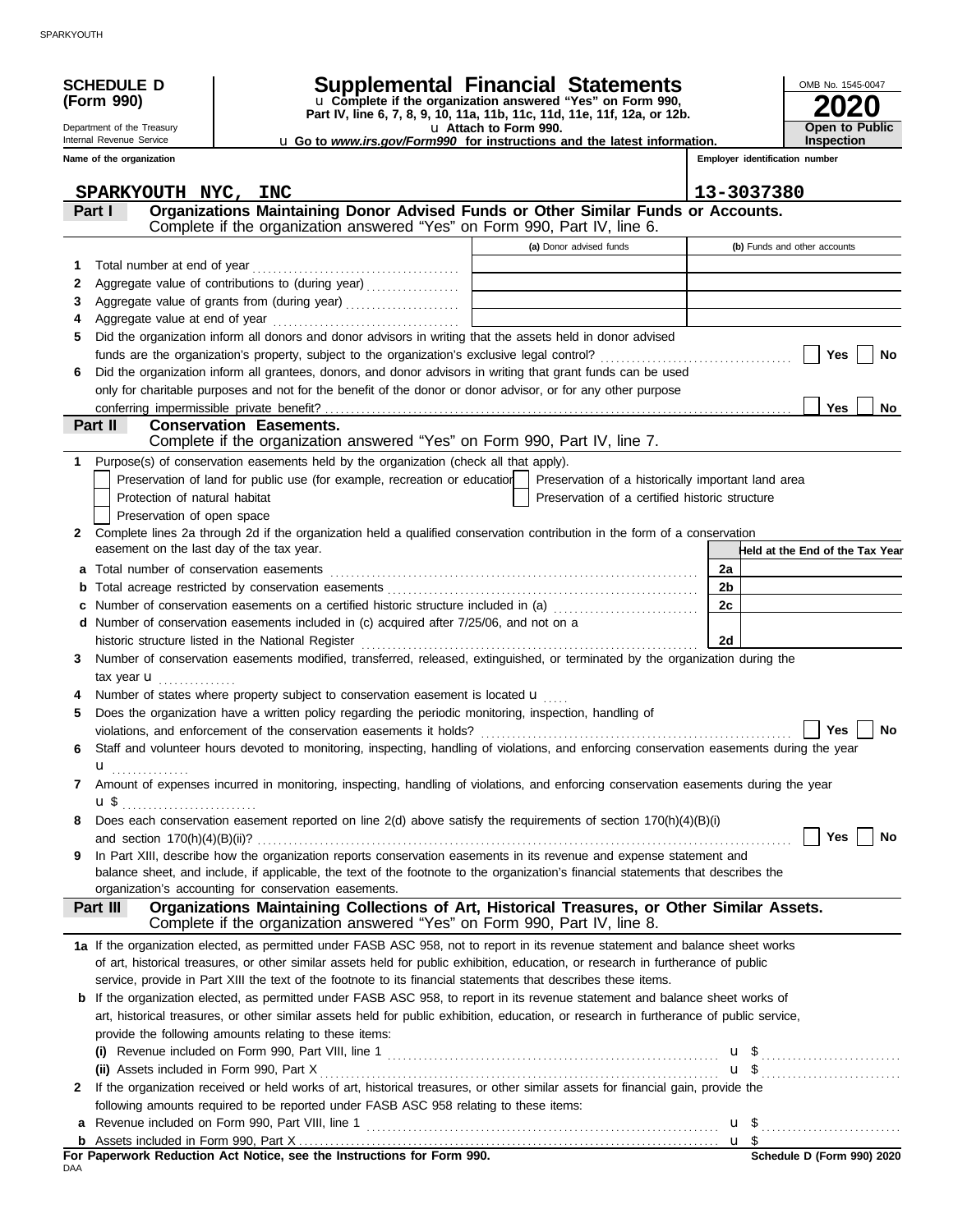|    | Schedule D (Form 990) 2020 SPARKYOUTH NYC, INC                                                                                                                              |                         |                          |                         | 13-3037380           |   |                     | Page 2    |
|----|-----------------------------------------------------------------------------------------------------------------------------------------------------------------------------|-------------------------|--------------------------|-------------------------|----------------------|---|---------------------|-----------|
|    | Organizations Maintaining Collections of Art, Historical Treasures, or Other Similar Assets (continued)<br>Part III                                                         |                         |                          |                         |                      |   |                     |           |
| 3  | Using the organization's acquisition, accession, and other records, check any of the following that make significant use of its<br>collection items (check all that apply): |                         |                          |                         |                      |   |                     |           |
| a  | Public exhibition                                                                                                                                                           | d                       | Loan or exchange program |                         |                      |   |                     |           |
| b  | Scholarly research                                                                                                                                                          | е                       |                          |                         |                      |   |                     |           |
| c  | Preservation for future generations                                                                                                                                         |                         |                          |                         |                      |   |                     |           |
|    | Provide a description of the organization's collections and explain how they further the organization's exempt purpose in Part                                              |                         |                          |                         |                      |   |                     |           |
|    | XIII.                                                                                                                                                                       |                         |                          |                         |                      |   |                     |           |
| 5. | During the year, did the organization solicit or receive donations of art, historical treasures, or other similar                                                           |                         |                          |                         |                      |   |                     |           |
|    |                                                                                                                                                                             |                         |                          |                         |                      |   | Yes                 | No        |
|    | <b>Part IV</b><br><b>Escrow and Custodial Arrangements.</b>                                                                                                                 |                         |                          |                         |                      |   |                     |           |
|    | Complete if the organization answered "Yes" on Form 990, Part IV, line 9, or reported an amount on Form<br>990, Part X, line 21.                                            |                         |                          |                         |                      |   |                     |           |
|    | 1a Is the organization an agent, trustee, custodian or other intermediary for contributions or other assets not<br>included on Form 990, Part X?                            |                         |                          |                         |                      |   | Yes                 | No        |
|    | <b>b</b> If "Yes," explain the arrangement in Part XIII and complete the following table:                                                                                   |                         |                          |                         |                      |   |                     |           |
|    |                                                                                                                                                                             |                         |                          |                         |                      |   | Amount              |           |
|    | c Beginning balance                                                                                                                                                         |                         |                          |                         | 1c                   |   |                     |           |
|    |                                                                                                                                                                             |                         |                          |                         | 1d                   |   |                     |           |
|    |                                                                                                                                                                             |                         |                          |                         | 1е                   |   |                     |           |
|    |                                                                                                                                                                             |                         |                          |                         | 1f                   |   |                     |           |
|    | 2a Did the organization include an amount on Form 990, Part X, line 21, for escrow or custodial account liability?                                                          |                         |                          |                         |                      |   | <b>Yes</b>          | <b>No</b> |
|    |                                                                                                                                                                             |                         |                          |                         |                      |   |                     |           |
|    | <b>Endowment Funds.</b><br><b>Part V</b>                                                                                                                                    |                         |                          |                         |                      |   |                     |           |
|    | Complete if the organization answered "Yes" on Form 990, Part IV, line 10.                                                                                                  |                         |                          |                         |                      |   |                     |           |
|    |                                                                                                                                                                             | (a) Current year        | (b) Prior year           | (c) Two years back      | (d) Three years back |   | (e) Four years back |           |
|    | 1a Beginning of year balance                                                                                                                                                |                         |                          |                         |                      |   |                     |           |
|    | <b>b</b> Contributions                                                                                                                                                      |                         |                          |                         |                      |   |                     |           |
|    | c Net investment earnings, gains, and                                                                                                                                       |                         |                          |                         |                      |   |                     |           |
|    |                                                                                                                                                                             |                         |                          |                         |                      |   |                     |           |
|    | d Grants or scholarships                                                                                                                                                    |                         |                          |                         |                      |   |                     |           |
|    | e Other expenditures for facilities and                                                                                                                                     |                         |                          |                         |                      |   |                     |           |
|    | programs                                                                                                                                                                    |                         |                          |                         |                      |   |                     |           |
|    | f Administrative expenses                                                                                                                                                   |                         |                          |                         |                      |   |                     |           |
| g  | End of year balance                                                                                                                                                         |                         |                          |                         |                      |   |                     |           |
|    | 2 Provide the estimated percentage of the current year end balance (line 1g, column (a)) held as:                                                                           |                         |                          |                         |                      |   |                     |           |
|    | a Board designated or quasi-endowment u                                                                                                                                     |                         |                          |                         |                      |   |                     |           |
|    | <b>b</b> Permanent endowment <b>u</b> %                                                                                                                                     |                         |                          |                         |                      |   |                     |           |
|    | c Term endowment <b>u</b> %                                                                                                                                                 |                         |                          |                         |                      |   |                     |           |
|    | The percentages on lines 2a, 2b, and 2c should equal 100%.                                                                                                                  |                         |                          |                         |                      |   |                     |           |
|    | 3a Are there endowment funds not in the possession of the organization that are held and administered for the                                                               |                         |                          |                         |                      |   |                     |           |
|    | organization by:                                                                                                                                                            |                         |                          |                         |                      |   |                     | Yes<br>No |
|    |                                                                                                                                                                             |                         |                          |                         |                      |   | 3a(i)               |           |
|    |                                                                                                                                                                             |                         |                          |                         |                      |   | 3a(ii)              |           |
|    |                                                                                                                                                                             |                         |                          |                         |                      |   | 3b                  |           |
|    | Describe in Part XIII the intended uses of the organization's endowment funds.                                                                                              |                         |                          |                         |                      |   |                     |           |
|    | Land, Buildings, and Equipment.<br><b>Part VI</b>                                                                                                                           |                         |                          |                         |                      |   |                     |           |
|    | Complete if the organization answered "Yes" on Form 990, Part IV, line 11a. See Form 990, Part X, line 10.                                                                  |                         |                          |                         |                      |   |                     |           |
|    | Description of property                                                                                                                                                     | (a) Cost or other basis |                          | (b) Cost or other basis | (c) Accumulated      |   | (d) Book value      |           |
|    |                                                                                                                                                                             | (investment)            |                          | (other)                 | depreciation         |   |                     |           |
|    |                                                                                                                                                                             |                         |                          |                         |                      |   |                     |           |
|    |                                                                                                                                                                             |                         |                          |                         |                      |   |                     |           |
|    | c Leasehold improvements                                                                                                                                                    |                         |                          |                         |                      |   |                     |           |
|    |                                                                                                                                                                             |                         |                          | 52,698                  | 47,265               |   |                     | 5,433     |
|    |                                                                                                                                                                             |                         |                          | 1,880                   | 1,880                |   |                     |           |
|    |                                                                                                                                                                             |                         |                          |                         |                      | u |                     | 5,433     |

**Schedule D (Form 990) 2020**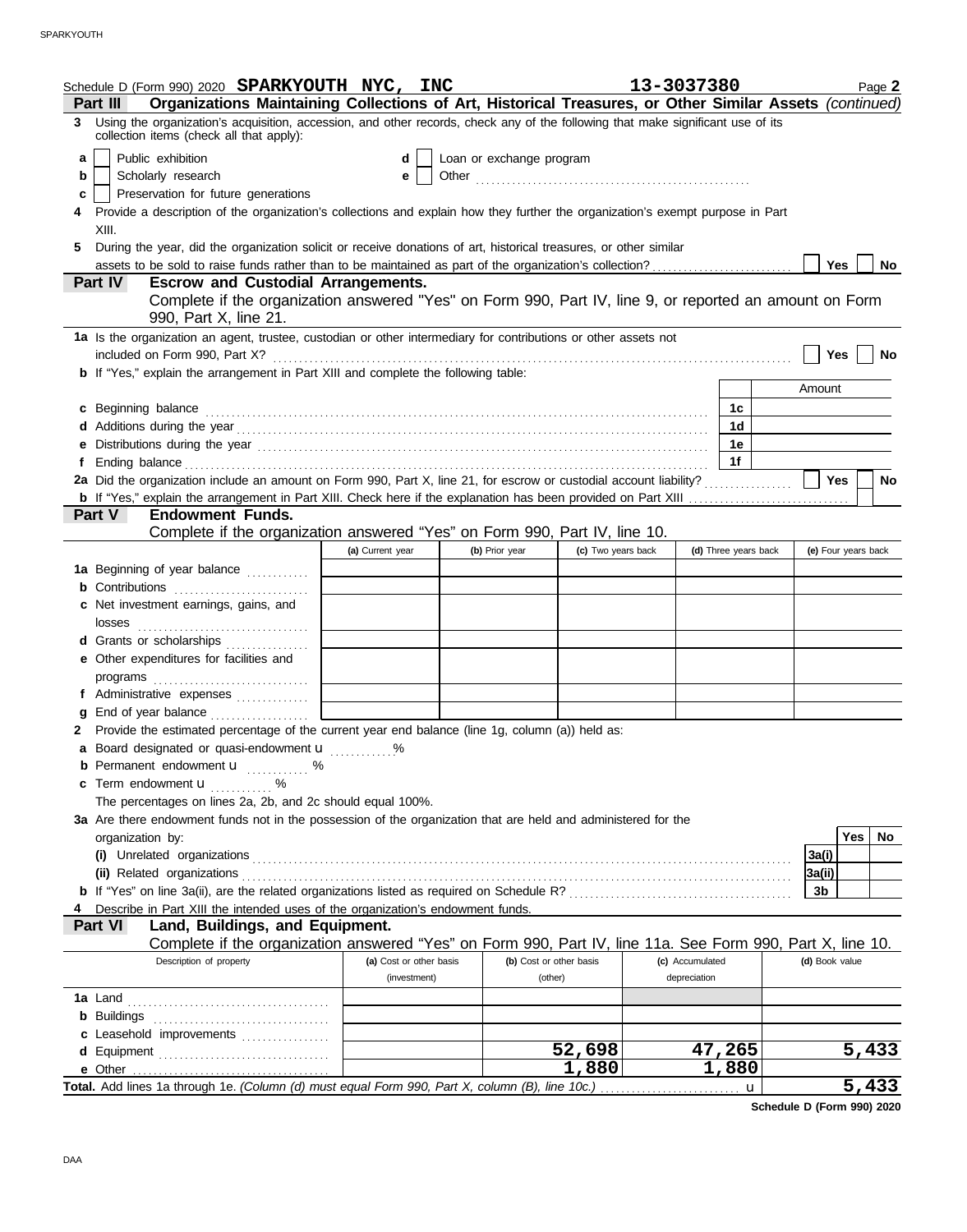|                           | Schedule D (Form 990) 2020 SPARKYOUTH NYC,<br><b>INC</b>                                                                                             |                | 13-3037380                       | Page 3         |
|---------------------------|------------------------------------------------------------------------------------------------------------------------------------------------------|----------------|----------------------------------|----------------|
| <b>Part VII</b>           | <b>Investments - Other Securities.</b>                                                                                                               |                |                                  |                |
|                           | Complete if the organization answered "Yes" on Form 990, Part IV, line 11b. See Form 990, Part X, line 12.                                           |                |                                  |                |
|                           | (a) Description of security or category                                                                                                              | (b) Book value | (c) Method of valuation:         |                |
|                           | (including name of security)                                                                                                                         |                | Cost or end-of-year market value |                |
| (1) Financial derivatives |                                                                                                                                                      |                |                                  |                |
|                           | (2) Closely held equity interests                                                                                                                    |                |                                  |                |
| $(3)$ Other               |                                                                                                                                                      |                |                                  |                |
|                           |                                                                                                                                                      |                |                                  |                |
|                           |                                                                                                                                                      |                |                                  |                |
| (C)                       |                                                                                                                                                      |                |                                  |                |
|                           |                                                                                                                                                      |                |                                  |                |
|                           |                                                                                                                                                      |                |                                  |                |
| (F)                       |                                                                                                                                                      |                |                                  |                |
| (G)                       |                                                                                                                                                      |                |                                  |                |
| (H)                       |                                                                                                                                                      |                |                                  |                |
| <b>Part VIII</b>          | Total. (Column (b) must equal Form 990, Part X, col. (B) line 12.)<br><b>u</b><br>Investments - Program Related.                                     |                |                                  |                |
|                           | Complete if the organization answered "Yes" on Form 990, Part IV, line 11c. See Form 990, Part X, line 13.                                           |                |                                  |                |
|                           | (a) Description of investment                                                                                                                        | (b) Book value | (c) Method of valuation:         |                |
|                           |                                                                                                                                                      |                | Cost or end-of-year market value |                |
| (1)                       |                                                                                                                                                      |                |                                  |                |
| (2)                       |                                                                                                                                                      |                |                                  |                |
| (3)                       |                                                                                                                                                      |                |                                  |                |
| (4)                       |                                                                                                                                                      |                |                                  |                |
| (5)                       |                                                                                                                                                      |                |                                  |                |
| (6)                       |                                                                                                                                                      |                |                                  |                |
| (7)                       |                                                                                                                                                      |                |                                  |                |
| (8)                       |                                                                                                                                                      |                |                                  |                |
| (9)                       |                                                                                                                                                      |                |                                  |                |
|                           | Total. (Column (b) must equal Form 990, Part X, col. (B) line $13.$ ) $\ldots$ <b>u</b>                                                              |                |                                  |                |
| Part IX                   | <b>Other Assets.</b>                                                                                                                                 |                |                                  |                |
|                           | Complete if the organization answered "Yes" on Form 990, Part IV, line 11d. See Form 990, Part X, line 15.                                           |                |                                  |                |
|                           | (a) Description                                                                                                                                      |                |                                  | (b) Book value |
| (1)                       |                                                                                                                                                      |                |                                  |                |
| (2)                       |                                                                                                                                                      |                |                                  |                |
| (3)                       |                                                                                                                                                      |                |                                  |                |
| (4)                       |                                                                                                                                                      |                |                                  |                |
| (5)                       |                                                                                                                                                      |                |                                  |                |
| (6)                       |                                                                                                                                                      |                |                                  |                |
| (7)                       |                                                                                                                                                      |                |                                  |                |
| (8)                       |                                                                                                                                                      |                |                                  |                |
| (9)                       |                                                                                                                                                      |                |                                  |                |
|                           | Total. (Column (b) must equal Form 990, Part X, col. (B) line 15.).                                                                                  |                | u                                |                |
| Part X                    | Other Liabilities.                                                                                                                                   |                |                                  |                |
|                           | Complete if the organization answered "Yes" on Form 990, Part IV, line 11e or 11f. See Form 990, Part X,                                             |                |                                  |                |
|                           | line 25.                                                                                                                                             |                |                                  |                |
| 1.                        | (a) Description of liability                                                                                                                         |                |                                  | (b) Book value |
| (1)                       | Federal income taxes                                                                                                                                 |                |                                  |                |
| (2)                       |                                                                                                                                                      |                |                                  |                |
| (3)                       |                                                                                                                                                      |                |                                  |                |
| (4)                       |                                                                                                                                                      |                |                                  |                |
| (5)                       |                                                                                                                                                      |                |                                  |                |
| (6)                       |                                                                                                                                                      |                |                                  |                |
| (7)<br>(8)                |                                                                                                                                                      |                |                                  |                |
| (9)                       |                                                                                                                                                      |                |                                  |                |
|                           | Total. (Column (b) must equal Form 990, Part X, col. (B) line 25.)                                                                                   |                | u                                |                |
|                           | 2. Liability for uncertain tax positions. In Part XIII, provide the text of the footnote to the organization's financial statements that reports the |                |                                  |                |
|                           | organization's liability for uncertain tax positions under FASB ASC 740. Check here if the text of the footnote has been provided in Part XIII       |                |                                  |                |
|                           |                                                                                                                                                      |                |                                  |                |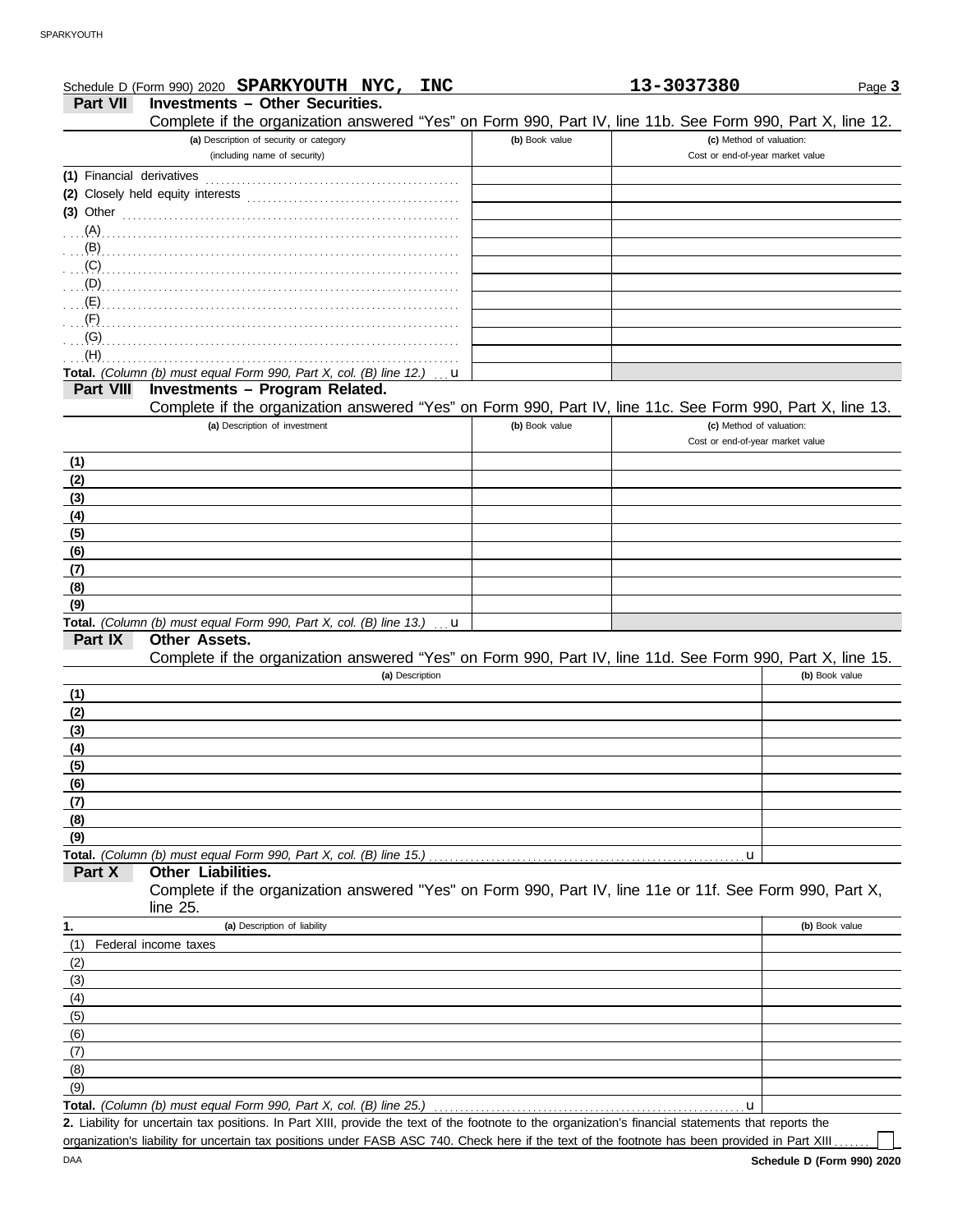|        | Schedule D (Form 990) 2020 SPARKYOUTH NYC, INC                                                                                                                                                                                | 13-3037380     |           | Page 4    |
|--------|-------------------------------------------------------------------------------------------------------------------------------------------------------------------------------------------------------------------------------|----------------|-----------|-----------|
|        | Reconciliation of Revenue per Audited Financial Statements With Revenue per Return.<br>Part XI                                                                                                                                |                |           |           |
|        | Complete if the organization answered "Yes" on Form 990, Part IV, line 12a.                                                                                                                                                   |                |           |           |
|        |                                                                                                                                                                                                                               |                | 1.        | 1,253,103 |
| 2      | Amounts included on line 1 but not on Form 990, Part VIII, line 12:                                                                                                                                                           | 2a             |           |           |
|        |                                                                                                                                                                                                                               | 2 <sub>b</sub> |           |           |
|        |                                                                                                                                                                                                                               | 2c             |           |           |
| c      |                                                                                                                                                                                                                               | 2d             |           |           |
| d<br>е |                                                                                                                                                                                                                               |                | <b>2e</b> |           |
| 3      |                                                                                                                                                                                                                               |                | 3         | 1,253,103 |
| 4      | Amounts included on Form 990, Part VIII, line 12, but not on line 1:                                                                                                                                                          |                |           |           |
|        | a Investment expenses not included on Form 990, Part VIII, line 7b                                                                                                                                                            | 4a             |           |           |
| b      |                                                                                                                                                                                                                               | 4 <sub>b</sub> |           |           |
|        | c Add lines 4a and 4b                                                                                                                                                                                                         |                | 4c        |           |
| 5      |                                                                                                                                                                                                                               |                | 5         | 1,253,103 |
|        | Reconciliation of Expenses per Audited Financial Statements With Expenses per Return.<br><b>Part XII</b>                                                                                                                      |                |           |           |
|        | Complete if the organization answered "Yes" on Form 990, Part IV, line 12a.                                                                                                                                                   |                |           |           |
|        |                                                                                                                                                                                                                               |                | 1         | 1,399,179 |
| 2      | Amounts included on line 1 but not on Form 990, Part IX, line 25:                                                                                                                                                             |                |           |           |
|        |                                                                                                                                                                                                                               | 2a             |           |           |
|        |                                                                                                                                                                                                                               | 2 <sub>b</sub> |           |           |
| c      |                                                                                                                                                                                                                               | 2c             |           |           |
| d      |                                                                                                                                                                                                                               | 2d             |           |           |
|        |                                                                                                                                                                                                                               |                | 2e        |           |
| 3      |                                                                                                                                                                                                                               |                | 3         | 1,399,179 |
| 4      | Amounts included on Form 990, Part IX, line 25, but not on line 1:                                                                                                                                                            |                |           |           |
|        | a Investment expenses not included on Form 990, Part VIII, line 7b                                                                                                                                                            | 4a             |           |           |
|        |                                                                                                                                                                                                                               | 4 <sub>b</sub> |           |           |
|        | c Add lines 4a and 4b (a) and the contract of the set of the set of the set of the set of the set of the set of the set of the set of the set of the set of the set of the set of the set of the set of the set of the set of |                | 4с        |           |
|        |                                                                                                                                                                                                                               |                | 5         | 1,399,179 |
|        | Part XIII Supplemental Information.<br>Provide the descriptions required for Part II, lines 3, 5, and 9; Part III, lines 1a and 4; Part IV, lines 1b and 2b; Part V, line 4; Part X, line                                     |                |           |           |
|        | 2; Part XI, lines 2d and 4b; and Part XII, lines 2d and 4b. Also complete this part to provide any additional information.                                                                                                    |                |           |           |
|        |                                                                                                                                                                                                                               |                |           |           |
|        |                                                                                                                                                                                                                               |                |           |           |
|        |                                                                                                                                                                                                                               |                |           |           |
|        |                                                                                                                                                                                                                               |                |           |           |
|        |                                                                                                                                                                                                                               |                |           |           |
|        |                                                                                                                                                                                                                               |                |           |           |
|        |                                                                                                                                                                                                                               |                |           |           |
|        |                                                                                                                                                                                                                               |                |           |           |
|        |                                                                                                                                                                                                                               |                |           |           |
|        |                                                                                                                                                                                                                               |                |           |           |
|        |                                                                                                                                                                                                                               |                |           |           |
|        |                                                                                                                                                                                                                               |                |           |           |
|        |                                                                                                                                                                                                                               |                |           |           |
|        |                                                                                                                                                                                                                               |                |           |           |
|        |                                                                                                                                                                                                                               |                |           |           |
|        |                                                                                                                                                                                                                               |                |           |           |
|        |                                                                                                                                                                                                                               |                |           |           |
|        |                                                                                                                                                                                                                               |                |           |           |
|        |                                                                                                                                                                                                                               |                |           |           |
|        |                                                                                                                                                                                                                               |                |           |           |
|        |                                                                                                                                                                                                                               |                |           |           |
|        |                                                                                                                                                                                                                               |                |           |           |
|        |                                                                                                                                                                                                                               |                |           |           |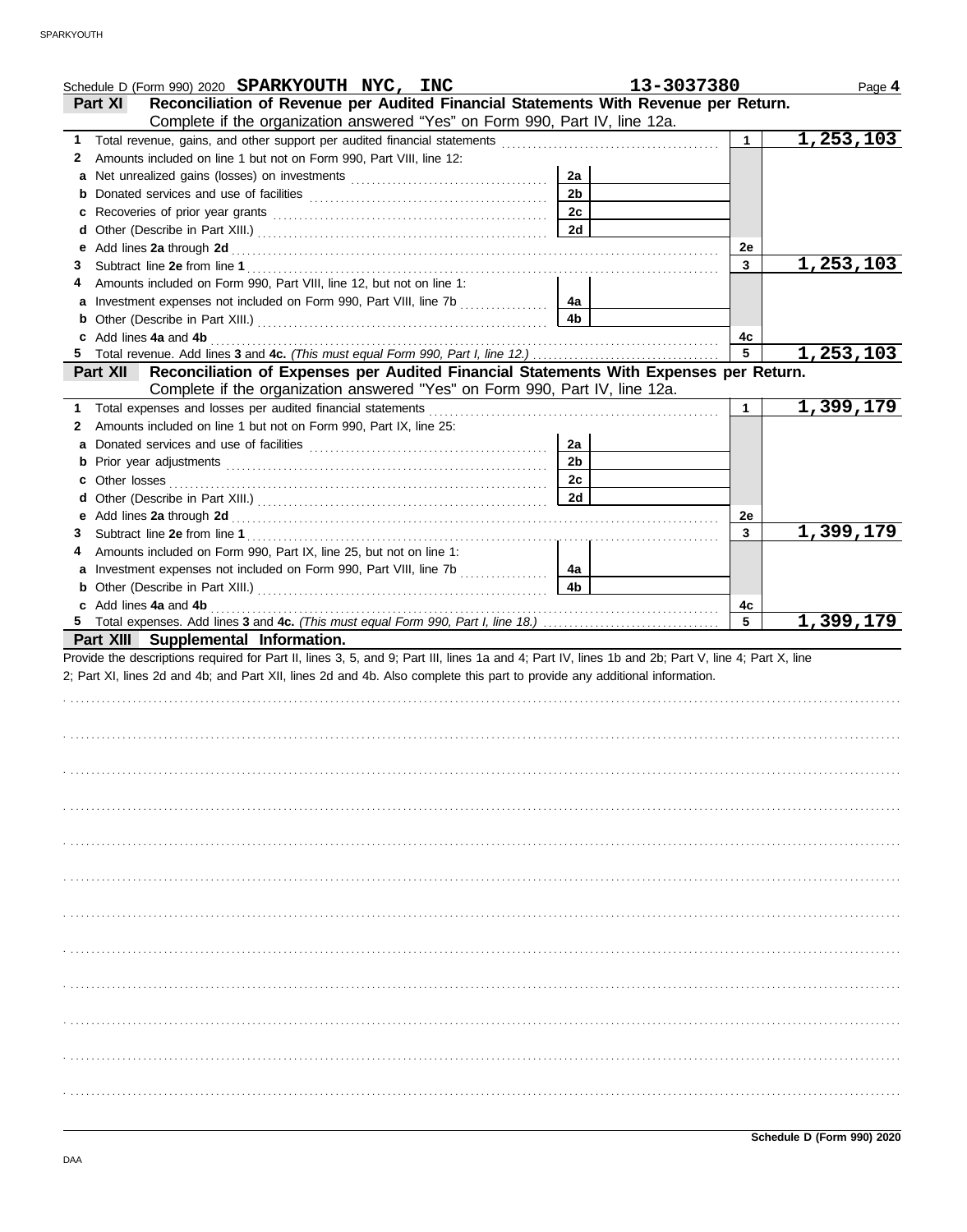| <b>SCHEDULE G</b><br>Supplemental Information Regarding Fundraising or Gaming Activities<br>Complete if the organization answered "Yes" on Form 990, Part IV, line 17, 18, or 19, or if the<br>(Form 990 or 990-EZ)                                                                                                 |                                       |                                                            | organization entered more than \$15,000 on Form 990-EZ, line 6a.                |                                                                | OMB No. 1545-0047                                       |
|---------------------------------------------------------------------------------------------------------------------------------------------------------------------------------------------------------------------------------------------------------------------------------------------------------------------|---------------------------------------|------------------------------------------------------------|---------------------------------------------------------------------------------|----------------------------------------------------------------|---------------------------------------------------------|
| Department of the Treasury<br>Internal Revenue Service                                                                                                                                                                                                                                                              | L1 Attach to Form 990 or Form 990-EZ. |                                                            | <b>u</b> Go to www.irs.gov/Form990 for instructions and the latest information. |                                                                | Open to Public<br>Inspection                            |
| Name of the organization                                                                                                                                                                                                                                                                                            |                                       |                                                            |                                                                                 | Employer identification number                                 |                                                         |
| SPARKYOUTH NYC, INC                                                                                                                                                                                                                                                                                                 |                                       |                                                            |                                                                                 | 13-3037380                                                     |                                                         |
| Fundraising Activities. Complete if the organization answered "Yes" on Form 990, Part IV, line 17.<br>Part I<br>Form 990-EZ filers are not required to complete this part.                                                                                                                                          |                                       |                                                            |                                                                                 |                                                                |                                                         |
| 1 Indicate whether the organization raised funds through any of the following activities. Check all that apply.                                                                                                                                                                                                     |                                       |                                                            |                                                                                 |                                                                |                                                         |
| Mail solicitations<br>a                                                                                                                                                                                                                                                                                             | e                                     |                                                            | Solicitation of non-government grants                                           |                                                                |                                                         |
| Internet and email solicitations<br>b                                                                                                                                                                                                                                                                               |                                       |                                                            | Solicitation of government grants                                               |                                                                |                                                         |
| Phone solicitations<br>c                                                                                                                                                                                                                                                                                            | Special fundraising events<br>g       |                                                            |                                                                                 |                                                                |                                                         |
| In-person solicitations<br>d                                                                                                                                                                                                                                                                                        |                                       |                                                            |                                                                                 |                                                                |                                                         |
| 2a Did the organization have a written or oral agreement with any individual (including officers, directors, trustees,                                                                                                                                                                                              |                                       |                                                            |                                                                                 |                                                                |                                                         |
| or key employees listed in Form 990, Part VII) or entity in connection with professional fundraising services?<br><b>b</b> If "Yes," list the 10 highest paid individuals or entities (fundraisers) pursuant to agreements under which the fundraiser is to be<br>compensated at least \$5,000 by the organization. |                                       |                                                            |                                                                                 |                                                                | Yes<br><b>No</b>                                        |
| (i) Name and address of individual<br>or entity (fundraiser)                                                                                                                                                                                                                                                        | (ii) Activity                         | (iii) Did fund-<br>raiser have<br>custody or<br>control of | (iv) Gross receipts<br>from activity                                            | (v) Amount paid to<br>(or retained by)<br>fundraiser listed in | (vi) Amount paid to<br>(or retained by)<br>organization |
|                                                                                                                                                                                                                                                                                                                     |                                       | contributions?                                             |                                                                                 | col. (i)                                                       |                                                         |
| 1                                                                                                                                                                                                                                                                                                                   |                                       | Yes  No                                                    |                                                                                 |                                                                |                                                         |
| $\mathbf{2}$                                                                                                                                                                                                                                                                                                        |                                       |                                                            |                                                                                 |                                                                |                                                         |
|                                                                                                                                                                                                                                                                                                                     |                                       |                                                            |                                                                                 |                                                                |                                                         |
| 3                                                                                                                                                                                                                                                                                                                   |                                       |                                                            |                                                                                 |                                                                |                                                         |
| 4                                                                                                                                                                                                                                                                                                                   |                                       |                                                            |                                                                                 |                                                                |                                                         |
| 5                                                                                                                                                                                                                                                                                                                   |                                       |                                                            |                                                                                 |                                                                |                                                         |
|                                                                                                                                                                                                                                                                                                                     |                                       |                                                            |                                                                                 |                                                                |                                                         |
| 6                                                                                                                                                                                                                                                                                                                   |                                       |                                                            |                                                                                 |                                                                |                                                         |
| 7                                                                                                                                                                                                                                                                                                                   |                                       |                                                            |                                                                                 |                                                                |                                                         |
| 8                                                                                                                                                                                                                                                                                                                   |                                       |                                                            |                                                                                 |                                                                |                                                         |
| 9                                                                                                                                                                                                                                                                                                                   |                                       |                                                            |                                                                                 |                                                                |                                                         |
|                                                                                                                                                                                                                                                                                                                     |                                       |                                                            |                                                                                 |                                                                |                                                         |
| 10                                                                                                                                                                                                                                                                                                                  |                                       |                                                            |                                                                                 |                                                                |                                                         |
| Total                                                                                                                                                                                                                                                                                                               |                                       |                                                            |                                                                                 |                                                                |                                                         |
| List all states in which the organization is registered or licensed to solicit contributions or has been notified it is exempt from<br>3<br>registration or licensing.                                                                                                                                              |                                       |                                                            |                                                                                 |                                                                |                                                         |
|                                                                                                                                                                                                                                                                                                                     |                                       |                                                            |                                                                                 |                                                                |                                                         |
|                                                                                                                                                                                                                                                                                                                     |                                       |                                                            |                                                                                 |                                                                |                                                         |
| For Paperwork Reduction Act Notice, see the Instructions for Form 990 or 990-EZ.<br>DAA                                                                                                                                                                                                                             |                                       |                                                            |                                                                                 |                                                                | Schedule G (Form 990 or 990-EZ) 2020                    |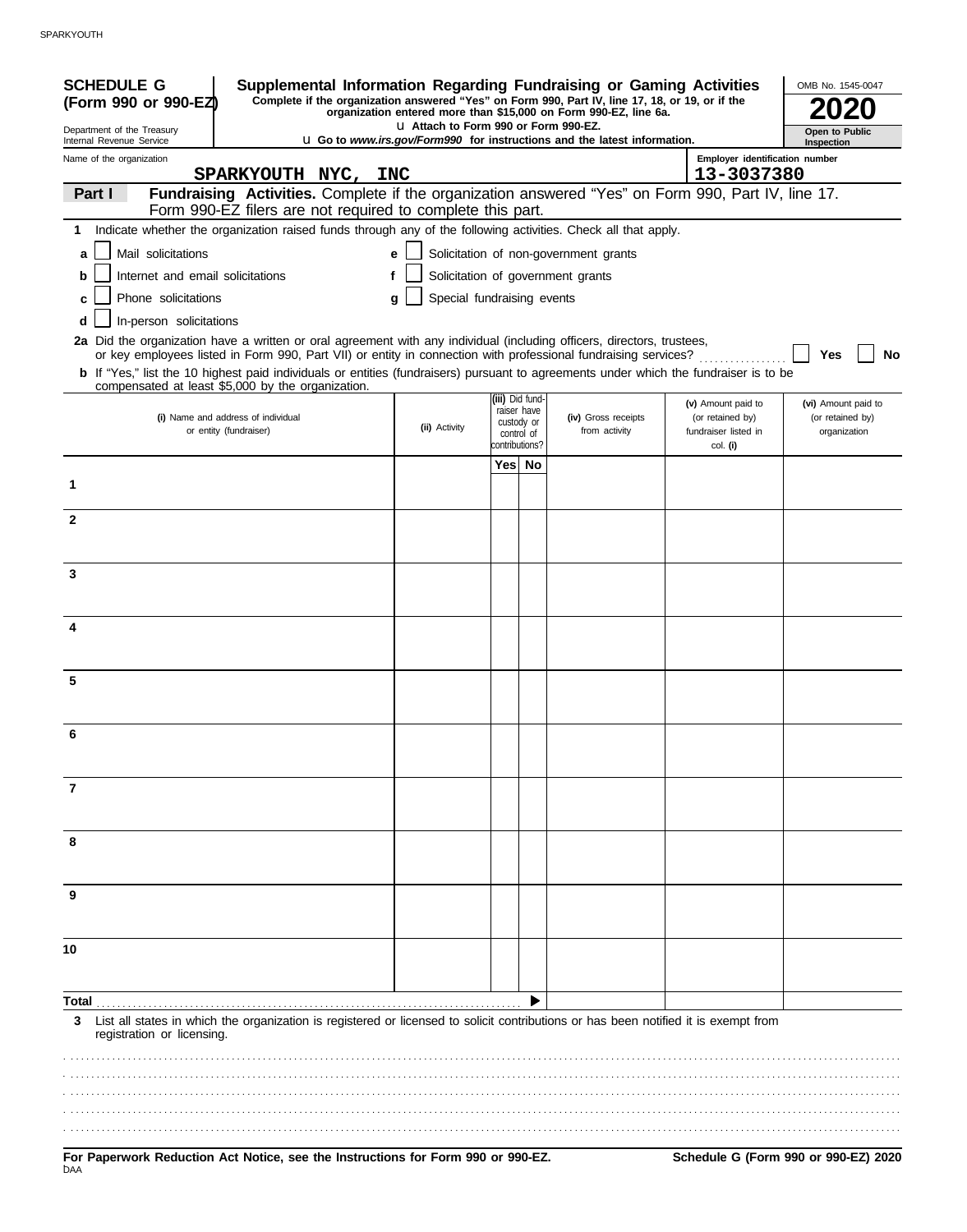|                 | Part II                                               | Schedule G (Form 990 or 990-EZ) 2020<br>Form 990 or 990-EZ) 2020 <b>SPARKYOUTH NYC, INC</b> 10 13-3037380 Page 2<br><b>Fundraising Events.</b> Complete if the organization answered "Yes" on Form 990, Part IV, line 18, or reported more<br>than \$15,000 of fundraising event contributions and gross income on Form 990-EZ, lines 1 and 6b. List events with<br>gross receipts greater than \$5,000. |                                                  |                                 | Page 2                                              |
|-----------------|-------------------------------------------------------|----------------------------------------------------------------------------------------------------------------------------------------------------------------------------------------------------------------------------------------------------------------------------------------------------------------------------------------------------------------------------------------------------------|--------------------------------------------------|---------------------------------|-----------------------------------------------------|
|                 |                                                       | (a) Event $#1$<br><b>AWARDS BENEFIT</b>                                                                                                                                                                                                                                                                                                                                                                  | (b) Event $#2$                                   | (c) Other events<br><b>NONE</b> | (d) Total events<br>(add col. (a) through           |
|                 |                                                       | (event type)                                                                                                                                                                                                                                                                                                                                                                                             | (event type)                                     | (total number)                  | col. (c)                                            |
| Revenue         | 1 Gross receipts                                      | 38,834                                                                                                                                                                                                                                                                                                                                                                                                   |                                                  |                                 | 38,834                                              |
|                 | 2 Less: Contributions<br>3 Gross income (line 1 minus | 38,834                                                                                                                                                                                                                                                                                                                                                                                                   |                                                  |                                 | 38,834                                              |
|                 |                                                       |                                                                                                                                                                                                                                                                                                                                                                                                          |                                                  |                                 |                                                     |
|                 | 4 Cash prizes                                         |                                                                                                                                                                                                                                                                                                                                                                                                          |                                                  |                                 |                                                     |
|                 | 5 Noncash prizes                                      |                                                                                                                                                                                                                                                                                                                                                                                                          |                                                  |                                 |                                                     |
| Direct Expenses | 6 Rent/facility costs                                 |                                                                                                                                                                                                                                                                                                                                                                                                          |                                                  |                                 |                                                     |
|                 | 7 Food and beverages                                  |                                                                                                                                                                                                                                                                                                                                                                                                          |                                                  |                                 |                                                     |
|                 | 8 Entertainment                                       |                                                                                                                                                                                                                                                                                                                                                                                                          |                                                  |                                 |                                                     |
|                 | 9 Other direct expenses                               | 24,000                                                                                                                                                                                                                                                                                                                                                                                                   |                                                  |                                 | 24,000                                              |
|                 |                                                       | 10 Direct expense summary. Add lines 4 through 9 in column (d) [11] content to the summary summary and Direct expense summary. Add lines 4 through 9 in column (d) [11] $\frac{1}{2}$                                                                                                                                                                                                                    |                                                  |                                 | 24,000                                              |
|                 | Part III                                              | \$15,000 on Form 990-EZ, line 6a.                                                                                                                                                                                                                                                                                                                                                                        |                                                  |                                 | 14,834                                              |
|                 |                                                       | (a) Bingo                                                                                                                                                                                                                                                                                                                                                                                                | (b) Pull tabs/instant<br>bingo/progressive bingo | (c) Other gaming                | (d) Total gaming (add<br>col. (a) through col. (c)) |
| Revenue         | 1 Gross revenue<br>.                                  |                                                                                                                                                                                                                                                                                                                                                                                                          |                                                  |                                 |                                                     |
|                 | 2 Cash prizes                                         |                                                                                                                                                                                                                                                                                                                                                                                                          |                                                  |                                 |                                                     |
| Direct Expenses | 3 Noncash prizes                                      |                                                                                                                                                                                                                                                                                                                                                                                                          |                                                  |                                 |                                                     |
|                 | 4 Rent/facility costs                                 |                                                                                                                                                                                                                                                                                                                                                                                                          |                                                  |                                 |                                                     |
|                 | 5 Other direct expenses                               |                                                                                                                                                                                                                                                                                                                                                                                                          |                                                  |                                 |                                                     |
|                 |                                                       | <b>Yes</b><br>$\%$                                                                                                                                                                                                                                                                                                                                                                                       |                                                  | <b>Yes</b><br>$\%$              |                                                     |

| 9 Enter the state(s) in which the organization conducts gaming activities:                                |     |  |
|-----------------------------------------------------------------------------------------------------------|-----|--|
| a Is the organization licensed to conduct gaming activities in each of these states?                      |     |  |
| <b>b</b> If "No," explain:                                                                                |     |  |
|                                                                                                           |     |  |
|                                                                                                           |     |  |
| 10a Were any of the organization's gaming licenses revoked, suspended, or terminated during the tax year? | Yes |  |
| <b>b</b> If "Yes," explain:                                                                               |     |  |
|                                                                                                           |     |  |
|                                                                                                           |     |  |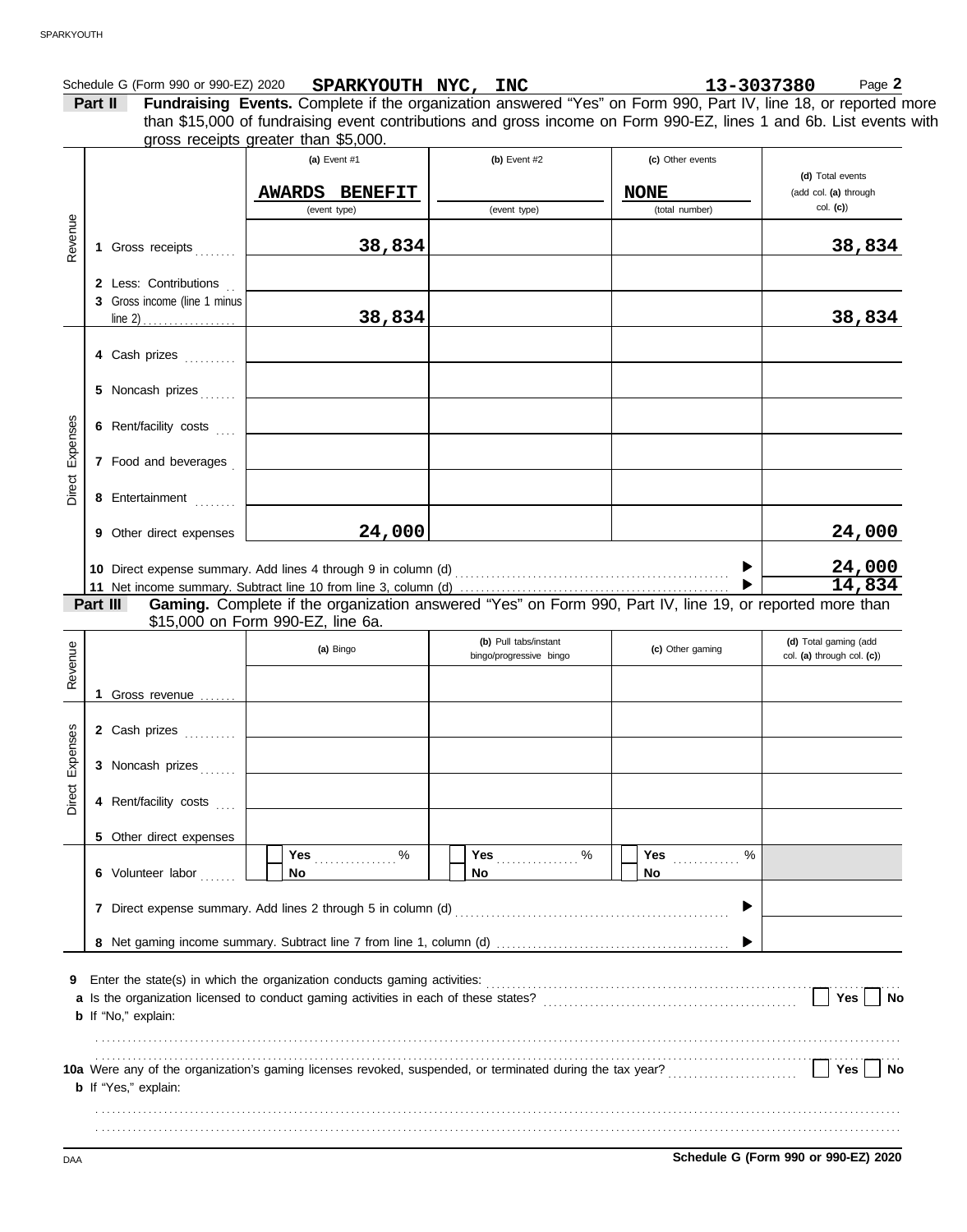|    | Schedule G (Form 990 or 990-EZ) 2020 SPARKYOUTH NYC, INC                                                                                                                                                                                  | 13-3037380                           |     | Page 3                      |
|----|-------------------------------------------------------------------------------------------------------------------------------------------------------------------------------------------------------------------------------------------|--------------------------------------|-----|-----------------------------|
| 11 |                                                                                                                                                                                                                                           |                                      | Yes | No                          |
| 12 | Is the organization a grantor, beneficiary or trustee of a trust, or a member of a partnership or other entity                                                                                                                            |                                      |     |                             |
|    |                                                                                                                                                                                                                                           |                                      | Yes | $\overline{\phantom{a}}$ No |
| 13 | Indicate the percentage of gaming activity conducted in:                                                                                                                                                                                  |                                      |     |                             |
| a  |                                                                                                                                                                                                                                           | 13a                                  |     | %                           |
| b  |                                                                                                                                                                                                                                           | 13 <sub>b</sub>                      |     | $\%$                        |
| 14 | Enter the name and address of the person who prepares the organization's gaming/special events books and                                                                                                                                  |                                      |     |                             |
|    | records:                                                                                                                                                                                                                                  |                                      |     |                             |
|    |                                                                                                                                                                                                                                           |                                      |     |                             |
|    |                                                                                                                                                                                                                                           |                                      |     |                             |
|    |                                                                                                                                                                                                                                           |                                      |     |                             |
|    |                                                                                                                                                                                                                                           |                                      |     |                             |
|    |                                                                                                                                                                                                                                           |                                      |     |                             |
|    | 15a Does the organization have a contract with a third party from whom the organization receives gaming                                                                                                                                   |                                      |     |                             |
|    | revenue?                                                                                                                                                                                                                                  |                                      | Yes | No                          |
|    |                                                                                                                                                                                                                                           |                                      |     |                             |
|    |                                                                                                                                                                                                                                           |                                      |     |                             |
|    | If "Yes," enter name and address of the third party:                                                                                                                                                                                      |                                      |     |                             |
|    |                                                                                                                                                                                                                                           |                                      |     |                             |
|    |                                                                                                                                                                                                                                           |                                      |     |                             |
|    |                                                                                                                                                                                                                                           |                                      |     |                             |
|    | Address <b>u</b> <u>decree and the contract of the contract of the contract of the contract of the contract of the contract of the contract of the contract of the contract of the contract of the contract of the contract of the co</u> |                                      |     |                             |
|    |                                                                                                                                                                                                                                           |                                      |     |                             |
| 16 | Gaming manager information:                                                                                                                                                                                                               |                                      |     |                             |
|    |                                                                                                                                                                                                                                           |                                      |     |                             |
|    |                                                                                                                                                                                                                                           |                                      |     |                             |
|    |                                                                                                                                                                                                                                           |                                      |     |                             |
|    |                                                                                                                                                                                                                                           |                                      |     |                             |
|    |                                                                                                                                                                                                                                           |                                      |     |                             |
|    |                                                                                                                                                                                                                                           |                                      |     |                             |
|    | Director/officer<br>Employee<br>    Independent contractor                                                                                                                                                                                |                                      |     |                             |
|    |                                                                                                                                                                                                                                           |                                      |     |                             |
| 17 | Mandatory distributions:                                                                                                                                                                                                                  |                                      |     |                             |
| a  | Is the organization required under state law to make charitable distributions from the gaming proceeds to                                                                                                                                 |                                      |     |                             |
|    | retain the state gaming license?                                                                                                                                                                                                          |                                      | Yes | No                          |
|    | Enter the amount of distributions required under state law to be distributed to other exempt organizations or                                                                                                                             |                                      |     |                             |
|    | spent in the organization's own exempt activities during the tax year us                                                                                                                                                                  |                                      |     |                             |
|    | Supplemental Information. Provide the explanations required by Part I, line 2b, columns (iii) and (v); and<br>Part IV                                                                                                                     |                                      |     |                             |
|    | Part III, lines 9, 9b, 10b, 15b, 15c, 16, and 17b, as applicable. Also provide any additional information.                                                                                                                                |                                      |     |                             |
|    | See instructions.                                                                                                                                                                                                                         |                                      |     |                             |
|    |                                                                                                                                                                                                                                           |                                      |     |                             |
|    |                                                                                                                                                                                                                                           |                                      |     |                             |
|    |                                                                                                                                                                                                                                           |                                      |     |                             |
|    |                                                                                                                                                                                                                                           |                                      |     |                             |
|    |                                                                                                                                                                                                                                           |                                      |     |                             |
|    |                                                                                                                                                                                                                                           |                                      |     |                             |
|    |                                                                                                                                                                                                                                           |                                      |     |                             |
|    |                                                                                                                                                                                                                                           |                                      |     |                             |
|    |                                                                                                                                                                                                                                           |                                      |     |                             |
|    |                                                                                                                                                                                                                                           |                                      |     |                             |
|    |                                                                                                                                                                                                                                           |                                      |     |                             |
|    |                                                                                                                                                                                                                                           |                                      |     |                             |
|    |                                                                                                                                                                                                                                           | Schedule G (Form 990 or 990-EZ) 2020 |     |                             |
|    |                                                                                                                                                                                                                                           |                                      |     |                             |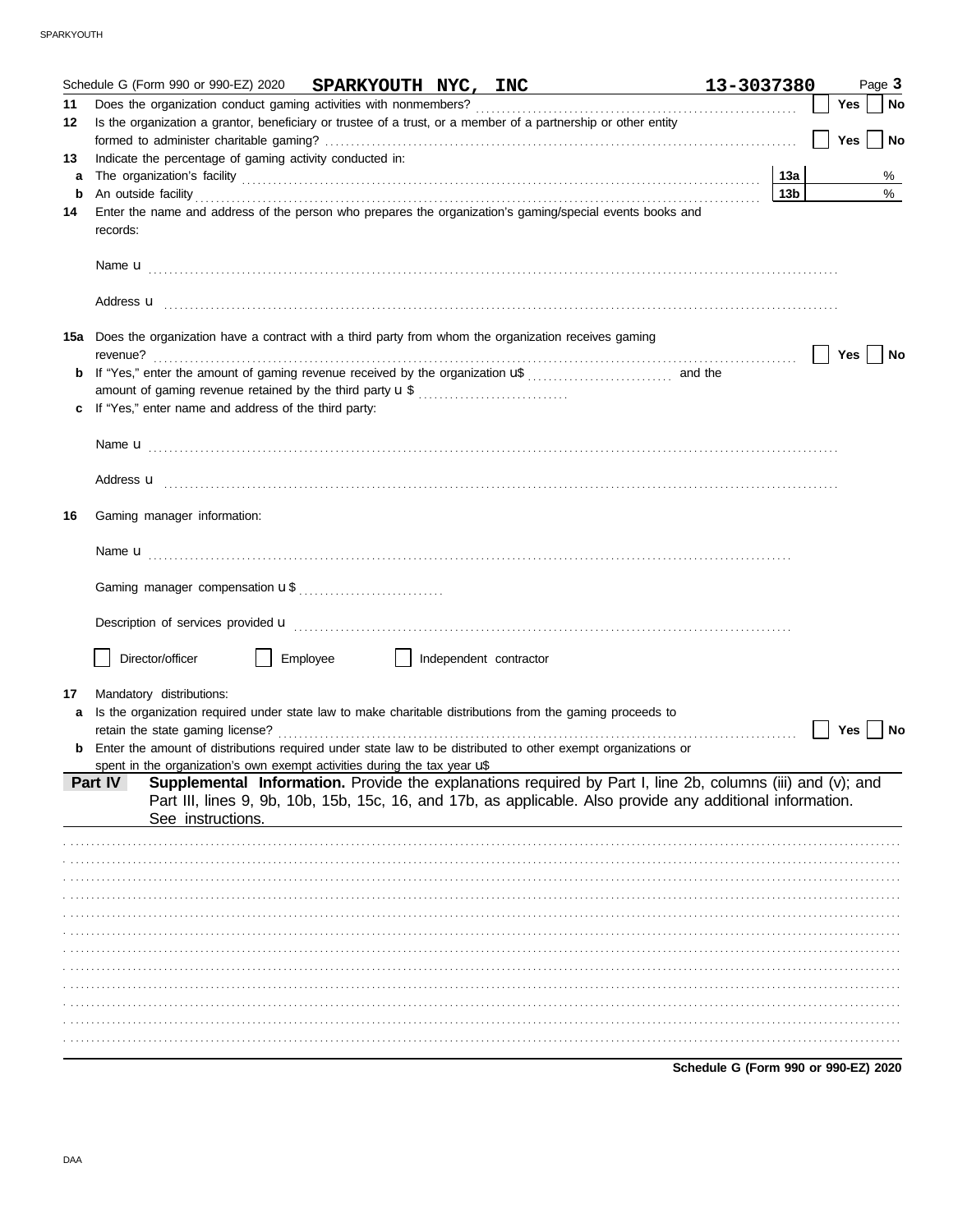| <b>SCHEDULE I</b><br>(Form 990)<br>Department of the Treasury<br>Internal Revenue Service                                                                                                                                                                                                   |                    |                                       | Grants and Other Assistance to Organizations,<br>Governments, and Individuals in the United States<br>Complete if the organization answered "Yes" on Form 990, Part IV, line 21 or 22.<br>u Attach to Form 990.<br>u Go to www.irs.gov/Form990 for the latest information. |                                       |                                                             |                                          |                                              | OMB No. 1545-0047<br>2020<br><b>Open to Public</b><br><b>Inspection</b> |
|---------------------------------------------------------------------------------------------------------------------------------------------------------------------------------------------------------------------------------------------------------------------------------------------|--------------------|---------------------------------------|----------------------------------------------------------------------------------------------------------------------------------------------------------------------------------------------------------------------------------------------------------------------------|---------------------------------------|-------------------------------------------------------------|------------------------------------------|----------------------------------------------|-------------------------------------------------------------------------|
| Name of the organization                                                                                                                                                                                                                                                                    |                    |                                       |                                                                                                                                                                                                                                                                            |                                       |                                                             |                                          | Employer identification number<br>13-3037380 |                                                                         |
| SPARKYOUTH NYC, INC<br><b>General Information on Grants and Assistance</b><br>Part I                                                                                                                                                                                                        |                    |                                       |                                                                                                                                                                                                                                                                            |                                       |                                                             |                                          |                                              |                                                                         |
| Does the organization maintain records to substantiate the amount of the grants or assistance, the grantees' eligibility for the grants or assistance, and<br>1.<br>the selection criteria used to award the grants or assistance?                                                          |                    |                                       |                                                                                                                                                                                                                                                                            |                                       |                                                             |                                          |                                              | $ \mathbf{X} $ No<br>Yes                                                |
| Grants and Other Assistance to Domestic Organizations and Domestic Governments. Complete if the organization answered "Yes" on Form 990,<br><b>Part II</b><br>Part IV, line 21, for any recipient that received more than \$5,000. Part II can be duplicated if additional space is needed. |                    |                                       |                                                                                                                                                                                                                                                                            |                                       |                                                             |                                          |                                              |                                                                         |
| (a) Name and address of organization<br>$\mathbf 1$<br>or government                                                                                                                                                                                                                        | $(b)$ EIN          | (c) IRC<br>section<br>(if applicable) | (d) Amount of cash<br>grant                                                                                                                                                                                                                                                | (e) Amount of non-<br>cash assistance | (f) Method of valuation<br>(book, FMV, appraisal,<br>other) | (q) Description of<br>noncash assistance |                                              | (h) Purpose of grant<br>or assistance                                   |
| YOUTH SPORTS CLUB<br>(1) BROOKLYN<br>100 DOBBIN STREET<br>NY 11201<br><b>BROOKLYN</b>                                                                                                                                                                                                       | 27-1404772  3      |                                       | 40,000                                                                                                                                                                                                                                                                     |                                       | <b>FMV</b>                                                  |                                          |                                              | OPERATIONAL SUPPORT                                                     |
| (2) NYC URBAN DEBATE LEAGUE<br>25 BRAODWAY, 12 TH FLOOR<br>NEW YORK<br>NY 10004                                                                                                                                                                                                             | 45–5249743  3      |                                       | 50,000                                                                                                                                                                                                                                                                     |                                       | <b>FMV</b>                                                  |                                          |                                              | OPERATIONAL SUPPORT                                                     |
| (3) PEOPLE'S THEATRE PROJECT<br>5030 BROADWAY, SUITE 660<br>NY 10034<br>NW YORK                                                                                                                                                                                                             | 26-4705999 3       |                                       | 25,000                                                                                                                                                                                                                                                                     |                                       | <b>FMV</b>                                                  |                                          | <b>OPERATIONAL</b>                           | SUPPORT                                                                 |
| (4) SOUTH BRONX UNITED<br>PO BOX 1267<br>NY 10451<br><b>BRONX</b>                                                                                                                                                                                                                           | 26-4064041 3       |                                       | 50,000                                                                                                                                                                                                                                                                     |                                       |                                                             |                                          | <b>OPERATIONAL</b>                           | SUPPORT                                                                 |
| (5) LOVE MENTORING<br>54 W 40TH STREET<br>NY 10017<br>NEW YORK                                                                                                                                                                                                                              | 46–3732667  3      |                                       | 50,000                                                                                                                                                                                                                                                                     |                                       | <b>FMV</b>                                                  |                                          |                                              | OPERATIONAL SUPPORT                                                     |
| (6) BROOKLYN BOATWORKS<br>68 JAY STREET, SUITE 411<br>NY 11201<br><b>BROOKLYN</b>                                                                                                                                                                                                           | 27-1509754  3      |                                       | 50,000                                                                                                                                                                                                                                                                     |                                       | <b>FMV</b>                                                  |                                          | <b>OPERATIONAL</b>                           | SUPPORT                                                                 |
| (7) EXTREME KIDS AND CREW<br>185 VAN DYKE STREET, SUITE 205<br>NY 11231<br><b>BROOKLYN</b>                                                                                                                                                                                                  | 35–2392415  3      |                                       | 50,000                                                                                                                                                                                                                                                                     |                                       | <b>FMV</b>                                                  |                                          |                                              | OPERATIONAL SUPPORT                                                     |
| (8) KINGS AGAINST VIOLENCE<br>451 CLARKSON AVE, SUITE A-7221<br>NY 11203<br><b>BROOKLYN</b>                                                                                                                                                                                                 | $ 81 - 1626947 $ 3 |                                       | 45,000                                                                                                                                                                                                                                                                     |                                       | FMV                                                         |                                          |                                              | OPERATIONAL SUPPORT                                                     |
| (9) ROCKAWAY YOUTH TASK FORCE<br>19-20 MOTT AVENUE, SUITE 4<br>FAR ROCKWAY<br>NY 11691                                                                                                                                                                                                      | $ 45 - 4926515 $ 3 |                                       | 25,000                                                                                                                                                                                                                                                                     |                                       | FMV                                                         |                                          |                                              | OPERATIONAL SUPPORT                                                     |
| 2 Enter total number of section 501(c)(3) and government organizations listed in the line 1 table<br>3<br>For Paperwork Reduction Act Notice, see the Instructions for Form 990.                                                                                                            |                    |                                       |                                                                                                                                                                                                                                                                            |                                       |                                                             |                                          | u 14<br>u 14                                 | Schedule I (Form 990) (2020)                                            |

DAA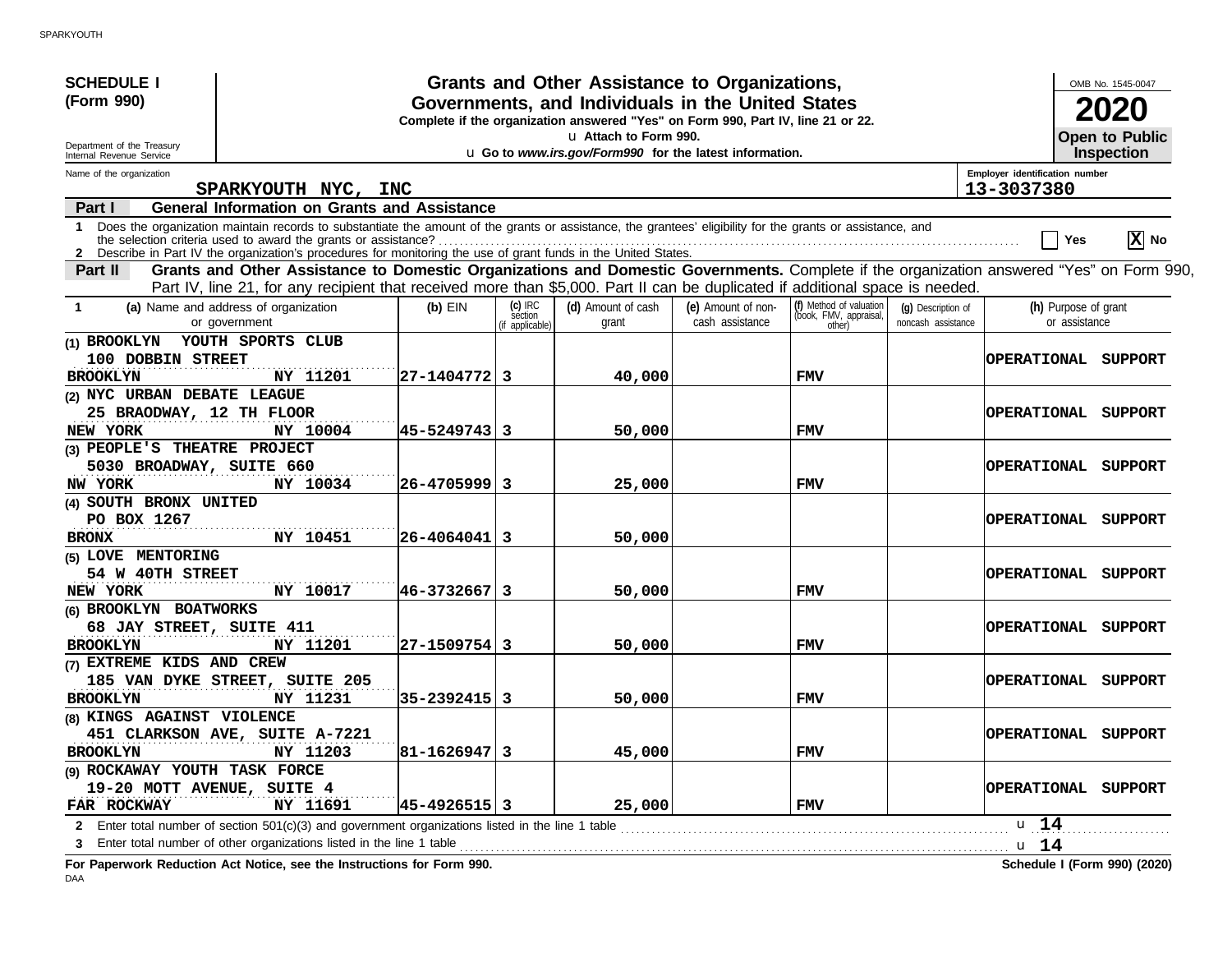| <b>SCHEDULE I</b><br>(Form 990)<br>Department of the Treasury<br>Internal Revenue Service                                                                                                                                                                                                                                                                                                                                     |                                                                                                                                                                                                                                                                           |               |                                         | Grants and Other Assistance to Organizations,<br>Governments, and Individuals in the United States<br>Complete if the organization answered "Yes" on Form 990, Part IV, line 21 or 22.<br>u Attach to Form 990.<br>u Go to www.irs.gov/Form990 for the latest information. |                                       |                                                             |                                          |                                              |                                       | OMB No. 1545-0047<br><b>Open to Public</b><br><b>Inspection</b> |
|-------------------------------------------------------------------------------------------------------------------------------------------------------------------------------------------------------------------------------------------------------------------------------------------------------------------------------------------------------------------------------------------------------------------------------|---------------------------------------------------------------------------------------------------------------------------------------------------------------------------------------------------------------------------------------------------------------------------|---------------|-----------------------------------------|----------------------------------------------------------------------------------------------------------------------------------------------------------------------------------------------------------------------------------------------------------------------------|---------------------------------------|-------------------------------------------------------------|------------------------------------------|----------------------------------------------|---------------------------------------|-----------------------------------------------------------------|
| Name of the organization                                                                                                                                                                                                                                                                                                                                                                                                      | SPARKYOUTH NYC, INC                                                                                                                                                                                                                                                       |               |                                         |                                                                                                                                                                                                                                                                            |                                       |                                                             |                                          | Employer identification number<br>13-3037380 |                                       |                                                                 |
| Part I                                                                                                                                                                                                                                                                                                                                                                                                                        | <b>General Information on Grants and Assistance</b>                                                                                                                                                                                                                       |               |                                         |                                                                                                                                                                                                                                                                            |                                       |                                                             |                                          |                                              |                                       |                                                                 |
| Does the organization maintain records to substantiate the amount of the grants or assistance, the grantees' eligibility for the grants or assistance, and<br>1<br>the selection criteria used to award the grants or assistance?<br>the selection criteria used to award the grants or assistance?<br><b>2</b> Describe in Part IV the organization's procedures for monitoring the use of grant funds in the United States. |                                                                                                                                                                                                                                                                           |               |                                         |                                                                                                                                                                                                                                                                            |                                       |                                                             |                                          |                                              | Yes                                   | No                                                              |
| <b>Part II</b>                                                                                                                                                                                                                                                                                                                                                                                                                | Grants and Other Assistance to Domestic Organizations and Domestic Governments. Complete if the organization answered "Yes" on Form 990,<br>Part IV, line 21, for any recipient that received more than \$5,000. Part II can be duplicated if additional space is needed. |               |                                         |                                                                                                                                                                                                                                                                            |                                       |                                                             |                                          |                                              |                                       |                                                                 |
| (a) Name and address of organization<br>$\mathbf 1$<br>or government                                                                                                                                                                                                                                                                                                                                                          |                                                                                                                                                                                                                                                                           | $(b)$ EIN     | $(c)$ IRC<br>section<br>(if applicable) | (d) Amount of cash<br>grant                                                                                                                                                                                                                                                | (e) Amount of non-<br>cash assistance | (f) Method of valuation<br>(book, FMV, appraisal,<br>other) | (q) Description of<br>noncash assistance |                                              | (h) Purpose of grant<br>or assistance |                                                                 |
| (1) STEM FROM DANCE<br>315 EMPIRE BLVD #250562<br><b>BROOKLYN</b>                                                                                                                                                                                                                                                                                                                                                             | NY 11225                                                                                                                                                                                                                                                                  | 46–1793936  3 |                                         | 50,000                                                                                                                                                                                                                                                                     |                                       | <b>FMV</b>                                                  |                                          | OPERATIONAL SUPPORT                          |                                       |                                                                 |
| (2) YOUNG NEW YORKERS<br>30 THIRD AVENUE, SUITE 103<br><b>BROOKLYN</b>                                                                                                                                                                                                                                                                                                                                                        | NY 11217                                                                                                                                                                                                                                                                  | 11-3305406  3 |                                         | 30,000                                                                                                                                                                                                                                                                     |                                       | <b>FMV</b>                                                  |                                          | OPERATIONAL                                  |                                       | SUPPORT                                                         |
| (3) HARLEM GROWN<br>127 W 127TH STREET<br>NEW YORK                                                                                                                                                                                                                                                                                                                                                                            | NY 10027                                                                                                                                                                                                                                                                  | 27-4250636  3 |                                         | 50,000                                                                                                                                                                                                                                                                     |                                       | <b>FMV</b>                                                  |                                          | OPERATIONAL                                  |                                       | SUPPORT                                                         |
| (4) UPBEAT NYC<br>287 EAST 139TH STREET,<br><b>BRONX</b>                                                                                                                                                                                                                                                                                                                                                                      | 2ND FLOOR<br>NY 10454                                                                                                                                                                                                                                                     | 27–2232366  3 |                                         | 50,000                                                                                                                                                                                                                                                                     |                                       | <b>FMV</b>                                                  |                                          | <b>OPERATIONAL</b>                           |                                       | SUPPORT                                                         |
| (5) NY ON TECH<br>25 BROADWAY, 12TH FLOOR<br>NEW YORK                                                                                                                                                                                                                                                                                                                                                                         | NY 10004                                                                                                                                                                                                                                                                  | 46-5336001  3 |                                         | 45,000                                                                                                                                                                                                                                                                     |                                       | <b>FMV</b>                                                  |                                          | OPERATIONAL SUPPORT                          |                                       |                                                                 |
| (6)                                                                                                                                                                                                                                                                                                                                                                                                                           |                                                                                                                                                                                                                                                                           |               |                                         |                                                                                                                                                                                                                                                                            |                                       |                                                             |                                          |                                              |                                       |                                                                 |
| (7)                                                                                                                                                                                                                                                                                                                                                                                                                           |                                                                                                                                                                                                                                                                           |               |                                         |                                                                                                                                                                                                                                                                            |                                       |                                                             |                                          |                                              |                                       |                                                                 |
| (8)                                                                                                                                                                                                                                                                                                                                                                                                                           |                                                                                                                                                                                                                                                                           |               |                                         |                                                                                                                                                                                                                                                                            |                                       |                                                             |                                          |                                              |                                       |                                                                 |
|                                                                                                                                                                                                                                                                                                                                                                                                                               |                                                                                                                                                                                                                                                                           |               |                                         |                                                                                                                                                                                                                                                                            |                                       |                                                             |                                          |                                              |                                       |                                                                 |
| (9)                                                                                                                                                                                                                                                                                                                                                                                                                           |                                                                                                                                                                                                                                                                           |               |                                         |                                                                                                                                                                                                                                                                            |                                       |                                                             |                                          |                                              |                                       |                                                                 |
| $\mathbf{2}$                                                                                                                                                                                                                                                                                                                                                                                                                  |                                                                                                                                                                                                                                                                           |               |                                         |                                                                                                                                                                                                                                                                            |                                       |                                                             |                                          | u                                            |                                       |                                                                 |
| 3<br>For Paperwork Reduction Act Notice, see the Instructions for Form 990.                                                                                                                                                                                                                                                                                                                                                   |                                                                                                                                                                                                                                                                           |               |                                         |                                                                                                                                                                                                                                                                            |                                       |                                                             |                                          |                                              |                                       | Schedule I (Form 990) (2020)                                    |

DAA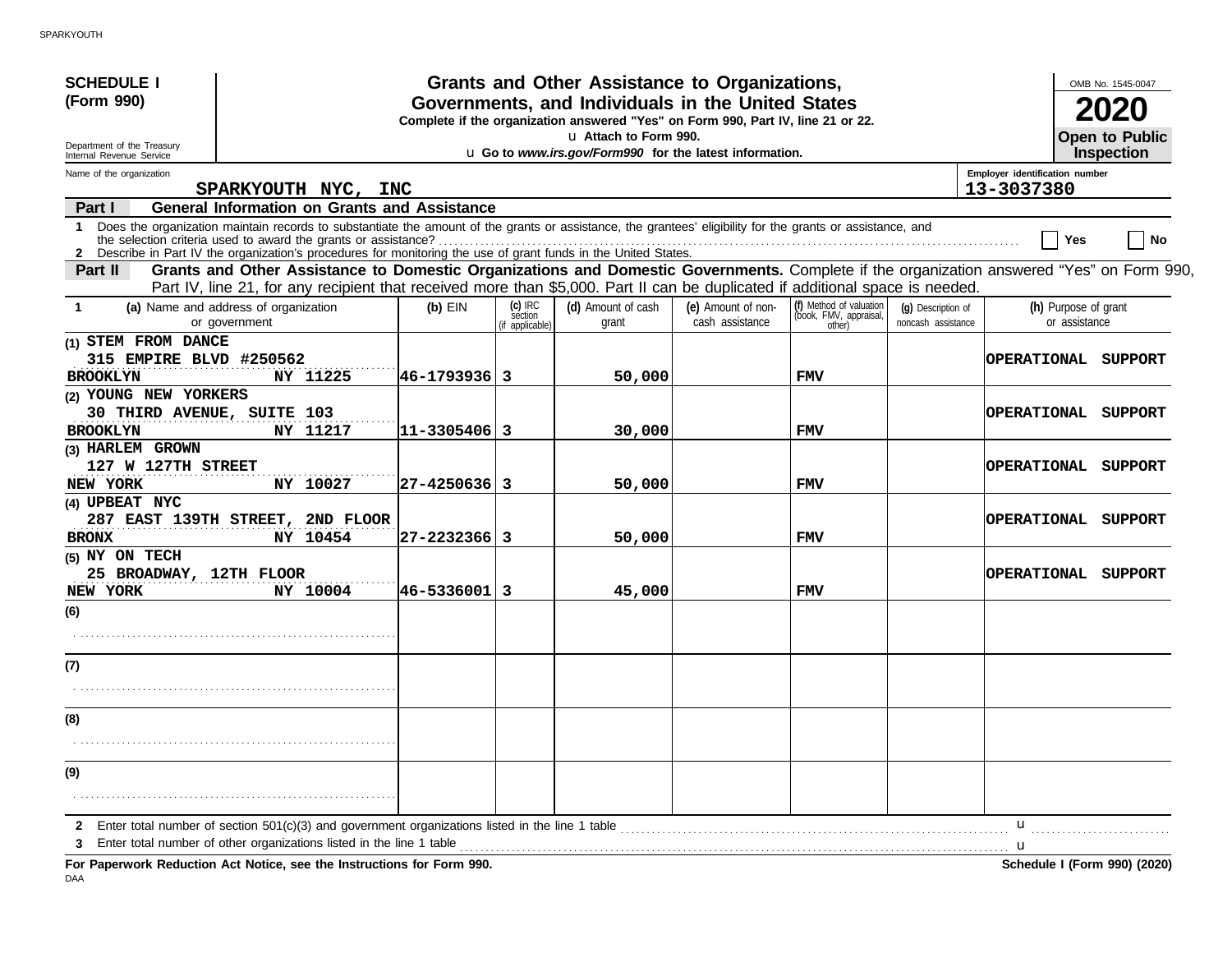| Schedule I (Form 990) (2020) SPARKYOUTH NYC, INC                                                                                                     |                             |                             | 13-3037380                          |                        | Page 2                                                                               |
|------------------------------------------------------------------------------------------------------------------------------------------------------|-----------------------------|-----------------------------|-------------------------------------|------------------------|--------------------------------------------------------------------------------------|
| Grants and Other Assistance to Domestic Individuals. Complete if the organization answered "Yes" on Form 990, Part IV, line 22.<br>Part III          |                             |                             |                                     |                        |                                                                                      |
| Part III can be duplicated if additional space is needed.                                                                                            |                             |                             |                                     |                        |                                                                                      |
| (a) Type of grant or assistance                                                                                                                      | (b) Number of<br>recipients | (c) Amount of<br>cash grant | (d) Amount of<br>noncash assistance | FMV, appraisal, other) | $\vert$ (e) Method of valuation (book, $\vert$ (f) Description of noncash assistance |
|                                                                                                                                                      |                             |                             |                                     |                        |                                                                                      |
|                                                                                                                                                      |                             |                             |                                     |                        |                                                                                      |
|                                                                                                                                                      |                             |                             |                                     |                        |                                                                                      |
|                                                                                                                                                      |                             |                             |                                     |                        |                                                                                      |
| 5                                                                                                                                                    |                             |                             |                                     |                        |                                                                                      |
|                                                                                                                                                      |                             |                             |                                     |                        |                                                                                      |
| 7                                                                                                                                                    |                             |                             |                                     |                        |                                                                                      |
| Supplemental Information. Provide the information required in Part I, line 2; Part III, column (b); and any other additional information.<br>Part IV |                             |                             |                                     |                        |                                                                                      |
| PART I, LINE 2 - PROCEDURES FOR MONITORING THE USE OF GRANT FUNDS<br>FINANCIAL STATEMENTS AND PROGRAMMATIC REPORTS ARE REQUESTED ANNUALLY AND        |                             |                             |                                     |                        |                                                                                      |
| REVIEWED BY STAFF. IN ADDITION, SITE VISITS (VIRTUALLY AND IN-PERSON) ARE                                                                            |                             |                             |                                     |                        |                                                                                      |
| CONDUCTED BY BOARD AND STAFF. STAFF ALSO MEETS REGULARLY WITH GRANTEE                                                                                |                             |                             |                                     |                        |                                                                                      |
| SENIOR STAFF.                                                                                                                                        |                             |                             |                                     |                        |                                                                                      |
|                                                                                                                                                      |                             |                             |                                     |                        |                                                                                      |
|                                                                                                                                                      |                             |                             |                                     |                        |                                                                                      |
|                                                                                                                                                      |                             |                             |                                     |                        |                                                                                      |
|                                                                                                                                                      |                             |                             |                                     |                        |                                                                                      |
|                                                                                                                                                      |                             |                             |                                     |                        |                                                                                      |
|                                                                                                                                                      |                             |                             |                                     |                        |                                                                                      |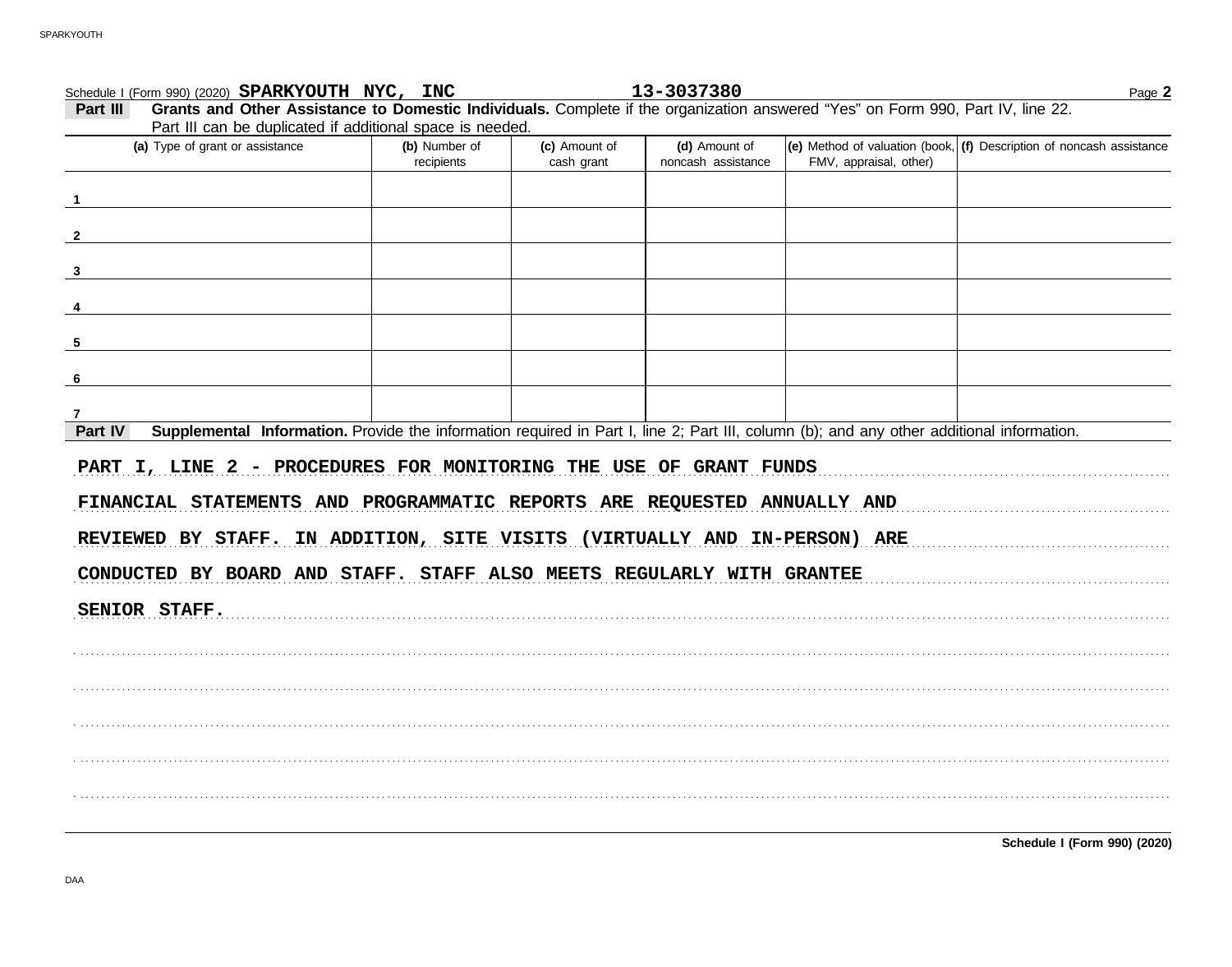| <b>Compensated Employees</b><br>u Complete if the organization answered "Yes" on Form 990, Part IV, line 23.<br>Open to Public<br>u Attach to Form 990.<br>Department of the Treasury<br>Inspection<br>uGo to www.irs.gov/Form990 for instructions and the latest information.<br>Internal Revenue Service<br>Employer identification number<br>Name of the organization<br>13-3037380<br>SPARKYOUTH NYC, INC<br><b>Questions Regarding Compensation</b><br>Part I<br>Yes<br>No<br>1a Check the appropriate box(es) if the organization provided any of the following to or for a person listed on Form<br>990, Part VII, Section A, line 1a. Complete Part III to provide any relevant information regarding these items.<br>First-class or charter travel<br>Housing allowance or residence for personal use<br>Travel for companions<br>Payments for business use of personal residence<br>Health or social club dues or initiation fees<br>Tax indemnification and gross-up payments<br>Personal services (such as maid, chauffeur, chef)<br>Discretionary spending account<br><b>b</b> If any of the boxes on line 1a are checked, did the organization follow a written policy regarding payment<br>or reimbursement or provision of all of the expenses described above? If "No," complete Part III to<br>1b<br>explain<br>Did the organization require substantiation prior to reimbursing or allowing expenses incurred by all<br>2<br>directors, trustees, and officers, including the CEO/Executive Director, regarding the items checked on line<br>$\mathbf{2}$<br>1a?<br>Indicate which, if any, of the following the organization used to establish the compensation of the<br>3<br>organization's CEO/Executive Director. Check all that apply. Do not check any boxes for methods used by a<br>related organization to establish compensation of the CEO/Executive Director, but explain in Part III.<br>Written employment contract<br>Compensation committee<br>Independent compensation consultant<br>Compensation survey or study<br>Form 990 of other organizations<br> X <br>Approval by the board or compensation committee<br>During the year, did any person listed on Form 990, Part VII, Section A, line 1a, with respect to the filing<br>4<br>organization or a related organization:<br>$\frac{\mathbf{x}}{\mathbf{x}}$<br>4a<br>4b<br>$\overline{\textbf{x}}$<br>4c<br>If "Yes" to any of lines 4a-c, list the persons and provide the applicable amounts for each item in Part III.<br>Only section 501(c)(3), 501(c)(4), and 501(c)(29) organizations must complete lines 5-9.<br>For persons listed on Form 990, Part VII, Section A, line 1a, did the organization pay or accrue any<br>5<br>compensation contingent on the revenues of:<br>$\frac{\mathbf{X}}{\mathbf{X}}$<br>5a<br>5 <sub>b</sub><br>If "Yes" on line 5a or 5b, describe in Part III.<br>For persons listed on Form 990, Part VII, Section A, line 1a, did the organization pay or accrue any<br>6<br>compensation contingent on the net earnings of:<br>$\frac{\mathbf{X}}{\mathbf{X}}$<br>a The organization?<br>6a<br>6b<br>If "Yes" on line 6a or 6b, describe in Part III.<br>For persons listed on Form 990, Part VII, Section A, line 1a, did the organization provide any nonfixed<br>7<br>X<br>$\overline{7}$<br>Were any amounts reported on Form 990, Part VII, paid or accrued pursuant to a contract that was subject<br>8<br>to the initial contract exception described in Regulations section 53.4958-4(a)(3)? If "Yes," describe<br>X.<br>8<br>$\ $ n Part III $\ $<br>If "Yes" on line 8, did the organization also follow the rebuttable presumption procedure described in<br>9<br>9<br>Regulations section 53.4958-6(c)?<br>For Paperwork Reduction Act Notice, see the Instructions for Form 990.<br>Schedule J (Form 990) 2020 | <b>SCHEDULE J</b><br>(Form 990) | <b>Compensation Information</b><br>For certain Officers, Directors, Trustees, Key Employees, and Highest | OMB No. 1545-0047 |  |
|-------------------------------------------------------------------------------------------------------------------------------------------------------------------------------------------------------------------------------------------------------------------------------------------------------------------------------------------------------------------------------------------------------------------------------------------------------------------------------------------------------------------------------------------------------------------------------------------------------------------------------------------------------------------------------------------------------------------------------------------------------------------------------------------------------------------------------------------------------------------------------------------------------------------------------------------------------------------------------------------------------------------------------------------------------------------------------------------------------------------------------------------------------------------------------------------------------------------------------------------------------------------------------------------------------------------------------------------------------------------------------------------------------------------------------------------------------------------------------------------------------------------------------------------------------------------------------------------------------------------------------------------------------------------------------------------------------------------------------------------------------------------------------------------------------------------------------------------------------------------------------------------------------------------------------------------------------------------------------------------------------------------------------------------------------------------------------------------------------------------------------------------------------------------------------------------------------------------------------------------------------------------------------------------------------------------------------------------------------------------------------------------------------------------------------------------------------------------------------------------------------------------------------------------------------------------------------------------------------------------------------------------------------------------------------------------------------------------------------------------------------------------------------------------------------------------------------------------------------------------------------------------------------------------------------------------------------------------------------------------------------------------------------------------------------------------------------------------------------------------------------------------------------------------------------------------------------------------------------------------------------------------------------------------------------------------------------------------------------------------------------------------------------------------------------------------------------------------------------------------------------------------------------------------------------------------------------------------------------------------------------------------------------------------------------------------------------------------------------------------------------------------------------------------------------------------------------------------------------------|---------------------------------|----------------------------------------------------------------------------------------------------------|-------------------|--|
|                                                                                                                                                                                                                                                                                                                                                                                                                                                                                                                                                                                                                                                                                                                                                                                                                                                                                                                                                                                                                                                                                                                                                                                                                                                                                                                                                                                                                                                                                                                                                                                                                                                                                                                                                                                                                                                                                                                                                                                                                                                                                                                                                                                                                                                                                                                                                                                                                                                                                                                                                                                                                                                                                                                                                                                                                                                                                                                                                                                                                                                                                                                                                                                                                                                                                                                                                                                                                                                                                                                                                                                                                                                                                                                                                                                                                                                             |                                 |                                                                                                          |                   |  |
|                                                                                                                                                                                                                                                                                                                                                                                                                                                                                                                                                                                                                                                                                                                                                                                                                                                                                                                                                                                                                                                                                                                                                                                                                                                                                                                                                                                                                                                                                                                                                                                                                                                                                                                                                                                                                                                                                                                                                                                                                                                                                                                                                                                                                                                                                                                                                                                                                                                                                                                                                                                                                                                                                                                                                                                                                                                                                                                                                                                                                                                                                                                                                                                                                                                                                                                                                                                                                                                                                                                                                                                                                                                                                                                                                                                                                                                             |                                 |                                                                                                          |                   |  |
|                                                                                                                                                                                                                                                                                                                                                                                                                                                                                                                                                                                                                                                                                                                                                                                                                                                                                                                                                                                                                                                                                                                                                                                                                                                                                                                                                                                                                                                                                                                                                                                                                                                                                                                                                                                                                                                                                                                                                                                                                                                                                                                                                                                                                                                                                                                                                                                                                                                                                                                                                                                                                                                                                                                                                                                                                                                                                                                                                                                                                                                                                                                                                                                                                                                                                                                                                                                                                                                                                                                                                                                                                                                                                                                                                                                                                                                             |                                 |                                                                                                          |                   |  |
|                                                                                                                                                                                                                                                                                                                                                                                                                                                                                                                                                                                                                                                                                                                                                                                                                                                                                                                                                                                                                                                                                                                                                                                                                                                                                                                                                                                                                                                                                                                                                                                                                                                                                                                                                                                                                                                                                                                                                                                                                                                                                                                                                                                                                                                                                                                                                                                                                                                                                                                                                                                                                                                                                                                                                                                                                                                                                                                                                                                                                                                                                                                                                                                                                                                                                                                                                                                                                                                                                                                                                                                                                                                                                                                                                                                                                                                             |                                 |                                                                                                          |                   |  |
|                                                                                                                                                                                                                                                                                                                                                                                                                                                                                                                                                                                                                                                                                                                                                                                                                                                                                                                                                                                                                                                                                                                                                                                                                                                                                                                                                                                                                                                                                                                                                                                                                                                                                                                                                                                                                                                                                                                                                                                                                                                                                                                                                                                                                                                                                                                                                                                                                                                                                                                                                                                                                                                                                                                                                                                                                                                                                                                                                                                                                                                                                                                                                                                                                                                                                                                                                                                                                                                                                                                                                                                                                                                                                                                                                                                                                                                             |                                 |                                                                                                          |                   |  |
|                                                                                                                                                                                                                                                                                                                                                                                                                                                                                                                                                                                                                                                                                                                                                                                                                                                                                                                                                                                                                                                                                                                                                                                                                                                                                                                                                                                                                                                                                                                                                                                                                                                                                                                                                                                                                                                                                                                                                                                                                                                                                                                                                                                                                                                                                                                                                                                                                                                                                                                                                                                                                                                                                                                                                                                                                                                                                                                                                                                                                                                                                                                                                                                                                                                                                                                                                                                                                                                                                                                                                                                                                                                                                                                                                                                                                                                             |                                 |                                                                                                          |                   |  |
|                                                                                                                                                                                                                                                                                                                                                                                                                                                                                                                                                                                                                                                                                                                                                                                                                                                                                                                                                                                                                                                                                                                                                                                                                                                                                                                                                                                                                                                                                                                                                                                                                                                                                                                                                                                                                                                                                                                                                                                                                                                                                                                                                                                                                                                                                                                                                                                                                                                                                                                                                                                                                                                                                                                                                                                                                                                                                                                                                                                                                                                                                                                                                                                                                                                                                                                                                                                                                                                                                                                                                                                                                                                                                                                                                                                                                                                             |                                 |                                                                                                          |                   |  |
|                                                                                                                                                                                                                                                                                                                                                                                                                                                                                                                                                                                                                                                                                                                                                                                                                                                                                                                                                                                                                                                                                                                                                                                                                                                                                                                                                                                                                                                                                                                                                                                                                                                                                                                                                                                                                                                                                                                                                                                                                                                                                                                                                                                                                                                                                                                                                                                                                                                                                                                                                                                                                                                                                                                                                                                                                                                                                                                                                                                                                                                                                                                                                                                                                                                                                                                                                                                                                                                                                                                                                                                                                                                                                                                                                                                                                                                             |                                 |                                                                                                          |                   |  |
|                                                                                                                                                                                                                                                                                                                                                                                                                                                                                                                                                                                                                                                                                                                                                                                                                                                                                                                                                                                                                                                                                                                                                                                                                                                                                                                                                                                                                                                                                                                                                                                                                                                                                                                                                                                                                                                                                                                                                                                                                                                                                                                                                                                                                                                                                                                                                                                                                                                                                                                                                                                                                                                                                                                                                                                                                                                                                                                                                                                                                                                                                                                                                                                                                                                                                                                                                                                                                                                                                                                                                                                                                                                                                                                                                                                                                                                             |                                 |                                                                                                          |                   |  |
|                                                                                                                                                                                                                                                                                                                                                                                                                                                                                                                                                                                                                                                                                                                                                                                                                                                                                                                                                                                                                                                                                                                                                                                                                                                                                                                                                                                                                                                                                                                                                                                                                                                                                                                                                                                                                                                                                                                                                                                                                                                                                                                                                                                                                                                                                                                                                                                                                                                                                                                                                                                                                                                                                                                                                                                                                                                                                                                                                                                                                                                                                                                                                                                                                                                                                                                                                                                                                                                                                                                                                                                                                                                                                                                                                                                                                                                             |                                 |                                                                                                          |                   |  |
|                                                                                                                                                                                                                                                                                                                                                                                                                                                                                                                                                                                                                                                                                                                                                                                                                                                                                                                                                                                                                                                                                                                                                                                                                                                                                                                                                                                                                                                                                                                                                                                                                                                                                                                                                                                                                                                                                                                                                                                                                                                                                                                                                                                                                                                                                                                                                                                                                                                                                                                                                                                                                                                                                                                                                                                                                                                                                                                                                                                                                                                                                                                                                                                                                                                                                                                                                                                                                                                                                                                                                                                                                                                                                                                                                                                                                                                             |                                 |                                                                                                          |                   |  |
|                                                                                                                                                                                                                                                                                                                                                                                                                                                                                                                                                                                                                                                                                                                                                                                                                                                                                                                                                                                                                                                                                                                                                                                                                                                                                                                                                                                                                                                                                                                                                                                                                                                                                                                                                                                                                                                                                                                                                                                                                                                                                                                                                                                                                                                                                                                                                                                                                                                                                                                                                                                                                                                                                                                                                                                                                                                                                                                                                                                                                                                                                                                                                                                                                                                                                                                                                                                                                                                                                                                                                                                                                                                                                                                                                                                                                                                             |                                 |                                                                                                          |                   |  |
|                                                                                                                                                                                                                                                                                                                                                                                                                                                                                                                                                                                                                                                                                                                                                                                                                                                                                                                                                                                                                                                                                                                                                                                                                                                                                                                                                                                                                                                                                                                                                                                                                                                                                                                                                                                                                                                                                                                                                                                                                                                                                                                                                                                                                                                                                                                                                                                                                                                                                                                                                                                                                                                                                                                                                                                                                                                                                                                                                                                                                                                                                                                                                                                                                                                                                                                                                                                                                                                                                                                                                                                                                                                                                                                                                                                                                                                             |                                 |                                                                                                          |                   |  |
|                                                                                                                                                                                                                                                                                                                                                                                                                                                                                                                                                                                                                                                                                                                                                                                                                                                                                                                                                                                                                                                                                                                                                                                                                                                                                                                                                                                                                                                                                                                                                                                                                                                                                                                                                                                                                                                                                                                                                                                                                                                                                                                                                                                                                                                                                                                                                                                                                                                                                                                                                                                                                                                                                                                                                                                                                                                                                                                                                                                                                                                                                                                                                                                                                                                                                                                                                                                                                                                                                                                                                                                                                                                                                                                                                                                                                                                             |                                 |                                                                                                          |                   |  |
|                                                                                                                                                                                                                                                                                                                                                                                                                                                                                                                                                                                                                                                                                                                                                                                                                                                                                                                                                                                                                                                                                                                                                                                                                                                                                                                                                                                                                                                                                                                                                                                                                                                                                                                                                                                                                                                                                                                                                                                                                                                                                                                                                                                                                                                                                                                                                                                                                                                                                                                                                                                                                                                                                                                                                                                                                                                                                                                                                                                                                                                                                                                                                                                                                                                                                                                                                                                                                                                                                                                                                                                                                                                                                                                                                                                                                                                             |                                 |                                                                                                          |                   |  |
|                                                                                                                                                                                                                                                                                                                                                                                                                                                                                                                                                                                                                                                                                                                                                                                                                                                                                                                                                                                                                                                                                                                                                                                                                                                                                                                                                                                                                                                                                                                                                                                                                                                                                                                                                                                                                                                                                                                                                                                                                                                                                                                                                                                                                                                                                                                                                                                                                                                                                                                                                                                                                                                                                                                                                                                                                                                                                                                                                                                                                                                                                                                                                                                                                                                                                                                                                                                                                                                                                                                                                                                                                                                                                                                                                                                                                                                             |                                 |                                                                                                          |                   |  |
|                                                                                                                                                                                                                                                                                                                                                                                                                                                                                                                                                                                                                                                                                                                                                                                                                                                                                                                                                                                                                                                                                                                                                                                                                                                                                                                                                                                                                                                                                                                                                                                                                                                                                                                                                                                                                                                                                                                                                                                                                                                                                                                                                                                                                                                                                                                                                                                                                                                                                                                                                                                                                                                                                                                                                                                                                                                                                                                                                                                                                                                                                                                                                                                                                                                                                                                                                                                                                                                                                                                                                                                                                                                                                                                                                                                                                                                             |                                 |                                                                                                          |                   |  |
|                                                                                                                                                                                                                                                                                                                                                                                                                                                                                                                                                                                                                                                                                                                                                                                                                                                                                                                                                                                                                                                                                                                                                                                                                                                                                                                                                                                                                                                                                                                                                                                                                                                                                                                                                                                                                                                                                                                                                                                                                                                                                                                                                                                                                                                                                                                                                                                                                                                                                                                                                                                                                                                                                                                                                                                                                                                                                                                                                                                                                                                                                                                                                                                                                                                                                                                                                                                                                                                                                                                                                                                                                                                                                                                                                                                                                                                             |                                 |                                                                                                          |                   |  |
|                                                                                                                                                                                                                                                                                                                                                                                                                                                                                                                                                                                                                                                                                                                                                                                                                                                                                                                                                                                                                                                                                                                                                                                                                                                                                                                                                                                                                                                                                                                                                                                                                                                                                                                                                                                                                                                                                                                                                                                                                                                                                                                                                                                                                                                                                                                                                                                                                                                                                                                                                                                                                                                                                                                                                                                                                                                                                                                                                                                                                                                                                                                                                                                                                                                                                                                                                                                                                                                                                                                                                                                                                                                                                                                                                                                                                                                             |                                 |                                                                                                          |                   |  |
|                                                                                                                                                                                                                                                                                                                                                                                                                                                                                                                                                                                                                                                                                                                                                                                                                                                                                                                                                                                                                                                                                                                                                                                                                                                                                                                                                                                                                                                                                                                                                                                                                                                                                                                                                                                                                                                                                                                                                                                                                                                                                                                                                                                                                                                                                                                                                                                                                                                                                                                                                                                                                                                                                                                                                                                                                                                                                                                                                                                                                                                                                                                                                                                                                                                                                                                                                                                                                                                                                                                                                                                                                                                                                                                                                                                                                                                             |                                 |                                                                                                          |                   |  |
|                                                                                                                                                                                                                                                                                                                                                                                                                                                                                                                                                                                                                                                                                                                                                                                                                                                                                                                                                                                                                                                                                                                                                                                                                                                                                                                                                                                                                                                                                                                                                                                                                                                                                                                                                                                                                                                                                                                                                                                                                                                                                                                                                                                                                                                                                                                                                                                                                                                                                                                                                                                                                                                                                                                                                                                                                                                                                                                                                                                                                                                                                                                                                                                                                                                                                                                                                                                                                                                                                                                                                                                                                                                                                                                                                                                                                                                             |                                 |                                                                                                          |                   |  |
|                                                                                                                                                                                                                                                                                                                                                                                                                                                                                                                                                                                                                                                                                                                                                                                                                                                                                                                                                                                                                                                                                                                                                                                                                                                                                                                                                                                                                                                                                                                                                                                                                                                                                                                                                                                                                                                                                                                                                                                                                                                                                                                                                                                                                                                                                                                                                                                                                                                                                                                                                                                                                                                                                                                                                                                                                                                                                                                                                                                                                                                                                                                                                                                                                                                                                                                                                                                                                                                                                                                                                                                                                                                                                                                                                                                                                                                             |                                 |                                                                                                          |                   |  |
|                                                                                                                                                                                                                                                                                                                                                                                                                                                                                                                                                                                                                                                                                                                                                                                                                                                                                                                                                                                                                                                                                                                                                                                                                                                                                                                                                                                                                                                                                                                                                                                                                                                                                                                                                                                                                                                                                                                                                                                                                                                                                                                                                                                                                                                                                                                                                                                                                                                                                                                                                                                                                                                                                                                                                                                                                                                                                                                                                                                                                                                                                                                                                                                                                                                                                                                                                                                                                                                                                                                                                                                                                                                                                                                                                                                                                                                             |                                 |                                                                                                          |                   |  |
|                                                                                                                                                                                                                                                                                                                                                                                                                                                                                                                                                                                                                                                                                                                                                                                                                                                                                                                                                                                                                                                                                                                                                                                                                                                                                                                                                                                                                                                                                                                                                                                                                                                                                                                                                                                                                                                                                                                                                                                                                                                                                                                                                                                                                                                                                                                                                                                                                                                                                                                                                                                                                                                                                                                                                                                                                                                                                                                                                                                                                                                                                                                                                                                                                                                                                                                                                                                                                                                                                                                                                                                                                                                                                                                                                                                                                                                             |                                 |                                                                                                          |                   |  |
|                                                                                                                                                                                                                                                                                                                                                                                                                                                                                                                                                                                                                                                                                                                                                                                                                                                                                                                                                                                                                                                                                                                                                                                                                                                                                                                                                                                                                                                                                                                                                                                                                                                                                                                                                                                                                                                                                                                                                                                                                                                                                                                                                                                                                                                                                                                                                                                                                                                                                                                                                                                                                                                                                                                                                                                                                                                                                                                                                                                                                                                                                                                                                                                                                                                                                                                                                                                                                                                                                                                                                                                                                                                                                                                                                                                                                                                             |                                 |                                                                                                          |                   |  |
|                                                                                                                                                                                                                                                                                                                                                                                                                                                                                                                                                                                                                                                                                                                                                                                                                                                                                                                                                                                                                                                                                                                                                                                                                                                                                                                                                                                                                                                                                                                                                                                                                                                                                                                                                                                                                                                                                                                                                                                                                                                                                                                                                                                                                                                                                                                                                                                                                                                                                                                                                                                                                                                                                                                                                                                                                                                                                                                                                                                                                                                                                                                                                                                                                                                                                                                                                                                                                                                                                                                                                                                                                                                                                                                                                                                                                                                             |                                 |                                                                                                          |                   |  |
|                                                                                                                                                                                                                                                                                                                                                                                                                                                                                                                                                                                                                                                                                                                                                                                                                                                                                                                                                                                                                                                                                                                                                                                                                                                                                                                                                                                                                                                                                                                                                                                                                                                                                                                                                                                                                                                                                                                                                                                                                                                                                                                                                                                                                                                                                                                                                                                                                                                                                                                                                                                                                                                                                                                                                                                                                                                                                                                                                                                                                                                                                                                                                                                                                                                                                                                                                                                                                                                                                                                                                                                                                                                                                                                                                                                                                                                             |                                 |                                                                                                          |                   |  |
|                                                                                                                                                                                                                                                                                                                                                                                                                                                                                                                                                                                                                                                                                                                                                                                                                                                                                                                                                                                                                                                                                                                                                                                                                                                                                                                                                                                                                                                                                                                                                                                                                                                                                                                                                                                                                                                                                                                                                                                                                                                                                                                                                                                                                                                                                                                                                                                                                                                                                                                                                                                                                                                                                                                                                                                                                                                                                                                                                                                                                                                                                                                                                                                                                                                                                                                                                                                                                                                                                                                                                                                                                                                                                                                                                                                                                                                             |                                 |                                                                                                          |                   |  |
|                                                                                                                                                                                                                                                                                                                                                                                                                                                                                                                                                                                                                                                                                                                                                                                                                                                                                                                                                                                                                                                                                                                                                                                                                                                                                                                                                                                                                                                                                                                                                                                                                                                                                                                                                                                                                                                                                                                                                                                                                                                                                                                                                                                                                                                                                                                                                                                                                                                                                                                                                                                                                                                                                                                                                                                                                                                                                                                                                                                                                                                                                                                                                                                                                                                                                                                                                                                                                                                                                                                                                                                                                                                                                                                                                                                                                                                             |                                 |                                                                                                          |                   |  |
|                                                                                                                                                                                                                                                                                                                                                                                                                                                                                                                                                                                                                                                                                                                                                                                                                                                                                                                                                                                                                                                                                                                                                                                                                                                                                                                                                                                                                                                                                                                                                                                                                                                                                                                                                                                                                                                                                                                                                                                                                                                                                                                                                                                                                                                                                                                                                                                                                                                                                                                                                                                                                                                                                                                                                                                                                                                                                                                                                                                                                                                                                                                                                                                                                                                                                                                                                                                                                                                                                                                                                                                                                                                                                                                                                                                                                                                             |                                 |                                                                                                          |                   |  |
|                                                                                                                                                                                                                                                                                                                                                                                                                                                                                                                                                                                                                                                                                                                                                                                                                                                                                                                                                                                                                                                                                                                                                                                                                                                                                                                                                                                                                                                                                                                                                                                                                                                                                                                                                                                                                                                                                                                                                                                                                                                                                                                                                                                                                                                                                                                                                                                                                                                                                                                                                                                                                                                                                                                                                                                                                                                                                                                                                                                                                                                                                                                                                                                                                                                                                                                                                                                                                                                                                                                                                                                                                                                                                                                                                                                                                                                             |                                 |                                                                                                          |                   |  |
|                                                                                                                                                                                                                                                                                                                                                                                                                                                                                                                                                                                                                                                                                                                                                                                                                                                                                                                                                                                                                                                                                                                                                                                                                                                                                                                                                                                                                                                                                                                                                                                                                                                                                                                                                                                                                                                                                                                                                                                                                                                                                                                                                                                                                                                                                                                                                                                                                                                                                                                                                                                                                                                                                                                                                                                                                                                                                                                                                                                                                                                                                                                                                                                                                                                                                                                                                                                                                                                                                                                                                                                                                                                                                                                                                                                                                                                             |                                 |                                                                                                          |                   |  |
|                                                                                                                                                                                                                                                                                                                                                                                                                                                                                                                                                                                                                                                                                                                                                                                                                                                                                                                                                                                                                                                                                                                                                                                                                                                                                                                                                                                                                                                                                                                                                                                                                                                                                                                                                                                                                                                                                                                                                                                                                                                                                                                                                                                                                                                                                                                                                                                                                                                                                                                                                                                                                                                                                                                                                                                                                                                                                                                                                                                                                                                                                                                                                                                                                                                                                                                                                                                                                                                                                                                                                                                                                                                                                                                                                                                                                                                             |                                 |                                                                                                          |                   |  |
|                                                                                                                                                                                                                                                                                                                                                                                                                                                                                                                                                                                                                                                                                                                                                                                                                                                                                                                                                                                                                                                                                                                                                                                                                                                                                                                                                                                                                                                                                                                                                                                                                                                                                                                                                                                                                                                                                                                                                                                                                                                                                                                                                                                                                                                                                                                                                                                                                                                                                                                                                                                                                                                                                                                                                                                                                                                                                                                                                                                                                                                                                                                                                                                                                                                                                                                                                                                                                                                                                                                                                                                                                                                                                                                                                                                                                                                             |                                 |                                                                                                          |                   |  |
|                                                                                                                                                                                                                                                                                                                                                                                                                                                                                                                                                                                                                                                                                                                                                                                                                                                                                                                                                                                                                                                                                                                                                                                                                                                                                                                                                                                                                                                                                                                                                                                                                                                                                                                                                                                                                                                                                                                                                                                                                                                                                                                                                                                                                                                                                                                                                                                                                                                                                                                                                                                                                                                                                                                                                                                                                                                                                                                                                                                                                                                                                                                                                                                                                                                                                                                                                                                                                                                                                                                                                                                                                                                                                                                                                                                                                                                             |                                 |                                                                                                          |                   |  |
|                                                                                                                                                                                                                                                                                                                                                                                                                                                                                                                                                                                                                                                                                                                                                                                                                                                                                                                                                                                                                                                                                                                                                                                                                                                                                                                                                                                                                                                                                                                                                                                                                                                                                                                                                                                                                                                                                                                                                                                                                                                                                                                                                                                                                                                                                                                                                                                                                                                                                                                                                                                                                                                                                                                                                                                                                                                                                                                                                                                                                                                                                                                                                                                                                                                                                                                                                                                                                                                                                                                                                                                                                                                                                                                                                                                                                                                             |                                 |                                                                                                          |                   |  |
|                                                                                                                                                                                                                                                                                                                                                                                                                                                                                                                                                                                                                                                                                                                                                                                                                                                                                                                                                                                                                                                                                                                                                                                                                                                                                                                                                                                                                                                                                                                                                                                                                                                                                                                                                                                                                                                                                                                                                                                                                                                                                                                                                                                                                                                                                                                                                                                                                                                                                                                                                                                                                                                                                                                                                                                                                                                                                                                                                                                                                                                                                                                                                                                                                                                                                                                                                                                                                                                                                                                                                                                                                                                                                                                                                                                                                                                             |                                 |                                                                                                          |                   |  |
|                                                                                                                                                                                                                                                                                                                                                                                                                                                                                                                                                                                                                                                                                                                                                                                                                                                                                                                                                                                                                                                                                                                                                                                                                                                                                                                                                                                                                                                                                                                                                                                                                                                                                                                                                                                                                                                                                                                                                                                                                                                                                                                                                                                                                                                                                                                                                                                                                                                                                                                                                                                                                                                                                                                                                                                                                                                                                                                                                                                                                                                                                                                                                                                                                                                                                                                                                                                                                                                                                                                                                                                                                                                                                                                                                                                                                                                             |                                 |                                                                                                          |                   |  |
|                                                                                                                                                                                                                                                                                                                                                                                                                                                                                                                                                                                                                                                                                                                                                                                                                                                                                                                                                                                                                                                                                                                                                                                                                                                                                                                                                                                                                                                                                                                                                                                                                                                                                                                                                                                                                                                                                                                                                                                                                                                                                                                                                                                                                                                                                                                                                                                                                                                                                                                                                                                                                                                                                                                                                                                                                                                                                                                                                                                                                                                                                                                                                                                                                                                                                                                                                                                                                                                                                                                                                                                                                                                                                                                                                                                                                                                             |                                 |                                                                                                          |                   |  |
|                                                                                                                                                                                                                                                                                                                                                                                                                                                                                                                                                                                                                                                                                                                                                                                                                                                                                                                                                                                                                                                                                                                                                                                                                                                                                                                                                                                                                                                                                                                                                                                                                                                                                                                                                                                                                                                                                                                                                                                                                                                                                                                                                                                                                                                                                                                                                                                                                                                                                                                                                                                                                                                                                                                                                                                                                                                                                                                                                                                                                                                                                                                                                                                                                                                                                                                                                                                                                                                                                                                                                                                                                                                                                                                                                                                                                                                             |                                 |                                                                                                          |                   |  |
|                                                                                                                                                                                                                                                                                                                                                                                                                                                                                                                                                                                                                                                                                                                                                                                                                                                                                                                                                                                                                                                                                                                                                                                                                                                                                                                                                                                                                                                                                                                                                                                                                                                                                                                                                                                                                                                                                                                                                                                                                                                                                                                                                                                                                                                                                                                                                                                                                                                                                                                                                                                                                                                                                                                                                                                                                                                                                                                                                                                                                                                                                                                                                                                                                                                                                                                                                                                                                                                                                                                                                                                                                                                                                                                                                                                                                                                             |                                 |                                                                                                          |                   |  |
|                                                                                                                                                                                                                                                                                                                                                                                                                                                                                                                                                                                                                                                                                                                                                                                                                                                                                                                                                                                                                                                                                                                                                                                                                                                                                                                                                                                                                                                                                                                                                                                                                                                                                                                                                                                                                                                                                                                                                                                                                                                                                                                                                                                                                                                                                                                                                                                                                                                                                                                                                                                                                                                                                                                                                                                                                                                                                                                                                                                                                                                                                                                                                                                                                                                                                                                                                                                                                                                                                                                                                                                                                                                                                                                                                                                                                                                             |                                 |                                                                                                          |                   |  |
|                                                                                                                                                                                                                                                                                                                                                                                                                                                                                                                                                                                                                                                                                                                                                                                                                                                                                                                                                                                                                                                                                                                                                                                                                                                                                                                                                                                                                                                                                                                                                                                                                                                                                                                                                                                                                                                                                                                                                                                                                                                                                                                                                                                                                                                                                                                                                                                                                                                                                                                                                                                                                                                                                                                                                                                                                                                                                                                                                                                                                                                                                                                                                                                                                                                                                                                                                                                                                                                                                                                                                                                                                                                                                                                                                                                                                                                             |                                 |                                                                                                          |                   |  |
|                                                                                                                                                                                                                                                                                                                                                                                                                                                                                                                                                                                                                                                                                                                                                                                                                                                                                                                                                                                                                                                                                                                                                                                                                                                                                                                                                                                                                                                                                                                                                                                                                                                                                                                                                                                                                                                                                                                                                                                                                                                                                                                                                                                                                                                                                                                                                                                                                                                                                                                                                                                                                                                                                                                                                                                                                                                                                                                                                                                                                                                                                                                                                                                                                                                                                                                                                                                                                                                                                                                                                                                                                                                                                                                                                                                                                                                             |                                 |                                                                                                          |                   |  |
|                                                                                                                                                                                                                                                                                                                                                                                                                                                                                                                                                                                                                                                                                                                                                                                                                                                                                                                                                                                                                                                                                                                                                                                                                                                                                                                                                                                                                                                                                                                                                                                                                                                                                                                                                                                                                                                                                                                                                                                                                                                                                                                                                                                                                                                                                                                                                                                                                                                                                                                                                                                                                                                                                                                                                                                                                                                                                                                                                                                                                                                                                                                                                                                                                                                                                                                                                                                                                                                                                                                                                                                                                                                                                                                                                                                                                                                             |                                 |                                                                                                          |                   |  |
|                                                                                                                                                                                                                                                                                                                                                                                                                                                                                                                                                                                                                                                                                                                                                                                                                                                                                                                                                                                                                                                                                                                                                                                                                                                                                                                                                                                                                                                                                                                                                                                                                                                                                                                                                                                                                                                                                                                                                                                                                                                                                                                                                                                                                                                                                                                                                                                                                                                                                                                                                                                                                                                                                                                                                                                                                                                                                                                                                                                                                                                                                                                                                                                                                                                                                                                                                                                                                                                                                                                                                                                                                                                                                                                                                                                                                                                             |                                 |                                                                                                          |                   |  |
|                                                                                                                                                                                                                                                                                                                                                                                                                                                                                                                                                                                                                                                                                                                                                                                                                                                                                                                                                                                                                                                                                                                                                                                                                                                                                                                                                                                                                                                                                                                                                                                                                                                                                                                                                                                                                                                                                                                                                                                                                                                                                                                                                                                                                                                                                                                                                                                                                                                                                                                                                                                                                                                                                                                                                                                                                                                                                                                                                                                                                                                                                                                                                                                                                                                                                                                                                                                                                                                                                                                                                                                                                                                                                                                                                                                                                                                             |                                 |                                                                                                          |                   |  |
|                                                                                                                                                                                                                                                                                                                                                                                                                                                                                                                                                                                                                                                                                                                                                                                                                                                                                                                                                                                                                                                                                                                                                                                                                                                                                                                                                                                                                                                                                                                                                                                                                                                                                                                                                                                                                                                                                                                                                                                                                                                                                                                                                                                                                                                                                                                                                                                                                                                                                                                                                                                                                                                                                                                                                                                                                                                                                                                                                                                                                                                                                                                                                                                                                                                                                                                                                                                                                                                                                                                                                                                                                                                                                                                                                                                                                                                             |                                 |                                                                                                          |                   |  |
|                                                                                                                                                                                                                                                                                                                                                                                                                                                                                                                                                                                                                                                                                                                                                                                                                                                                                                                                                                                                                                                                                                                                                                                                                                                                                                                                                                                                                                                                                                                                                                                                                                                                                                                                                                                                                                                                                                                                                                                                                                                                                                                                                                                                                                                                                                                                                                                                                                                                                                                                                                                                                                                                                                                                                                                                                                                                                                                                                                                                                                                                                                                                                                                                                                                                                                                                                                                                                                                                                                                                                                                                                                                                                                                                                                                                                                                             |                                 |                                                                                                          |                   |  |

DAA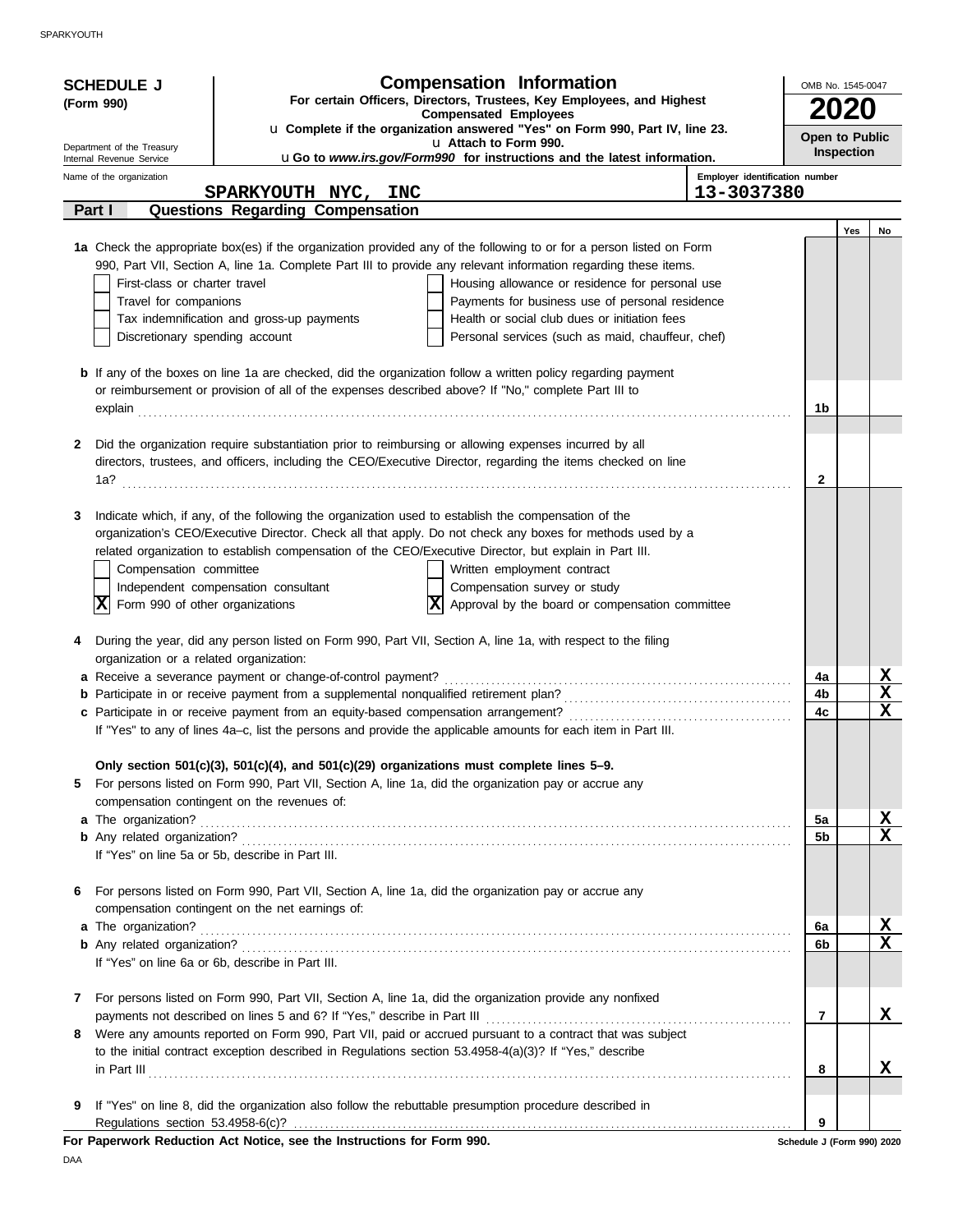## 13-3037380 Schedule J (Form 990) 2020 SPARKYOUTH NYC, INC Officers, Directors, Trustees, Key Employees, and Highest Compensated Employees. Use duplicate copies if additional space is needed. Part II

For each individual whose compensation must be reported on Schedule J, report compensation from the organization on row (i) and from related organizations, described in the instructions, on row (ii). Do not list any individuals that aren't listed on Form 990, Part VII.

Note: The sum of columns (B)(i)-(iii) for each listed individual must equal the total amount of Form 990, Part VII, Section A, line 1a, applicable column (D) and (E) amounts for that individual.

|                          |                          | (B) Breakdown of W-2 and/or 1099-MISC compensation |                                           | (C) Retirement and             | (D) Nontaxable | (E) Total of columns | (F) Compensation                                           |
|--------------------------|--------------------------|----------------------------------------------------|-------------------------------------------|--------------------------------|----------------|----------------------|------------------------------------------------------------|
| (A) Name and Title       | (i) Base<br>compensation | (ii) Bonus & incentive<br>compensation             | (iii) Other<br>reportable<br>compensation | other deferred<br>compensation | benefits       | $(B)(i)$ - $(D)$     | in column (B) reported<br>as deferred on prior<br>Form 990 |
| FLORENCE WIENER<br>(i)   | 175,155                  | $\Omega$                                           | n                                         | 0                              | 0              | 175, 155             | 0                                                          |
| 1 ED & DIRECTOR<br>(iii) |                          | 0 <br>0                                            |                                           | O                              | Οl             | ი                    | 0                                                          |
| (i)                      |                          |                                                    |                                           |                                |                |                      |                                                            |
|                          |                          |                                                    |                                           |                                |                |                      |                                                            |
| (i)                      |                          |                                                    |                                           |                                |                |                      |                                                            |
|                          |                          |                                                    |                                           |                                |                |                      |                                                            |
| (i)                      |                          |                                                    |                                           |                                |                |                      |                                                            |
|                          |                          |                                                    |                                           |                                |                |                      |                                                            |
| (i)                      |                          |                                                    |                                           |                                |                |                      |                                                            |
|                          |                          |                                                    |                                           |                                |                |                      |                                                            |
| (i)                      |                          |                                                    |                                           |                                |                |                      |                                                            |
|                          |                          |                                                    |                                           |                                |                |                      |                                                            |
| (i)                      |                          |                                                    |                                           |                                |                |                      |                                                            |
| $\overline{7}$           |                          |                                                    |                                           |                                |                |                      |                                                            |
| (i)                      |                          |                                                    |                                           |                                |                |                      |                                                            |
| -8                       |                          |                                                    |                                           |                                |                |                      |                                                            |
| (i)                      |                          |                                                    |                                           |                                |                |                      |                                                            |
| -9                       |                          |                                                    |                                           |                                |                |                      |                                                            |
| (i)                      |                          |                                                    |                                           |                                |                |                      |                                                            |
| (ii)<br>10               |                          |                                                    |                                           |                                |                |                      |                                                            |
| (i)                      |                          |                                                    |                                           |                                |                |                      |                                                            |
| 11                       |                          |                                                    |                                           |                                |                |                      |                                                            |
| (i)                      |                          |                                                    |                                           |                                |                |                      |                                                            |
| 12                       |                          |                                                    |                                           |                                |                |                      |                                                            |
| (i)                      |                          |                                                    |                                           |                                |                |                      |                                                            |
| 13                       |                          |                                                    |                                           |                                |                |                      |                                                            |
| (i)                      |                          |                                                    |                                           |                                |                |                      |                                                            |
| 14                       |                          |                                                    |                                           |                                |                |                      |                                                            |
| (i)                      |                          |                                                    |                                           |                                |                |                      |                                                            |
| (ii)<br>15               |                          |                                                    |                                           |                                |                |                      |                                                            |
| (i)                      |                          |                                                    |                                           |                                |                |                      |                                                            |
| 16                       |                          |                                                    |                                           |                                |                |                      |                                                            |

Schedule J (Form 990) 2020

Page 2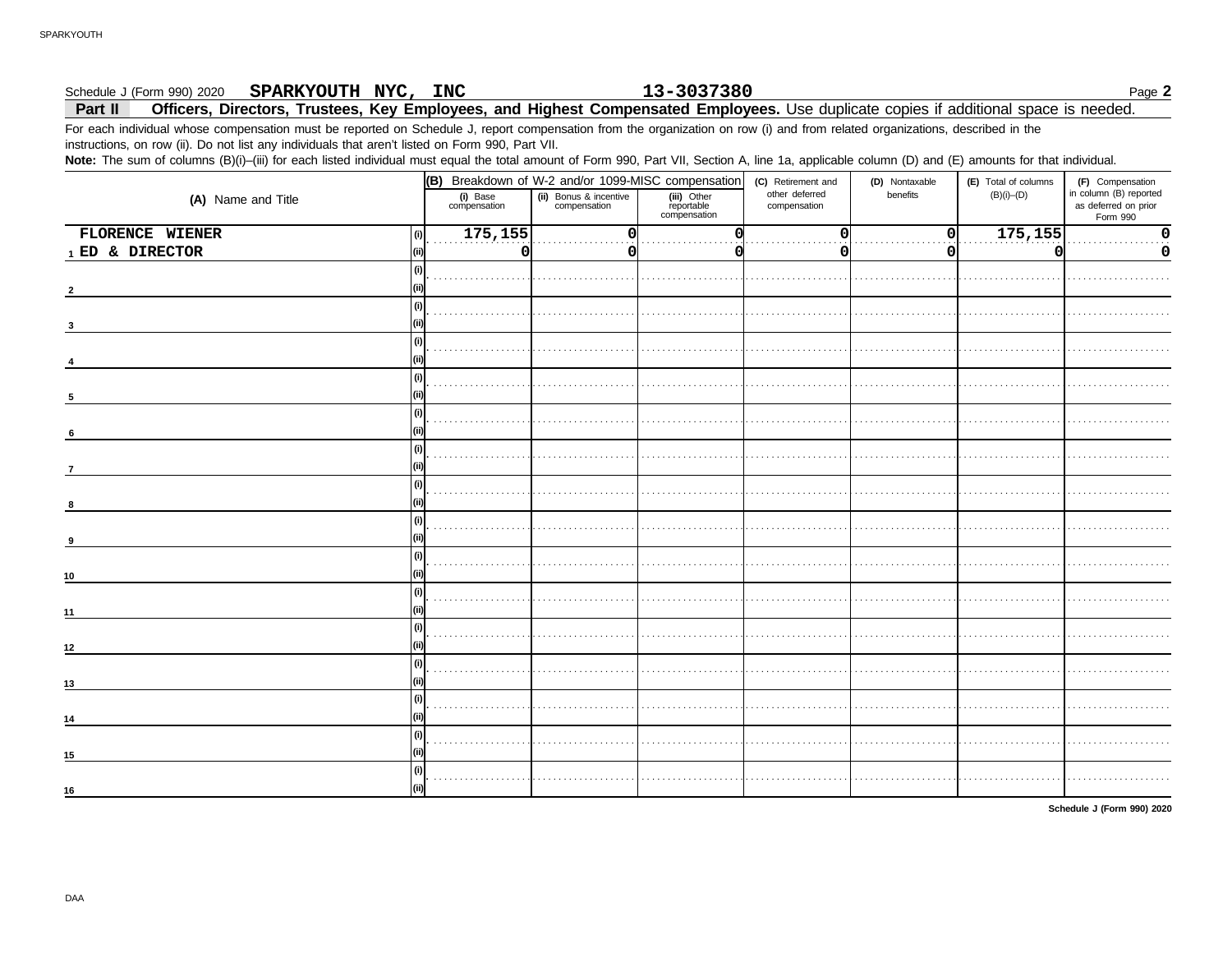| <b>SCHEDULE O</b><br>(Form 990 or 990-EZ)<br>Department of the Treasury<br>Internal Revenue Service | Supplemental Information to Form 990 or 990-EZ<br>Complete to provide information for responses to specific questions on<br>Form 990 or 990-EZ or to provide any additional information.<br>La Attach to Form 990 or 990-EZ.<br>u Go to www.irs.gov/Form990 for the latest information. |                                                               | OMB No. 1545-0047<br><b>2020</b><br>Open to Public<br><b>Inspection</b> |
|-----------------------------------------------------------------------------------------------------|-----------------------------------------------------------------------------------------------------------------------------------------------------------------------------------------------------------------------------------------------------------------------------------------|---------------------------------------------------------------|-------------------------------------------------------------------------|
| Name of the organization                                                                            |                                                                                                                                                                                                                                                                                         | Employer identification number                                |                                                                         |
|                                                                                                     | <b>SPARKYOUTH</b><br>NYC,<br><b>INC</b>                                                                                                                                                                                                                                                 | 13-3037380                                                    |                                                                         |
| <b>FORM 990</b><br>SPARKYOUTH NYC,<br><b>IDENTIFYING</b><br>вY                                      | <b>MISSION</b><br>OR MOST<br>ORGANIZATION'S<br><b>SIGNIFICANT</b><br>DEDICATED<br><b>TO</b><br>THE<br>INC.<br>IS<br><b>TRANSFORMING</b><br><b>CRUCIAL</b><br>AND<br><b>PROVIDING</b><br><b>FUNDING AND</b>                                                                              | <b>ACTIVITIES</b><br><b>LIVES</b><br>OF<br><b>OPERATIONAL</b> | <b>CHILDREN</b><br>NYC<br><b>SUPPORT</b><br>TO                          |
| <b>INNOVATIVE</b><br><b>THROUGHOUT</b><br><b>YOUTH</b>                                              | <b>START-UP</b><br><b>COMMUNITY-BASED</b><br><b>ORGANIZATIONS</b><br><b>THAT</b><br>CITY.<br>THE                                                                                                                                                                                        | <b>ASSIST</b>                                                 | UNDERSERVED                                                             |
| <b>FORM 990</b>                                                                                     | ORGANIZATION'S MISSION                                                                                                                                                                                                                                                                  |                                                               |                                                                         |
| SPARKYOUTH NYC,                                                                                     | INC.<br>IS<br><b>DEDICATED</b><br>TO<br><b>TRANSFORMING</b><br>THE                                                                                                                                                                                                                      | <b>LIVES</b><br>OF                                            | <b>CHILDREN</b><br>NYC                                                  |
| ВY<br><b>IDENTIFYING AND</b><br><b>INNOVATIVE</b><br><b>THROUGHOUT</b><br>YOUTH                     | <b>CRUCIAL</b><br><b>FUNDING AND</b><br>PROVIDING<br><b>START-UP</b><br><b>THAT</b><br><b>COMMUNITY-BASED</b><br><b>ORGANIZATIONS</b><br>THE CITY.                                                                                                                                      | <b>OPERATIONAL</b><br><b>ASSIST</b>                           | <b>SUPPORT</b><br>TO<br>UNDERSERVED                                     |
| FORM 990, PART<br>WHILE<br><b>MINUTES</b>                                                           | 8B<br>DOCUMENTATION BY COMMITTEE<br>VI, LINE<br>$\overline{\phantom{0}}$<br>ARE<br>FOR EACH COMMITTEE<br><b>MEETING,</b><br>KEPT<br>NO .<br>AUTHORITY TO ACT ON BEHALF OF THE GOVERNING BODY.                                                                                           | <b>EXPLANATION</b><br><b>COMMITTEE</b>                        | HAS<br>THE                                                              |
|                                                                                                     | FORM 990, PART VI, LINE 11B - ORGANIZATION'S PROCESS TO REVIEW FORM 990                                                                                                                                                                                                                 |                                                               |                                                                         |
|                                                                                                     | FORM 990 IS PREPARED BY THE ORGANIZATION'S INDEPENDENT ACCOUNTANTS. THE                                                                                                                                                                                                                 |                                                               |                                                                         |
|                                                                                                     | FINANCE COMMITTEE REVIEWS THE DRAFT OF THE 990. IT IS THEN DISTRIBUTED TO<br>THE BOARD PRIOR TO FILING.                                                                                                                                                                                 |                                                               |                                                                         |
|                                                                                                     | FORM 990, PART VI, LINE 12C - ENFORCEMENT OF CONFLICTS POLICY                                                                                                                                                                                                                           |                                                               |                                                                         |
|                                                                                                     | ANNUALLY, THE BOARD AND STAFF ARE ASKED TO COMLETE A CONFLICT OF INTEREST                                                                                                                                                                                                               |                                                               |                                                                         |
|                                                                                                     | DISCLOSURE FORM. ANY POTENTIAL OR ACTUAL CONFLICTS ARE DISCUSSED BY THE<br>EXECUITIVE COMMITTEE AND THEN AT A SUBSEQUENT BOARD MEETING. ANY MEMBER                                                                                                                                      |                                                               |                                                                         |